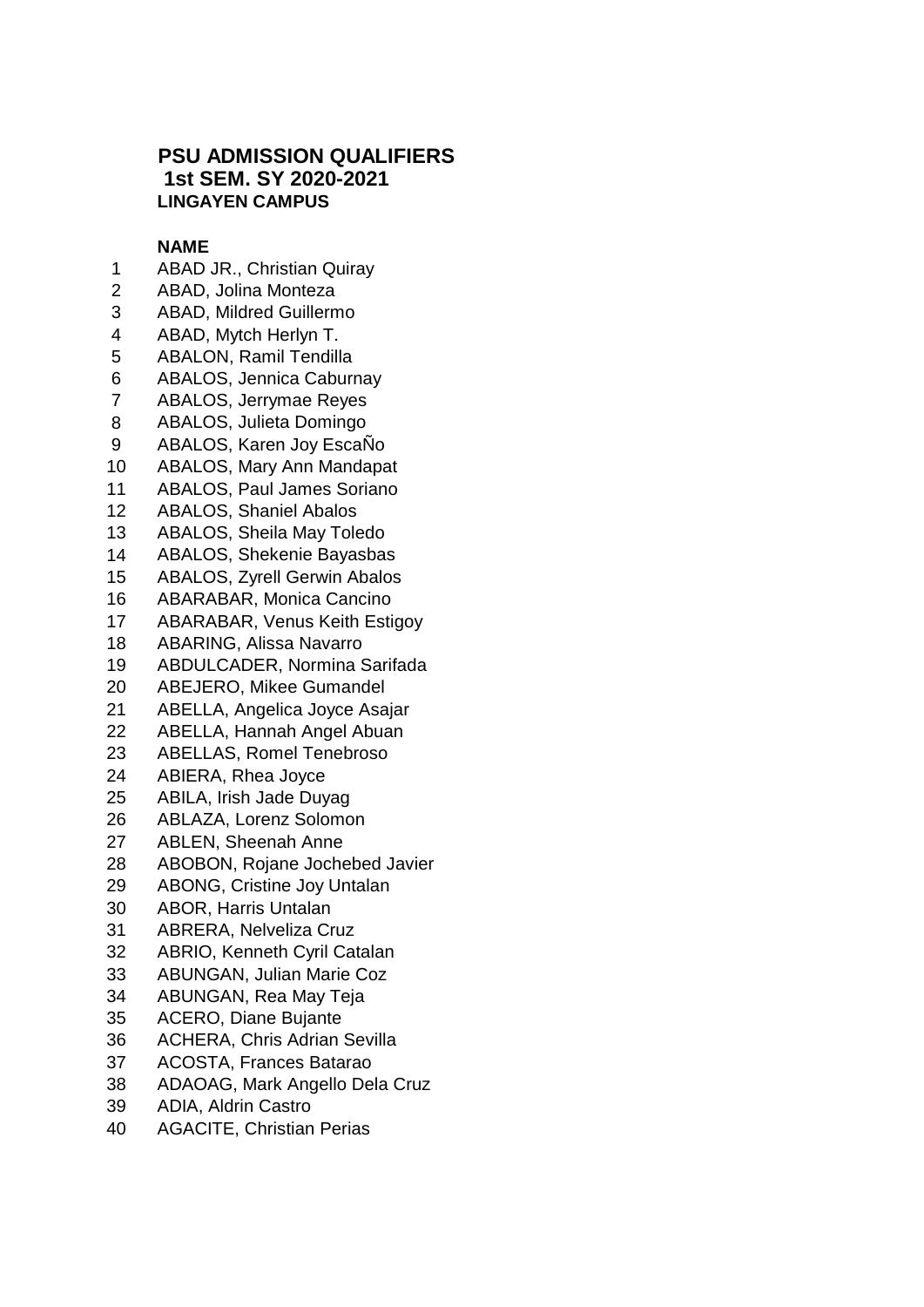AGACITE, Trisha Yvone Dela Cruz AGAGNA, Arabella Mae Valencerina AGAMA, Jonalyn Balolong AGAMATA, Aileen Rapajon AGATON, NiÑa Grace Ombac AGBISIT, Donna Magno AGUILA, Mary Ray Cacho AGUILAR, Michael Homilda AGUIRRE, Sheila Mae Martines AGUSTIN, Alexandra Bagus ALA, Monica Dela Cruz ALANO, Allen Vincent Tuazon ALBERTO, Jubel Aoanan ALBORTA, Michelle Bandola ALCANTARA, Ervin Concepcion ALCANTARA, Joey Dioquino ALCANTARA, Maria Daniela Versoza ALCANTARA, Maria Yvonne Quirimit ALCANTARA, Yra Mae Fabro ALCARAZ, Genela Cordovez ALCAZAR, Marl Philip Dacoron ALEJO, June Bambalan ALFEROS, Christian Albert Sison ALINGOD, Reuven Salamat ALIPIO, Aaron John Cuison ALIPIO, Irica Ann Marie Paragas ALIPIO, Jelyne Cabacungan ALIPIO, Joyce Lopez ALIPIO, Loren Guzman ALLADO, Kenneth PeÑones ALMAZAN, Dan Mark Velasco ALMAZAN, Thalia Legayo ALMEROL, Janessa Lazam ALMONTE, Thom Ubando ALTEZO, Angela Zyrene Organista ALVAREZ, Eric Dela Cruz ALVAREZ, Gracel Santillan ALVENDO, Angelika Peralta ALVIOLA, Jennica Mae Solis AMBAY, Contessa Serra AMISTAD, Vincent Jay Predas AMORADA, Joana Reoligio AMORADA, Trina Rapadas AMOS, Marilou Sandaga AMOYAN, Alleyah Bianca Posadas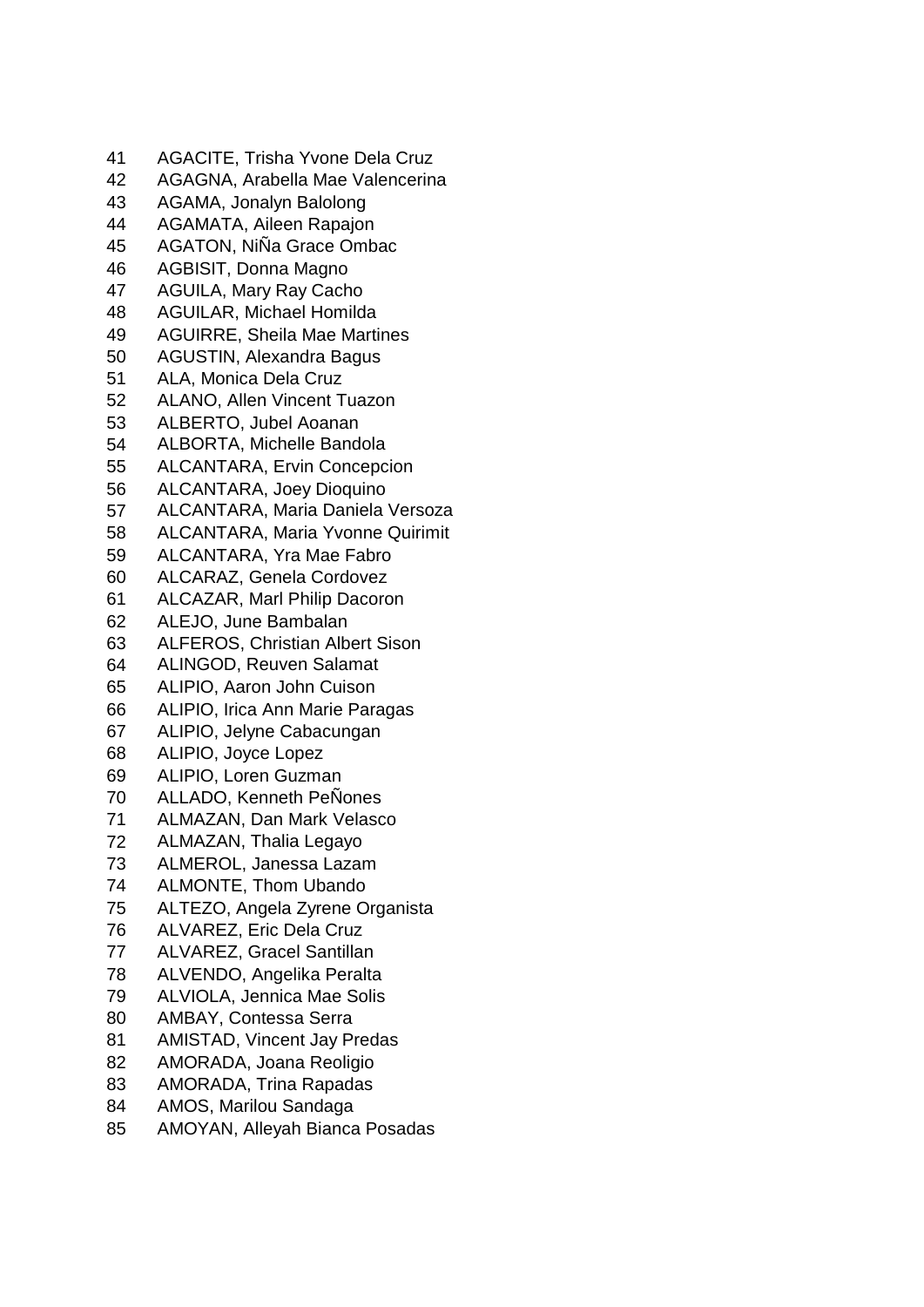| 86  | AMUTAN, Hannah Jane Tugade            |
|-----|---------------------------------------|
| 87  | ANAMA, Mae Ann Ocon                   |
| 88  | <b>ANCHETA, Christian Tandoc</b>      |
| 89  | ANCHETA, Kristian Debb Landingin      |
| 90  | <b>ANCHIBOY, Michelle Valdez</b>      |
| 91  | <b>ANDAREN, Daisy Rapanan</b>         |
| 92  | <b>ANDIN, Cesar Apostol</b>           |
| 93  | <b>ANDIR, Mhelvin Panisan</b>         |
| 94  | ANG, Francien Jel Junio               |
| 95  | <b>ANGCHICO, Michelle Salazar</b>     |
| 96  | <b>ANGELES, Roberto Viray</b>         |
| 97  | <b>ANGELES, Rommel Gacad</b>          |
| 98  | <b>ANGOLO, Crista Ferrer</b>          |
| 99  | AÑONUEVO, Ira Reyes                   |
| 100 | <b>ANTIGUA, Annalyn Guerrero</b>      |
| 101 | <b>ANTON, Arnold Onofre</b>           |
| 102 | APOSTOL, Aldrich Corpuz               |
| 103 | APOSTOL, Allysa Marie Ventura         |
| 104 | APOSTOL, Jayson Kim Baltazar          |
| 105 | <b>AQUINO, Aljames Descallar</b>      |
| 106 | <b>AQUINO, Angel May</b>              |
| 107 | AQUINO, Angeline Pabona               |
| 108 | AQUINO, Christine Joy Abril           |
| 109 | <b>AQUINO, Dominic Dela Cruz</b>      |
| 110 | AQUINO, Ella Mae Taloban              |
| 111 | <b>AQUINO, Francis Nicole Morilla</b> |
| 112 | <b>AQUINO, Jasmine Bautista</b>       |
| 113 | <b>AQUINO, Jeffrey Dalisay</b>        |
| 114 | AQUINO, Jesyl Cayabyab                |
| 115 | <b>AQUINO, Joshua Dela Cruz</b>       |
| 116 | <b>AQUINO, Kyla May Buban</b>         |
| 117 | AQUINO, Lailanie Almonte              |
| 118 | AQUINO, Laurence Caoile               |
| 119 | AQUINO, Luigi Valenzuela              |
| 120 | AQUINO, Marfe Amanonce                |
| 121 | AQUINO, Melanie                       |
| 122 | AQUINO, Michaela Natolia              |
| 123 | <b>AQUINO, Paolo Dela Cruz</b>        |
| 124 | <b>AQUINO, Raven Dave Tuazon</b>      |
| 125 | <b>AQUINO, Roderick Eslera</b>        |
| 126 | <b>AQUINO, Theresa Dela Cruz</b>      |
| 127 | <b>AQUINO, Venus Castro</b>           |
| 128 | ARANDA, Jhanela Mae                   |
| 129 | <b>ARBOLEDA, Giselle Rabac</b>        |
| 130 | <b>ARCILLAS JR., Jaime Paragas</b>    |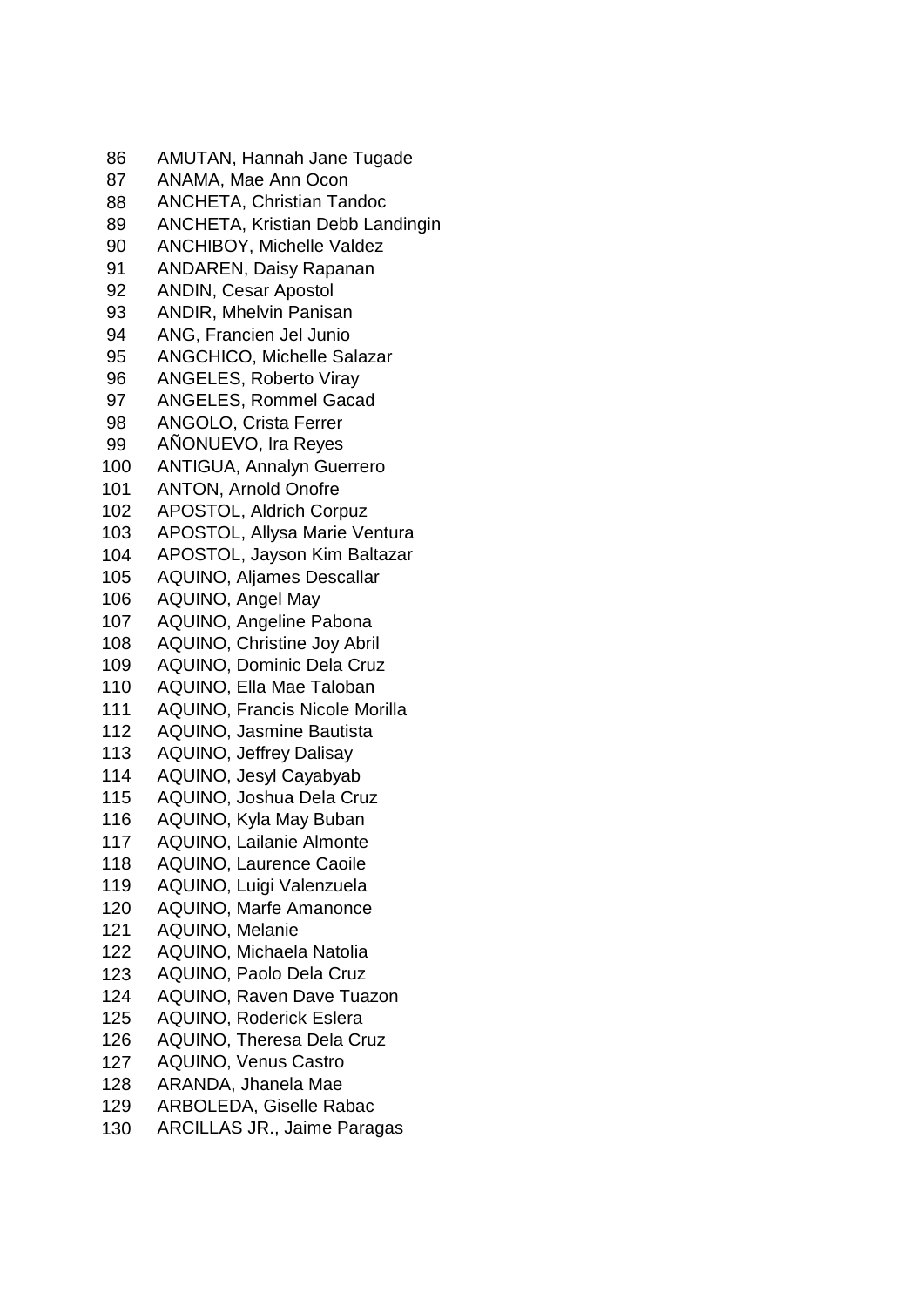ARELLANO, Allanis Kate Camano ARENAS, Leslie Palit-ang ARENAS, Monica Liza Rodas ARIAS, Artly Aquino ARIAS, Jasmin Padilla ARIOLA, Arabella Mapa ARIOLA, Vanessa Flaviano ARIZO, Bernard Jr. Margallo ARMINTIA, Abigail Plandez ARNAIZ, Andrea Nicole Cordova AROMIN, Carlos Miguel Cruz ARQUITA, Melissa Cuison ARRIETA, Jessa Garcia ARROYO, Perlyn Abalos ARTACHO, Aaron Archer Cruz ASISTIN, Melissa Aglibot ASPIRAS, Angelika Domingo ASUNCION, Ara Joyce Fajardo ASUNCION, Jane Molano ATIGA, Timothy John Canilang ATIP, Felix Sanilo Jr. Camba ATIWEN, Jeberlitz Fernandez ATRACTIVO, Xyrille Regaspi AUSTRIA, Charish Mae Madrid AUSTRIA, Fiona Zoe Natividad AUSTRIA, Gerald Cerezo AUSTRIA, Jessica Paragas AUSTRIA, Kem Angela AUSTRIA, Mark Vincent Magante AUSTRIA, Reymart Amistad AUSTRIA, Roginne Carlo Reyes AVENIDO, Maria Paula AVILES, Juliet Naces AWITIN, Christian Manlangit AYUSTE, Angelica Erandio BACOY, Becey Bagay BACUNGAN, John Aldrin Paras BACYAT, Remelyn Litaoen BADION, Arnold Ferrer BADION, Shaina Villanueva BADUA, Disan Macanas BAGOS, Menchie Mendoza BAGTASOS, April Rose Prado BAGUIO, Austin John Padlan BAJO, Alyssa Jane Aquino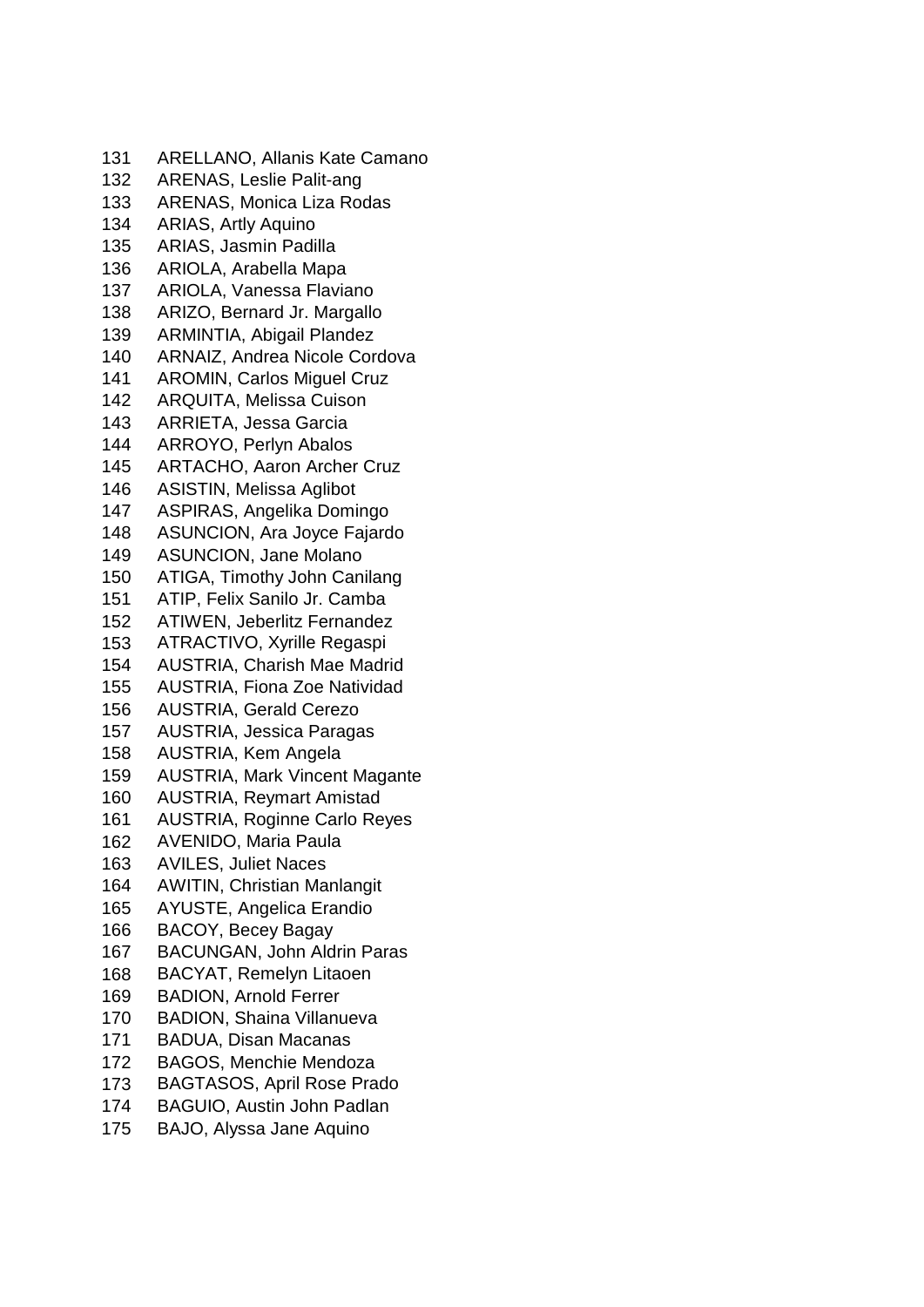BAJO, Blessly Ann Casaclang BALBERAN, Alyssa Bautista BALDONO, Camila Dela Cruz BALLESTER, Nesty Dela Cruz BALLESTER, Rogielyn De Guzman BALLESTEROS, Aiza Gallardo BALLESTEROS, Christian Viray BALLESTEROS, Kizer Padilla BALLESTEROS, Mary Joy Ulanday BALMORES, Angelyn Sanches BALOLONG, Trisha Mae Esmeralda BALON, Rhaida Mae Velasco BALOTO, Raquel Palmero BALTAZAR, Franchezka Casaclang BALTAZAR, Mary Jun Palitec BALTAZAR, Reena Senna Rosario BALUBAR, Marichu Shane Felomino BALUBAR, Marimel Kate Felomino BANDONG, Mary Ann Naron BANIQUED, Bernadette Evangelsta Baniqued, Rapha David Terrado BANIQUED, Roselyn Manaois BANOON, Anna Marie Pabona BAQUIRAN, Jhon Vincent Molano BARAQUIO, Samson Perez BARCELONA, Jayla Pearl Paluan BARCENA, Jennifer Rapol BARRO, Angeline Palmero BARROZO, Jun Jethro Sotelo BARROZO, Regina Basilio BARTOLOME, Ricca Anne Malabonan BARTOLOME, Rudolf Oclarino BATE, Danica Bonus BATE, Kyla Mae Estuesta BATLE, Janice Tortusa BATOL, Jhon Patrick Romeo BATOY, Justine Ramos BAUTISTA, Abraham Iii Reyes BAUTISTA, Ashi Mae Fundan BAUTISTA, Bernadeth Garcia BAUTISTA, Christian Jay Romero BAUTISTA, Edralin Botardo BAUTISTA, Jenny Cabrillas BAUTISTA, Jennylyn Tubog BAUTISTA, Jerremie Esguerra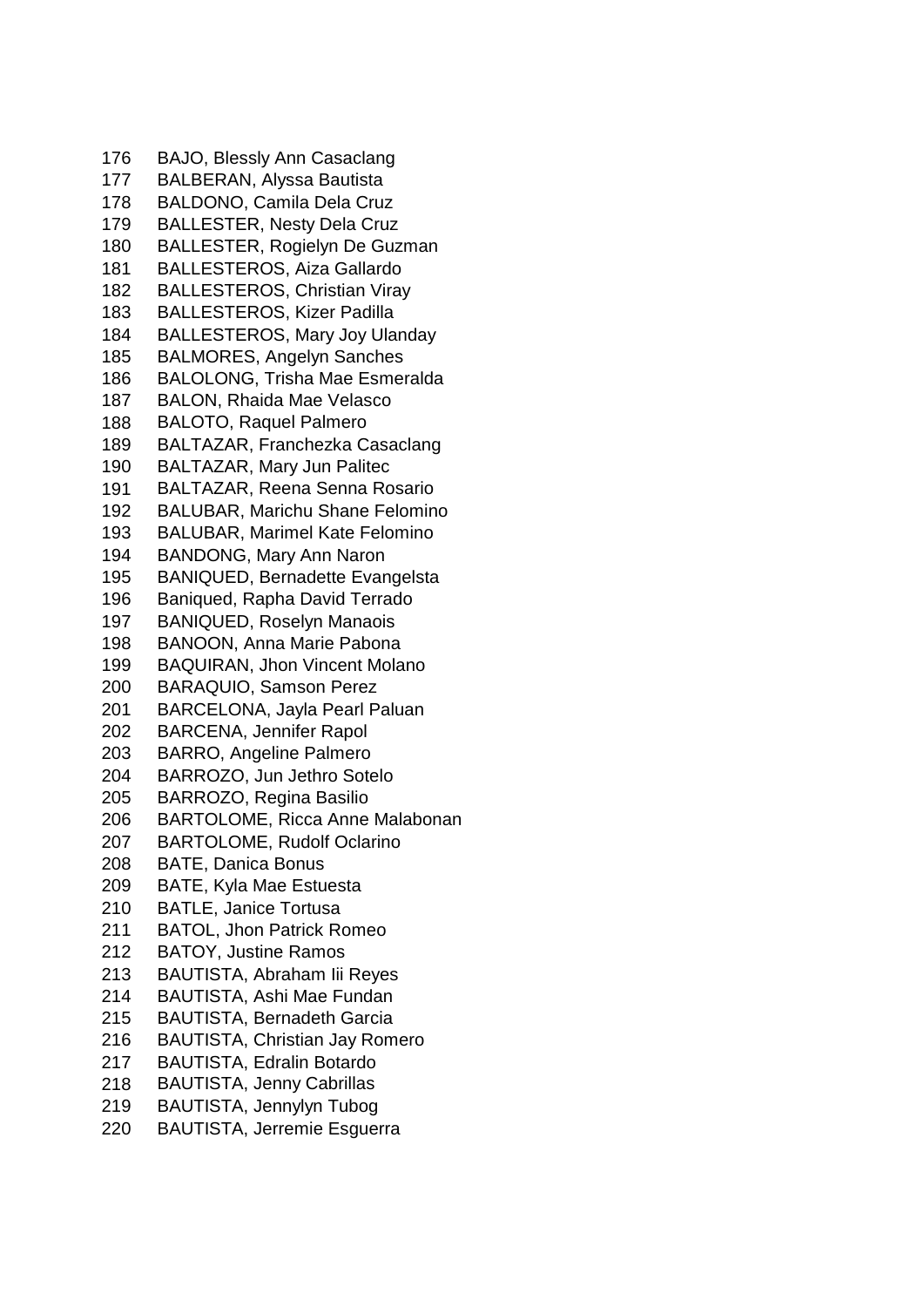BAUTISTA, Jhamaica Villanueva BAUTISTA, Jolina J. BAUTISTA, Kris King Baniqued BAUTISTA, Lerma Clemente B BAUTISTA, Maricar Burgos BAUTISTA, Mark Darryl Solis BAUTISTA, Mary Joy Agas BAUTISTA, Mayolyn Dela Cruz BAUTISTA, Razel Mae Ferrer BAUTISTA, Rexer Ramos BAUTISTA, Rhodes Anne Baustista BAUTISTA, Rubielyn Rosario BAUTISTA, Ryan Estrada BAUTISTA, Trisan Jeane Cruz BAUTISTA, Virlyn Arangorin BAUZON, Gabrell Joy Bonto BAYBAYAN, Steffanie Shane Legaspi BAYGAN, Jessel Bravo BAYOS, Rosemarie Lizarondo BEGUAS, Angelica Genove BEJAR, Mike May Pedrozo BEJAR, Valmarc Garcia BELEN, Maria Theresa Lopez BELOLO, Maru Angelo Dela Cruz BELTRAN, Evelyn Torrecampo BELTRAN, Jemi-lee Soriano BENITO, Vanessa Paragas BEO, Resha Palma BERAN, Ashley Judd Mallonga BERGANTE, Christian Abarabar BERMIO, Rachel Lopez BERMUDEZ, Jessa Cabarlo BERMUNDO, Rianne Mae Estrada BERNAL, Mikaela Tuazon BERNAL, Orlando Bernard Gabriel BERNAL, Vanessa Ferrer BERNAL, Von Erick Mendoza BERNARDINO, John Victor Santos BERNARDINO, Marl Joseff Doria BERNARDO, Airyll Joyce Jimenez BERNARDO, Bianca Balbiran BERNARDO, Jerico Amor Dela Cruz BEROT, Mel Jushua Dumdum BIAG, Cherry Mae BIAG, John Ronnel Valencia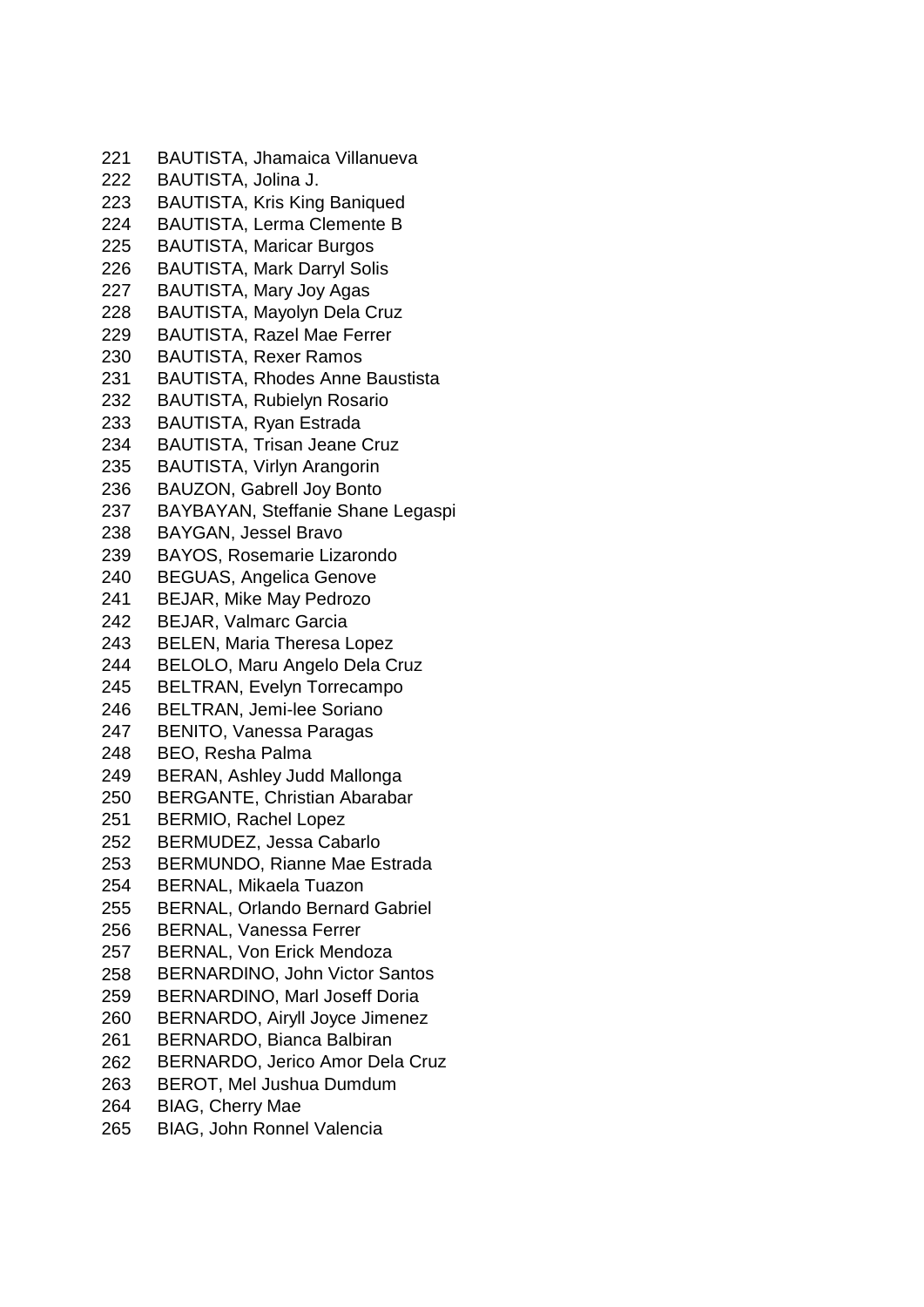| 266 | <b>BIAGTAN, Angelica Villocillo</b>    |
|-----|----------------------------------------|
| 267 | <b>BIAGTAN, Sunshine Paras</b>         |
| 268 | <b>BIALA, Liane Kith Constantino</b>   |
| 269 | <b>BIANAN, Alyka Gangat</b>            |
| 270 | <b>BIDES, Kim Castrence</b>            |
| 271 | <b>BLANQUERA, Princess Joy Rafin</b>   |
| 272 | <b>BOCO, Aldrin Victorio</b>           |
| 273 | <b>BOLINAS, Lesly Camille Navarro</b>  |
| 274 | <b>BOLING, Krezyl Morena</b>           |
| 275 | <b>BONAO, Kharis Fatima Alferos</b>    |
| 276 | <b>BONGAR, Bernadette Blanco</b>       |
| 277 | <b>BONZO, Michael Rey De Vera</b>      |
| 278 | <b>BONZO, Shaun Paul Binaday</b>       |
| 279 | <b>BORBON, Denny Lee Ugto</b>          |
| 280 | <b>BORBOR, Alexandra</b>               |
| 281 | <b>BORLAZA, Regine Oreiro</b>          |
| 282 | <b>BOSEGRO, Geovanni Medrano</b>       |
| 283 | <b>BOSTON, Glyde Maye</b>              |
| 284 | <b>BOSTON, Jonas Macaraeg</b>          |
| 285 | <b>BRAVO, Adrian Valerio</b>           |
| 286 | <b>BRAVO, Monica Balmores</b>          |
| 287 | BRAVO, Monica Bugagon                  |
| 288 | <b>BRAVO, Niressa Villanueva</b>       |
| 289 | <b>BRAVO, Princess Diane Saoi</b>      |
| 290 | <b>BRAVO, Trisha Mae Ancheta</b>       |
| 291 | <b>BRAVO, Vicky Lucas</b>              |
| 292 | BRAVO, Virginia Lucas                  |
| 293 | <b>BROSAS, Abegail Fernandez</b>       |
| 294 | <b>BROSAS, Romela Palma</b>            |
| 295 | <b>BROSAS, Rosalie Palma</b>           |
| 296 | <b>BROZAS, Rose Ann Remon</b>          |
| 297 | <b>BRUDO, Bernadeth Rabanal</b>        |
| 298 | <b>BUAFRA BANIYAS, Merah Gegantino</b> |
| 299 | <b>BUCA, Carlo Casiquin</b>            |
| 300 | <b>BUCE, Justine Mae Pastrana</b>      |
| 301 | <b>BUCYOT, Denice Doria</b>            |
| 302 | <b>BUDAO, Mandy Miranda</b>            |
| 303 | <b>BUENO, Marisa Agtonton</b>          |
| 304 | <b>BUENO, Mark Riparip</b>             |
| 305 | <b>BUGARIN, Ricalyn Nape</b>           |
| 306 | <b>BUGAYONG, Moana Maru Ortaleza</b>   |
| 307 | <b>BUIZON, Jonalyn Martin</b>          |
| 308 | <b>BUMENLAG, Mary Kris Bugayong</b>    |
| 309 | <b>BUMENLAG, Mika Manzon</b>           |
| 310 | <b>BUNOTE, Jennifer Canilang</b>       |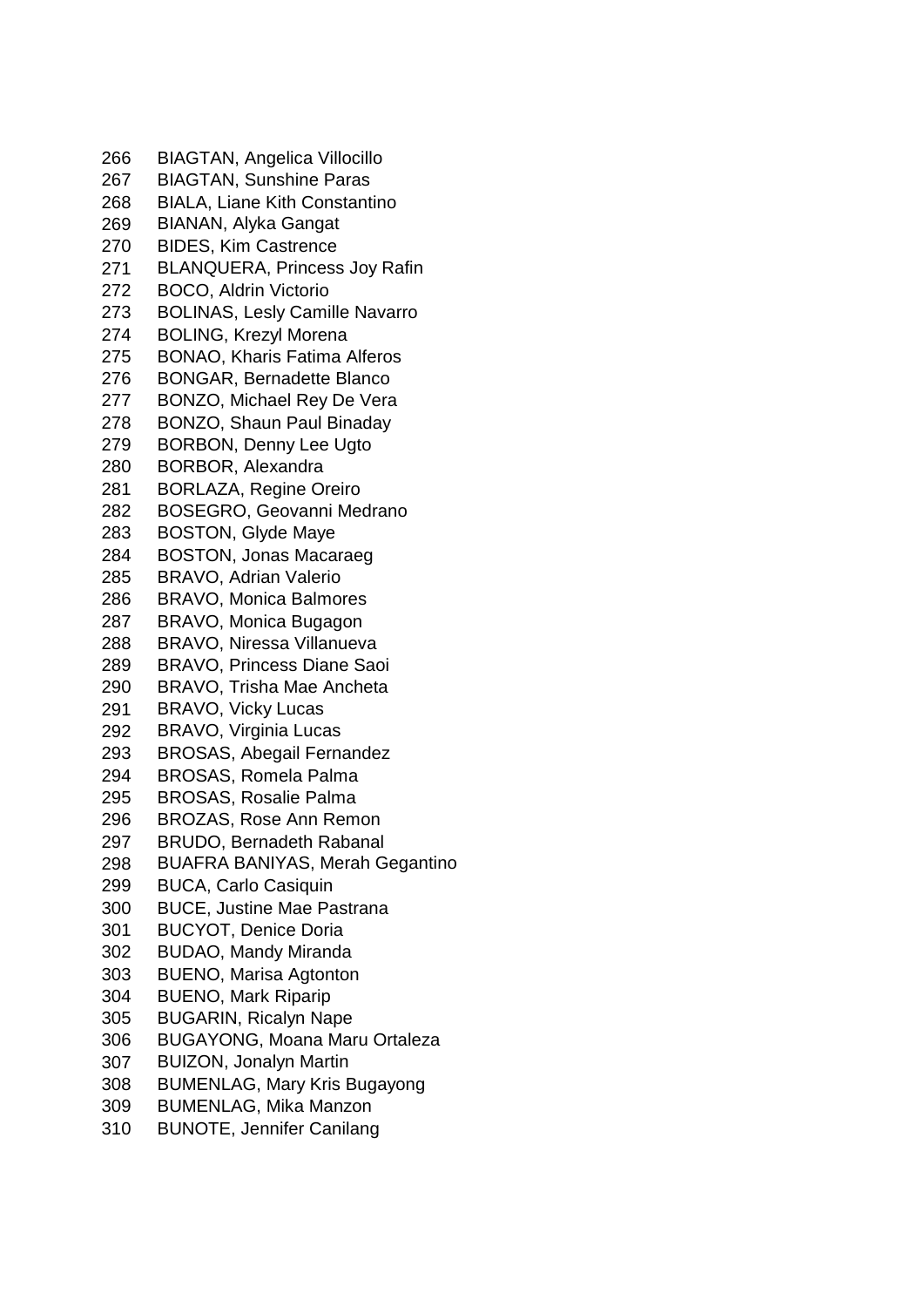- BURBANO, Angelaine Credo
- BURGUILLOS, Andy Talampas
- BUSTAMANTE JR., Ricky Bugayong
- BUSTAMANTE, Arabilla
- BUSTAMANTE, Gail Danica Louise Dadakay
- BUSTAMANTE, Jomar Lalicon
- BUSTILLO, Marvin Sarmiento
- BUSTILLOS, Suzette Pascua
- BUSTRIA, Riziel Orias
- CAACBAY, Angelyn Carolino
- CAACBAY, Joey Ortaleza
- CAACBAY, Rhose Ann Martinez
- CAAGOY, Ma. Danelle Mamaril
- CAALIM, Adelyn Joy
- CAALIM, Cathyreen Venci
- CAALIM, Janica Eloise Estrada
- CAALIM, Kimberly Dela Cruz
- CAAMPUED JR., Roseler Agner
- CAASI, Cristine Jane Remolona
- CAASI, Jamaica Marie Rique
- CAASI, James Eugene Quilinderino
- CAASI, Juvy Rose Constantino
- CAASI, Lea Quilendirino
- CAASI, Paula Castellano
- CAASI, Rose Ann Dizon
- CAASI, Roselyn Naval
- CAASI, Vanessa Joy Tabbada
- CAAYA, Allison Caasi
- CABA, Rolly Reduban
- CABALLA, Sheila Mae Latras
- CABALLERO, Irish Mariel Balmores
- CABALLERO, Shiena Rosalin
- CABALQUINTO, Daniela Cajepe
- CABALQUINTO, Noemi Ann Laroya
- CABALUNA, Marvin Olarte
- CABANAYAN, Erlinda Lazo
- CABARLES, Danica Lean Caamoan
- CABERTO, Wenilyn Balderas
- CABRERA, Clarissa Joaquin
- CABRERA, Joana Dela Rosa
- CABRILLAS, Agnes Simo
- CABUAY, Angiene Panlilio
- CABUAY, Mariah Shaina Dolor
- CABUAY, Mica Elleen Dela Cruz
- CABULANG, Mary Claire Pirante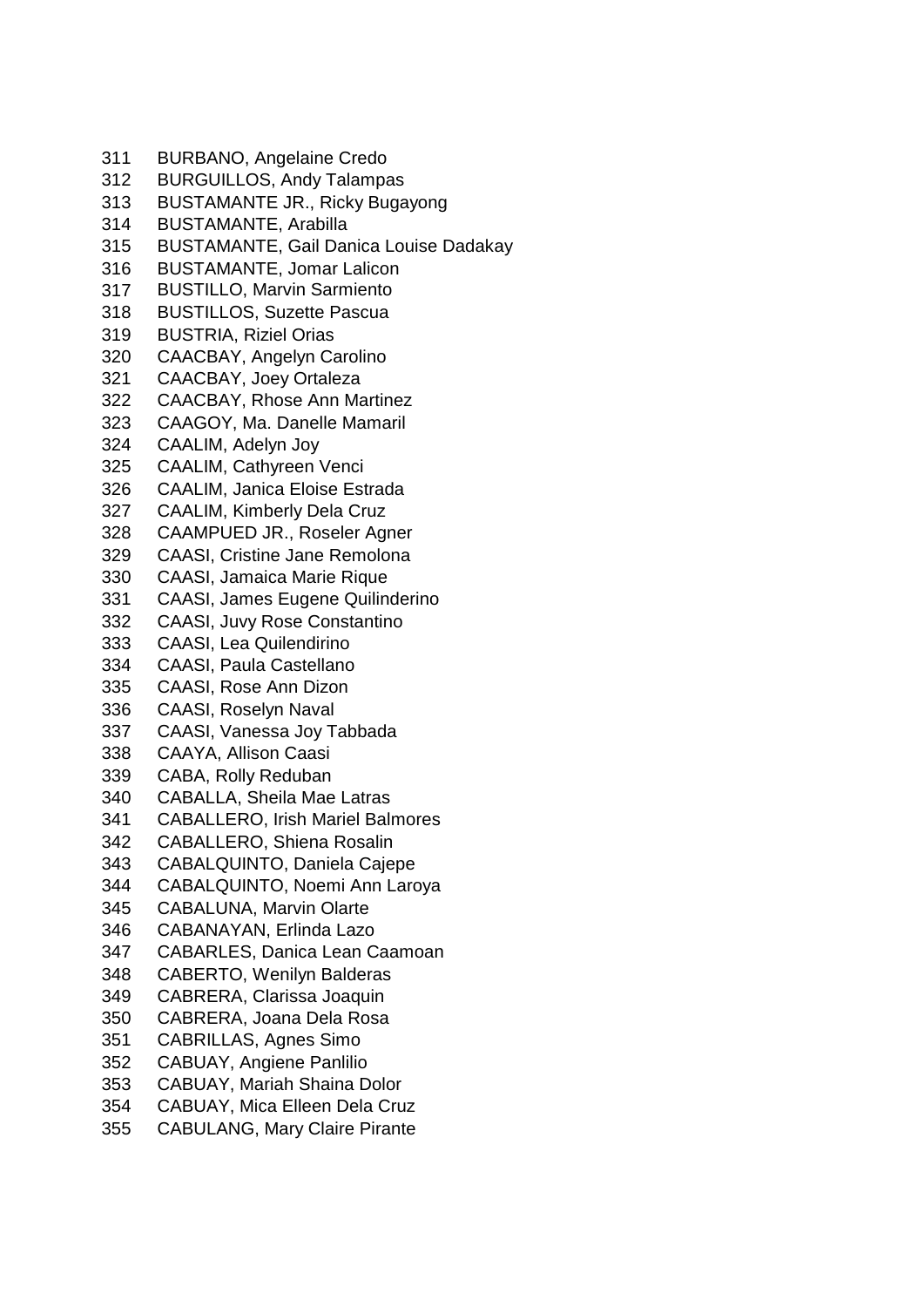CABUNGAN, Daisy Mae Carilla CABUNGAN, Jericho Ungria CABURAO, Decery Joy Regaspi CABURNAY, Christine Joy Sison CABURNAY, Noemi Navarro CABURNAY, Zaira Nikka BroÑoza CACABELOS, Jennefer Dina CastaÑeda CACATIAN, Angel Jane Salvador CACAYURAN, Rozalina Olermo CACHO, Roxan Conte CADARO, Ruben Celeste CAFE, Jerry Acasio CAGAMPAN, Karen Joy Fernandez CAGAMPAN, Loujin Rodrigo CAGAOAN, Ericka Ferrer CAGAOAN, Jamar Mendoza CAGUIOA, Girlie Reyes CAGUIOA, John Carl Canencia CAGUIOA, Juvy Montano CAGUIOA, Rina Jusgaya CAHIGAS, Kyle Christian Cortez CAIGA, Lovely Catalma CAIGA, Ronel Justine Caasi CAIGAS, Nica Carido CAILING, Jazmin Casayuran CAILING, Neil Adrian Obra CAJEGAS, Erika Olarte CAJIGAS, Loren Sta Maria CALAGUIN, Betafe Centino CALAGUIN, Mary Rose Cerezo CALICDAN, Dickson Ramos CALICDAN, Dina Rose Regaya CALICDAN, Krizha Anne Lomibao CALICDAN, Olivia Castellano CALICDAN, Racquel Escobar CALIMA, Micheal Tugade CALIMLIM, Patricia Marielle Claveria CALINA, Kristine Joy Rabara CALIS, Judy Ann Barro CALIS, Wally Barro CALISAAN, Alyza Mae Consaga CALIVO, Daisy Guban CALIXTRO, Jonielyn CALPITO, Bernadette Gutierrez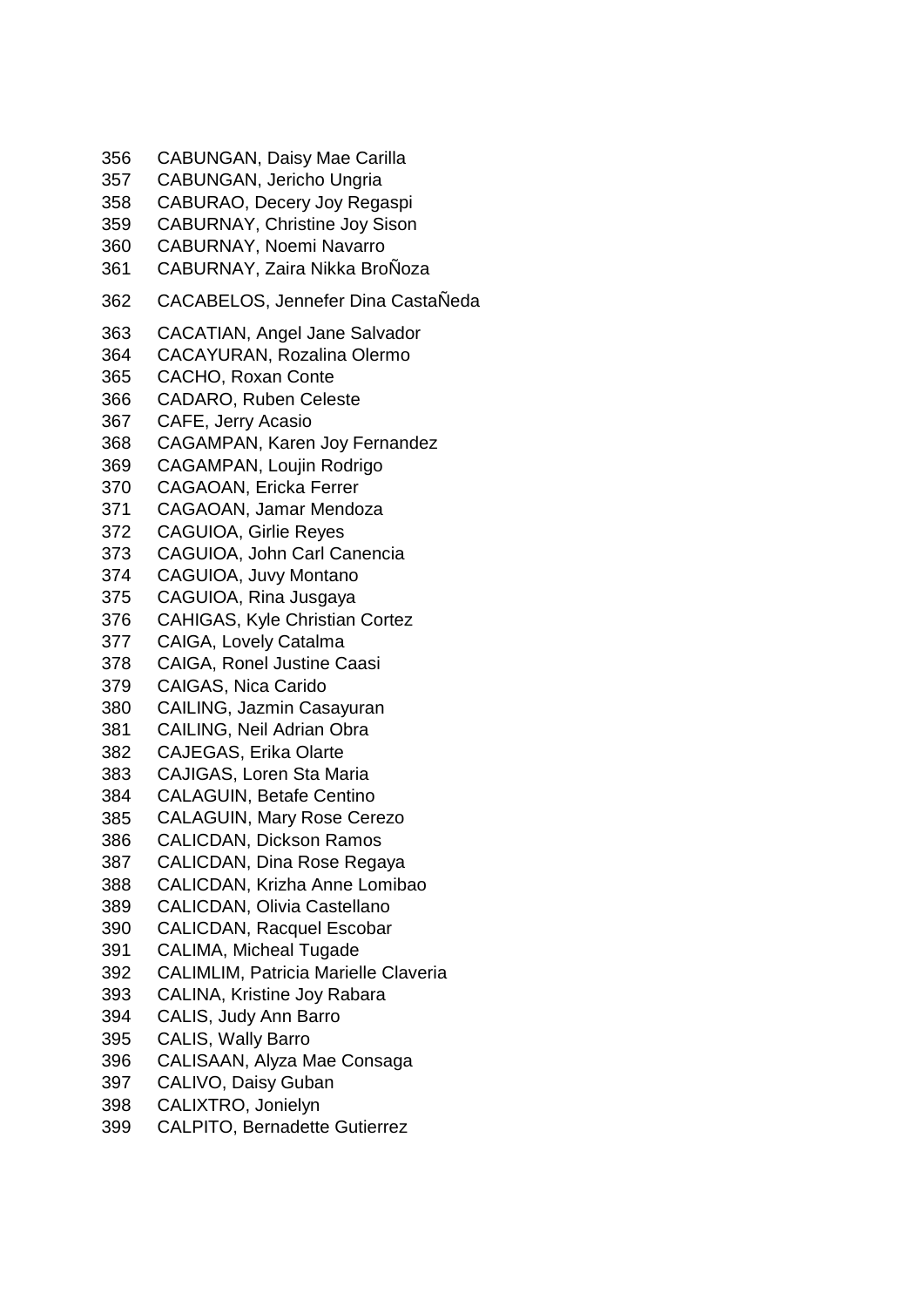CALUCAG, Florence Fermin CALUMBA, Jaycell Mae Diaz CALUYA, Dhelmar Consuelo CAMACHO, Adrian Melendez CAMACHO, Jomar Evangelista CAMACHO, Trish Jianne Soriano CAMACHO, Yna Camille Dela Cruz CAMAGAY, Easter Bea Amor Sison CAMALAO, Cyril Dave Caasi CAMANGIAN, Charisse Palabay CAMARA, Jeaniffer Solver CAMASO, Ashley Ann Bauzon CAMBA, Jemimah Castil CAMBA, John Lander Calicdan CAMBA, Mary Joy Candelario CAMBA, Mary Rose Candelario CAMBAY, Mia Shaquera Mallari CAMERO, Cherry Rose Rosete CAMERO, Monalisa Conde CAMERO, Shaira Noguera CAMPANA, Gesan Baustista CAMPIT, Nerizalyn Macaranas CAMPIT, Nioimilyn Macaranas CAMPOS, Catherine Magno CAMPOS, Clement Cacayurin CAMPOS, Jackielyn Pinto CAMPOS, Jonel Tamayo CAMPOS, Mylene Aquino CAÑAMAQUE, Kimberly Mondala CANCINO, James Isaac Solomon CANCINO, Mark Joseph Zulueta CANCINO, Maureen Palma CANDELA, Angelica CANDELARIO, Christian Blas CANDELARIO, Jenelyn Conte CANDELARIO, Jonalyn Romero CANDELARIO, Lei Caasi CANDELARIO, Marojah Calima CANDIDO, Razl Nacional CAÑETE, Karen Kate Ancheta CANILANG, Krysten Allyssa Ramos CANILANG, Rhea Lazaro CANILANG, Walter Tendilla CANONO, Kenneth Dela Cruz CANTO, Erika Joy Sunga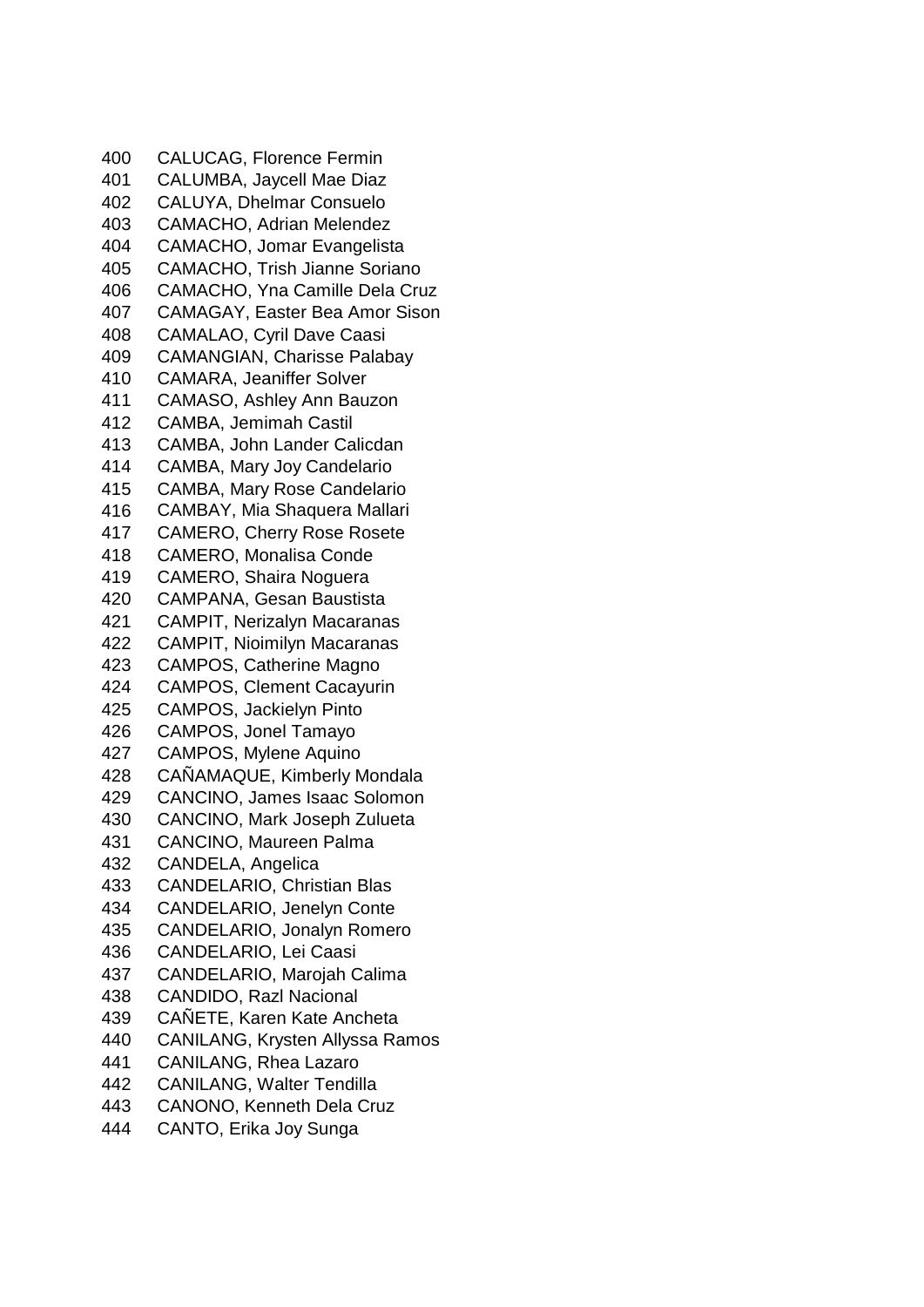CANTO, Marjorie Villanueva CANTO, Reyvie Cuison CANTOR, Adrian Amiel Escultor CANTOR, Cristina Briones CANTOR, Danica Magdali CAOILE, Allysa Mae Saringan CAOILE, Carlo Aquino CAOILE, Girlie Cacatian CAOILE, Mark Albert Bacungan CAOILE, Princess Trixsha Cerezo CAPA, Mary Joy Opolinto CARACAS, Ruth Genesis Awisan CARACAS, Tin Tin Rey CARANAY, Julios Magat CARANGA, Marlene Mejia CARANTO, Ronel Visperas CARBONELL, Alicia Nicole Naron CARBONELL, Mary Joy OrdoÑez CARDINES, Elaine Anama CARDONA, Freda Grace Gecomo CARDONA, Joshua Caracas CARIAGA, Christian Teria CARIÑO, Gene Grace Bautista CARIÑO, Gene Grachel Bautista CARIÑO, Rosalie Nerpio CARMELO, Bea Lee Rantayo CARO, Anne Jenicca De Guzman CAROLINO, Benjamin Jr Carolino CAROLINO, Christian Navarro CAROLINO, Erica Camba CAROLINO, Issa Mae Cacho CAROLINO, Krizha Mari Egbalic CAROLINO, Mark Enrick Boladola CAROLINO, Miko Sabacahan CAROLINO, Modesto Iii Camaso CAROLINO, Princess Dianne Collado CAROLINO, Princess Kyla Cabansag CAROLINO, Quineth Lyn Carolino CAROLINO, Treena Gamueda CAROLINO, Vicente Natividad CARONONGAN, Hazel Ann Ebuenga CARONONGAN, Iyan Gonzales CARONONGAN, Joenn Gonzales CARRANZA, Mary Adeline Paleb CARREON, Godfrey Gacad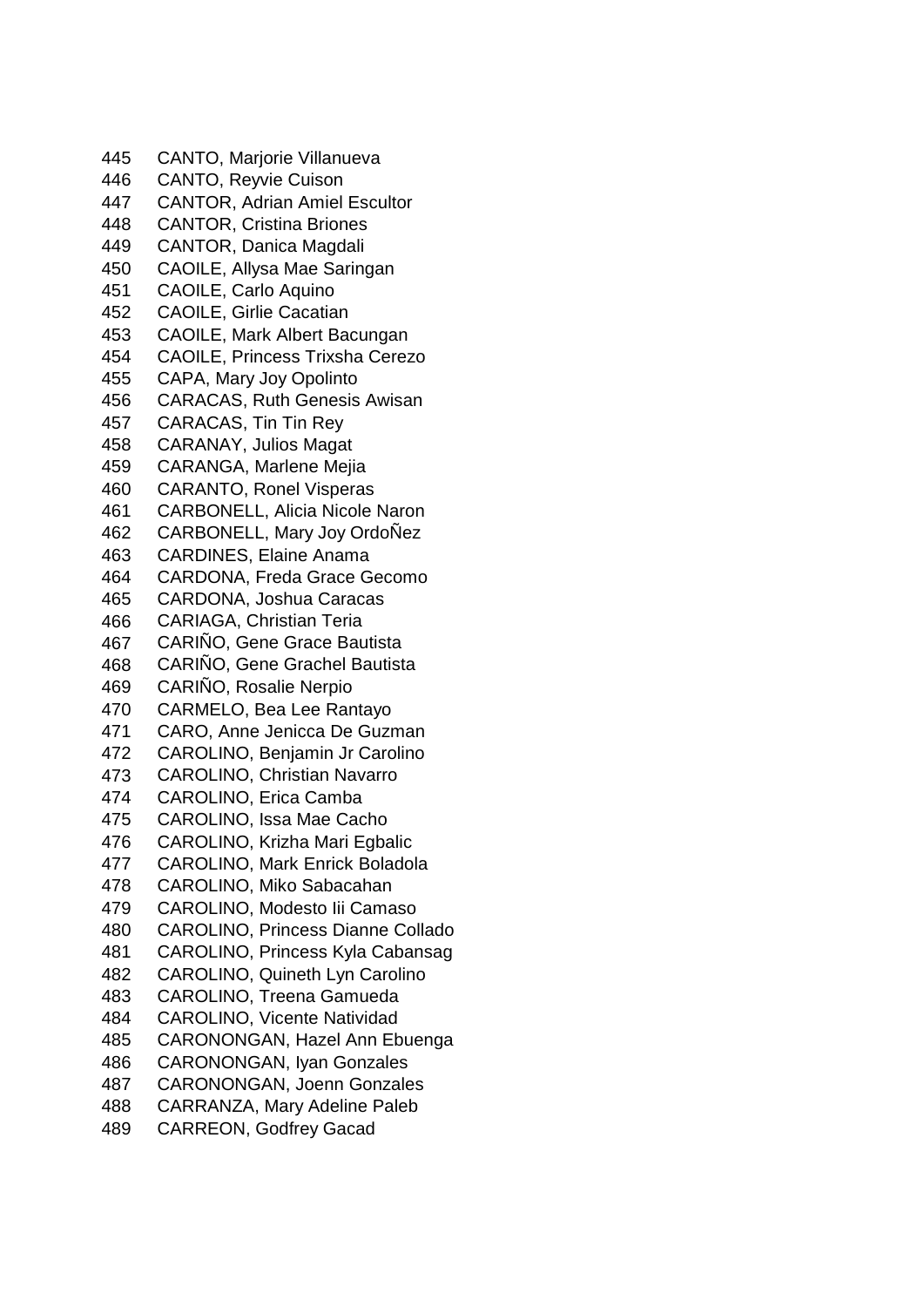CARREON, Sunshine Fernandez CARRERA, Darwin Ocsan CARRERA, Jessa Mae Laure CARRERA, Nida Centino CARRERA, Zhedrik James Bongato CAS, Arjielyn Mae Simbe CAS, Leo Angelo Nacnor CASACLANG, Christian Dela Cruz CASACLANG, Eldrige Joshua Alejo CASACLANG, Jetle Fernandez CASACLANG, Mary Rose Panimdim CASACLANG, Samuel CASICAS, Erlyn Tabucol CASIPIT, Lou Renz Emmanuelle Rabino CASIPIT, Michelle Romasoc CASIPIT, Rachelle Romasoc CASIPIT, Vincent Thom Mamaril CASIQUIN, Joyie Jean Garce CASIS, Crisanto Opate CASTA, Angeline Carolino CASTA, Ar-jhay Indoy CASTA, Jonar Calado CASTELLANO, Jomar Manguiat CASTELLANO, Leizel Celi CASTILLO, Brian Joshua Velasco CASTILLO, Charlene Marzan CASTILLO, Dhymple Manuel CASTILLO, Erica Mae Velasco CASTILLO, Genelle Torino CASTILLO, Geopril Calicdan CASTILLO, Jeansent Mae Naval CASTILLO, Jonalyn Padilla CASTILLO, Maira Liza Aviles CASTILLO, Paul Jhon Lameg CASTILLO, Perla Luisa Moran CASTRO, Almira Sabiano CASTRO, Andrea C. CASTRO, Android Anghela Pesucan CASTRO, Ann Reah Mae Saldo CASTRO, Bab Annie Dela Cruz CASTRO, Carlo De Guzman CASTRO, Erika CASTRO, Janice Morante CASTRO, Jimelie Zafra CASTRO, Joahna Piano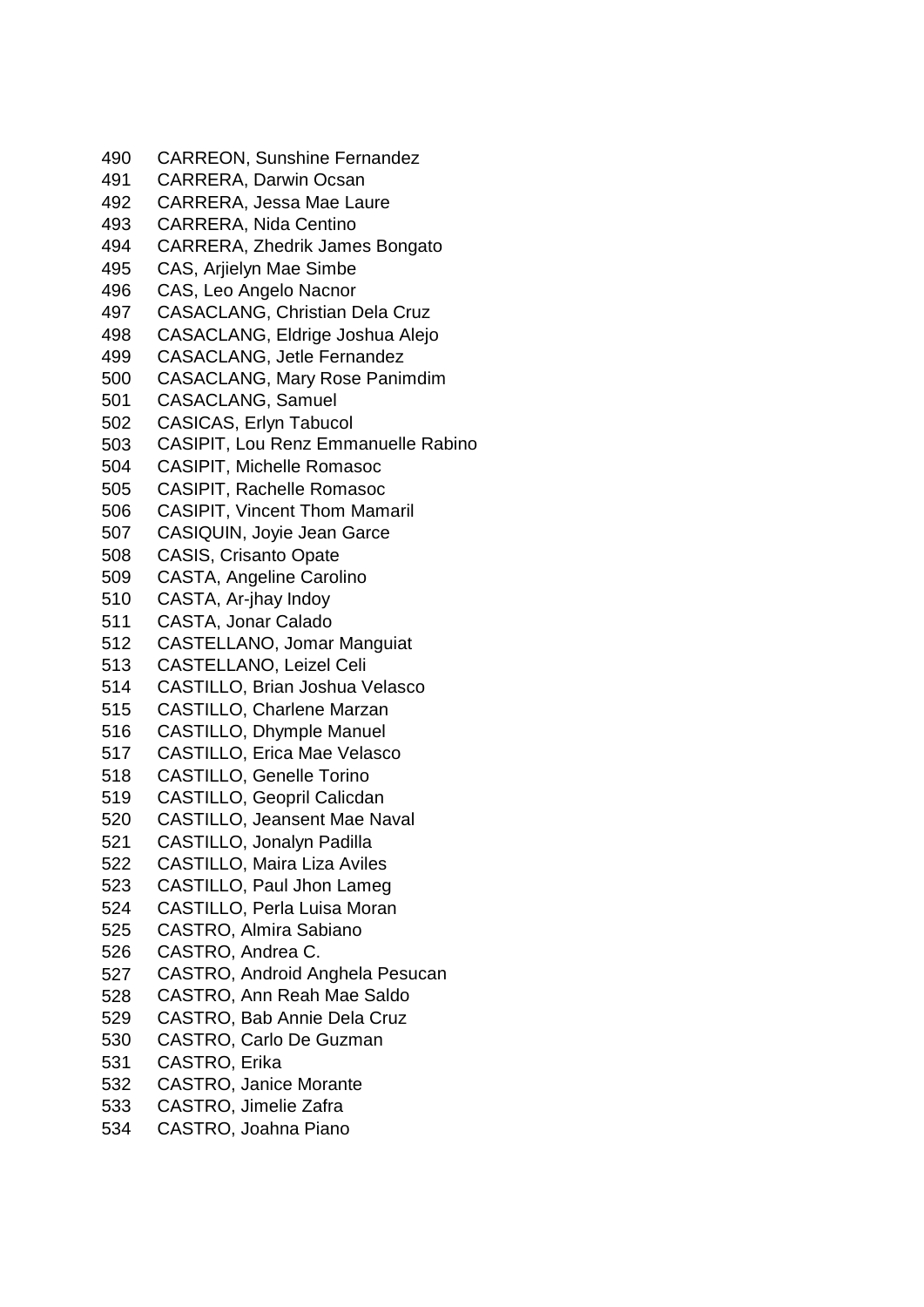CASTRO, Joshua Vicente CASTRO, Larieza Mae Santillar CASTRO, Ma.luisa Branzuela CASTRO, Mark Danielle Licodine CASTRO, Raymart Gemeniano CASTRO, Rhea Mae Arenas CASTRO, Shekinah De Leon CASTRO, Sunshine Vicente CASUPLE, Erica Mae Gamit CATA, Carl Gerome Soriano CATABAY, Armando Capucao CATABAY, Jethro Jaranilla CATABAY, Jolly Mae Gallanongo CATABAY, Kyzer Julius Bruan CATABAY, Mirasol Talal CATABAY, Richel Ann Vidal CATABAY, Trecia Calicdan CATALAN, Jiro De Villa CATALAN, Marie Batarac CATALMA, John Paul Lumahlah CATANAOAN, Chrisyl Indap CATAOANAN, Angel Mariano CATAYNA, Marie Charlene Cardenas CATINGUEL, Angelie Jill Beltran CATINGUEL, Juliane Kaye Nodado CATIVO, Stephanie Ann Quiray CATOR, Jessica Esguerra CATUBAY, Almera Orfiano CATUNGAL, Jennika Mae Agustin CAYABYAB, Maribeth Miergas CAYABYAB, Mickey Esmena CAYANAN, Carlo Yaneza CAYETANO, Bernadeth Soriano CEDRO, Marivic Zapanta CEDRON, Mia Bianca Calisaan CELESTE, Abegail Joyce Glanida CELESTE, Analyn Nacional CELESTE, Angel Annewyn CELESTE, Giea Rose Calado CELESTE, Justine Caasi CELESTE, Kazebelle Roxas CELESTRE, Chenelle Ann Laguna CELINO, Aillyn CELSO, Trisha Mae Bantolino CELZO, Carlito Jr. Rasquero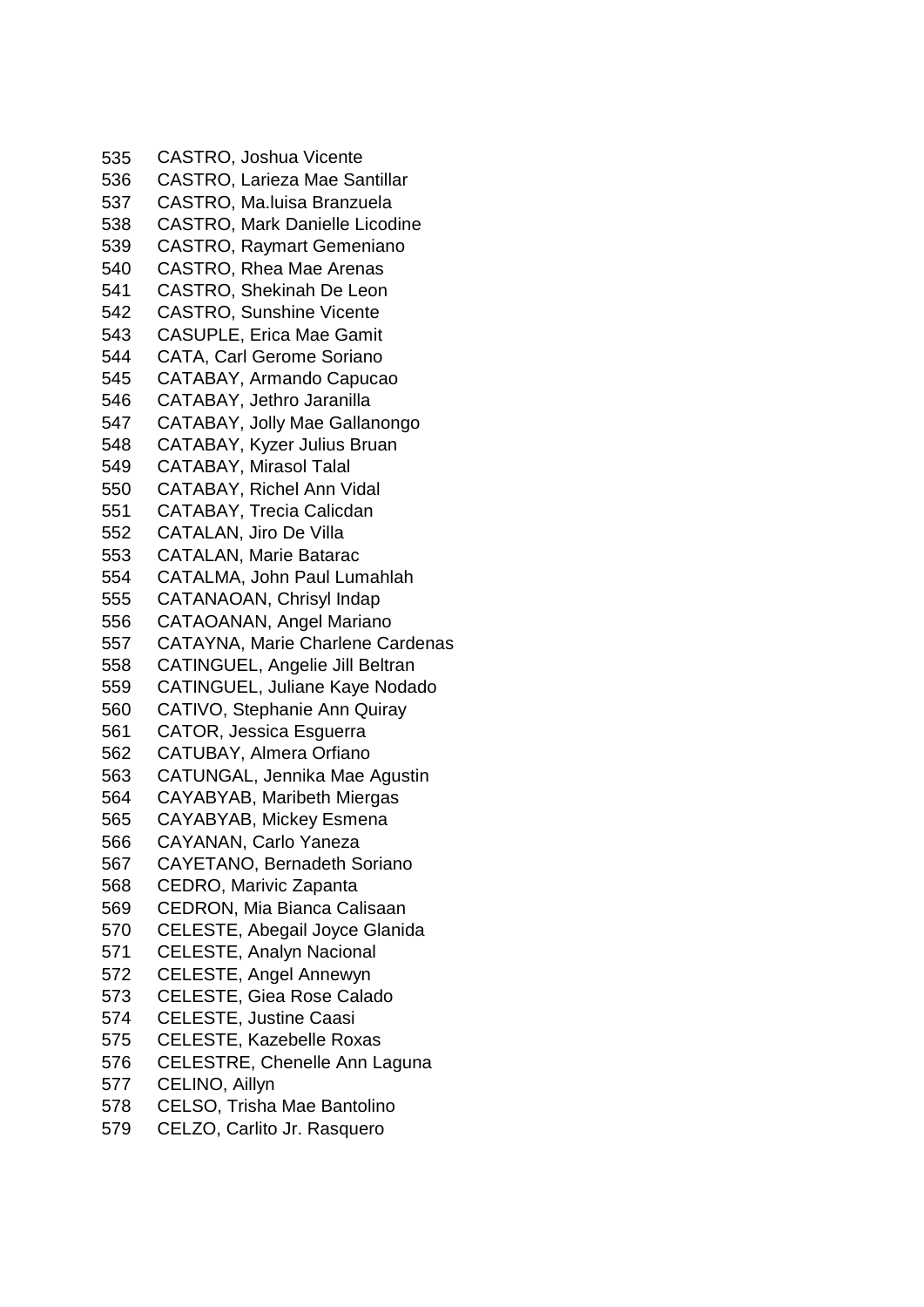CENDANA, Frankielyn Afalla CEREZO, Cristina Joyce Domaoal CEREZO, Hannah Jean Divina CEREZO, Kristel Marie Dela Cruz CEREZO, Miguel Umali CERVANTES, Jimboy Gelido CERVANTES, Roselyn Obello CERVANTES, Shane Benitez CERVERA, Queuie Jaen Funelas CERVIZA, Czabelitha Bc Mae Callanta CHAN, Rachel Baraquio CHAVEZ, Elizalyn Raspe CHORESCA, Edlyn Calicdan CIELO, Cherry Lyn Simon CLARA, Argelyn Orperia CLAVE, Cristine Carreon CLAVERIA, Daiana Garing CLAVERO, Mark Anthony Matillano COCAL, Joy COLASTE, Noelyn Tubig COLCOL, Rinz Alfred Majen COLLANTES, Karl Patag COLOBONG, Jayryll Maqui COMBIS, Robert Jr Herrera CONCEPCION, Bryan Cuison CONCEPCION, Darryl Panen CONCEPCION, Fe Rosanil Florese CONCEPCION, Jean Rose Dumlao CONCEPCION, Riza Lomibao CONDE, Dianna Rose Bigan CONDE, John Paul Dacles CONJE, Jesern Maclem Carunongan COPA, Alicia Consaga CORALES, Andrea Claire Apostol CORBILLON, Edwin Jr Caaya CORDOVA, Jenny CORONAS, Jay-r Caliso CORPUZ, Andree Carl Ramirez CORPUZ, Carlos Jr. Datuin CORPUZ, Dominic Ugto CORPUZ, Felipe Cacho CORPUZ, Ivejoy Miranda CORPUZ, Kristine Jo Tugade CORPUZ, Leo Andrei Carlit CORPUZ, Nick Janwell Diza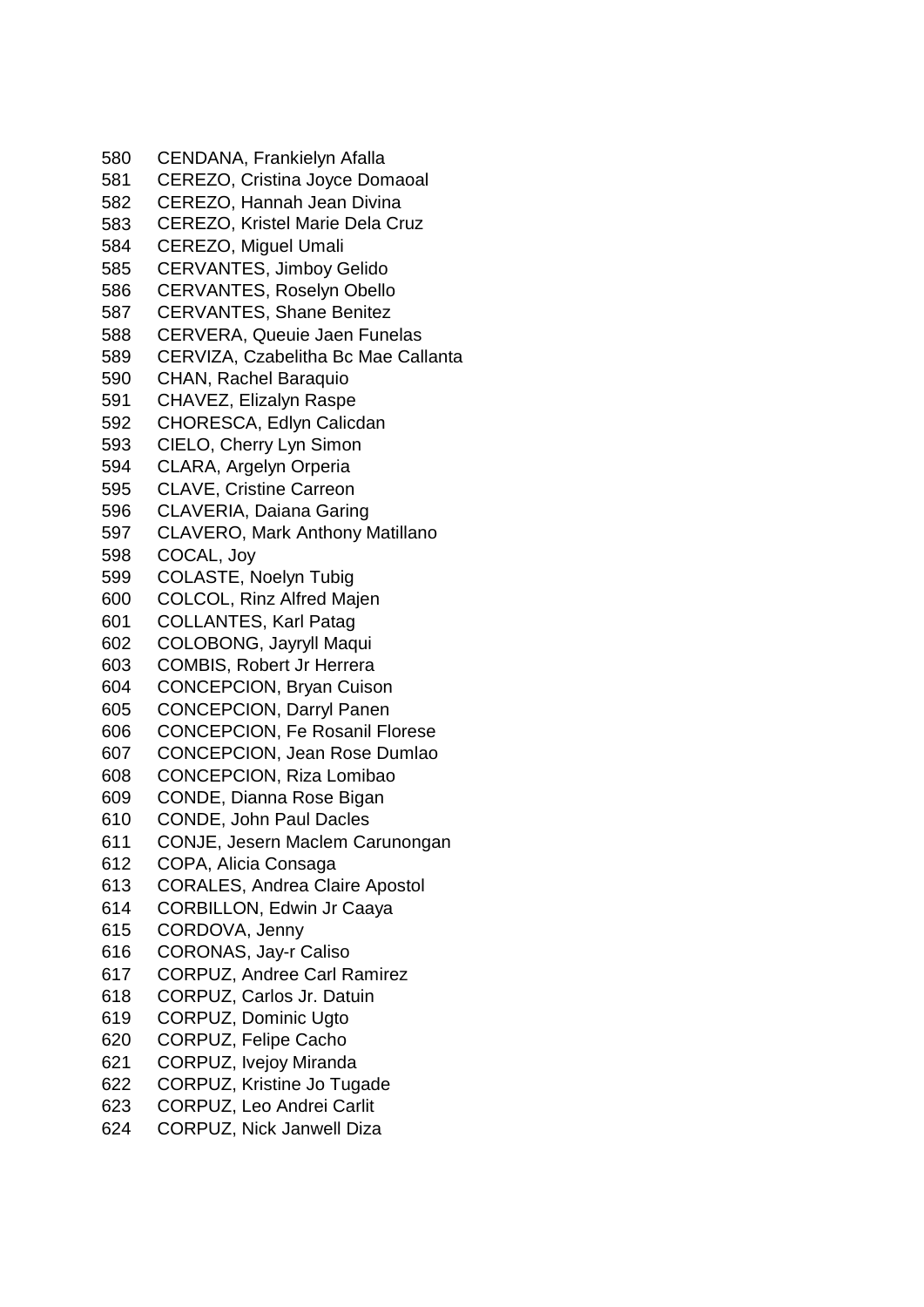| <b>CORRALES, Jasmin Airah Leah Ventayen</b><br>626<br>627<br><b>CREDO, Chester Jayle Navelgas</b><br><b>CRISPIN, Czarina Castro</b><br>628<br><b>CRISPOLON, Blandina Castil</b><br>629<br><b>CRISTOBAL, Aramae Gaspe</b><br>630<br>CRISTOBAL, Sarrah Jane Ramayan<br>631<br><b>CRISTOBAL, Shery Ann Berinilla</b><br>632<br>633<br>CRUZ, Adrian Padlan<br>CRUZ, Agustin Rotejoar Pilongo<br>634<br><b>CRUZ, Alessandra Herico</b><br>635<br>636<br><b>CRUZ, Allonica Mae Justine Lomerio</b><br>637<br><b>CRUZ, Cristal Shane Abalos</b><br><b>CRUZ, Denver Vila</b><br>638<br>CRUZ, Ivan Khyle Maneja<br>639<br><b>CRUZ, Janiel Ramos</b><br>640<br>CRUZ, Jastine Lagrimas<br>641<br>CRUZ, Jay Ar Somintac<br>642<br>CRUZ, Jayson Victorio<br>643<br><b>CRUZ, Jean Natalie</b><br>644<br><b>CRUZ, John Marc Uson</b><br>645<br><b>CRUZ, Jovanie Felimon</b><br>646<br><b>CRUZ, Princess Karryl Solivio</b><br>647<br><b>CRUZ, Quennie Rose Perez</b><br>648<br>649<br><b>CRUZ, Ranjit Cruz</b><br><b>CRUZ, Reicia Neah Padilla</b><br>650<br>CRUZ, Reykklan Cejalvo<br>651<br><b>CRUZ, Sarahlyn Visperas</b><br>652<br>CRUZ, Smael Jan Melchor<br>653<br>CRUZ, Thalia De Guzman<br>654<br>CRUZ, Trisha Alyanna Aromin<br>655<br>CRUZ, Trizia Oling<br>656<br>657<br><b>CRUZ, Warren Gaviola</b><br><b>CRUZ, Winalyn Mae Valerio</b><br>658<br>CUARES, Ericca Mae Tigao<br>659<br><b>CUATON, Almera Gotos</b><br>660<br><b>CUESTA, Karla Ferrer</b><br>661<br>CUISON, Ana Riza Gapang<br>662<br>CUISON, Glaysa Mae Sison<br>663<br>CUISON, John Lloyd Bautista<br>664<br>CUISON, Ma. Teresa De Sola<br>665<br><b>CURAMENG, Ivy Avendanio</b><br>666<br><b>CUSTODIO, Felbertine Joy Ramos</b><br>667<br>CUSTODIO, Marcela De Domingo<br>668 | 625 | <b>CORRALES, Beverlyn Arwalan</b> |
|--------------------------------------------------------------------------------------------------------------------------------------------------------------------------------------------------------------------------------------------------------------------------------------------------------------------------------------------------------------------------------------------------------------------------------------------------------------------------------------------------------------------------------------------------------------------------------------------------------------------------------------------------------------------------------------------------------------------------------------------------------------------------------------------------------------------------------------------------------------------------------------------------------------------------------------------------------------------------------------------------------------------------------------------------------------------------------------------------------------------------------------------------------------------------------------------------------------------------------------------------------------------------------------------------------------------------------------------------------------------------------------------------------------------------------------------------------------------------------------------------------------------------------------------------------------------------------------------------------------------------------------------------------------------------------------------------------------------------------------------|-----|-----------------------------------|
|                                                                                                                                                                                                                                                                                                                                                                                                                                                                                                                                                                                                                                                                                                                                                                                                                                                                                                                                                                                                                                                                                                                                                                                                                                                                                                                                                                                                                                                                                                                                                                                                                                                                                                                                            |     |                                   |
|                                                                                                                                                                                                                                                                                                                                                                                                                                                                                                                                                                                                                                                                                                                                                                                                                                                                                                                                                                                                                                                                                                                                                                                                                                                                                                                                                                                                                                                                                                                                                                                                                                                                                                                                            |     |                                   |
|                                                                                                                                                                                                                                                                                                                                                                                                                                                                                                                                                                                                                                                                                                                                                                                                                                                                                                                                                                                                                                                                                                                                                                                                                                                                                                                                                                                                                                                                                                                                                                                                                                                                                                                                            |     |                                   |
|                                                                                                                                                                                                                                                                                                                                                                                                                                                                                                                                                                                                                                                                                                                                                                                                                                                                                                                                                                                                                                                                                                                                                                                                                                                                                                                                                                                                                                                                                                                                                                                                                                                                                                                                            |     |                                   |
|                                                                                                                                                                                                                                                                                                                                                                                                                                                                                                                                                                                                                                                                                                                                                                                                                                                                                                                                                                                                                                                                                                                                                                                                                                                                                                                                                                                                                                                                                                                                                                                                                                                                                                                                            |     |                                   |
|                                                                                                                                                                                                                                                                                                                                                                                                                                                                                                                                                                                                                                                                                                                                                                                                                                                                                                                                                                                                                                                                                                                                                                                                                                                                                                                                                                                                                                                                                                                                                                                                                                                                                                                                            |     |                                   |
|                                                                                                                                                                                                                                                                                                                                                                                                                                                                                                                                                                                                                                                                                                                                                                                                                                                                                                                                                                                                                                                                                                                                                                                                                                                                                                                                                                                                                                                                                                                                                                                                                                                                                                                                            |     |                                   |
|                                                                                                                                                                                                                                                                                                                                                                                                                                                                                                                                                                                                                                                                                                                                                                                                                                                                                                                                                                                                                                                                                                                                                                                                                                                                                                                                                                                                                                                                                                                                                                                                                                                                                                                                            |     |                                   |
|                                                                                                                                                                                                                                                                                                                                                                                                                                                                                                                                                                                                                                                                                                                                                                                                                                                                                                                                                                                                                                                                                                                                                                                                                                                                                                                                                                                                                                                                                                                                                                                                                                                                                                                                            |     |                                   |
|                                                                                                                                                                                                                                                                                                                                                                                                                                                                                                                                                                                                                                                                                                                                                                                                                                                                                                                                                                                                                                                                                                                                                                                                                                                                                                                                                                                                                                                                                                                                                                                                                                                                                                                                            |     |                                   |
|                                                                                                                                                                                                                                                                                                                                                                                                                                                                                                                                                                                                                                                                                                                                                                                                                                                                                                                                                                                                                                                                                                                                                                                                                                                                                                                                                                                                                                                                                                                                                                                                                                                                                                                                            |     |                                   |
|                                                                                                                                                                                                                                                                                                                                                                                                                                                                                                                                                                                                                                                                                                                                                                                                                                                                                                                                                                                                                                                                                                                                                                                                                                                                                                                                                                                                                                                                                                                                                                                                                                                                                                                                            |     |                                   |
|                                                                                                                                                                                                                                                                                                                                                                                                                                                                                                                                                                                                                                                                                                                                                                                                                                                                                                                                                                                                                                                                                                                                                                                                                                                                                                                                                                                                                                                                                                                                                                                                                                                                                                                                            |     |                                   |
|                                                                                                                                                                                                                                                                                                                                                                                                                                                                                                                                                                                                                                                                                                                                                                                                                                                                                                                                                                                                                                                                                                                                                                                                                                                                                                                                                                                                                                                                                                                                                                                                                                                                                                                                            |     |                                   |
|                                                                                                                                                                                                                                                                                                                                                                                                                                                                                                                                                                                                                                                                                                                                                                                                                                                                                                                                                                                                                                                                                                                                                                                                                                                                                                                                                                                                                                                                                                                                                                                                                                                                                                                                            |     |                                   |
|                                                                                                                                                                                                                                                                                                                                                                                                                                                                                                                                                                                                                                                                                                                                                                                                                                                                                                                                                                                                                                                                                                                                                                                                                                                                                                                                                                                                                                                                                                                                                                                                                                                                                                                                            |     |                                   |
|                                                                                                                                                                                                                                                                                                                                                                                                                                                                                                                                                                                                                                                                                                                                                                                                                                                                                                                                                                                                                                                                                                                                                                                                                                                                                                                                                                                                                                                                                                                                                                                                                                                                                                                                            |     |                                   |
|                                                                                                                                                                                                                                                                                                                                                                                                                                                                                                                                                                                                                                                                                                                                                                                                                                                                                                                                                                                                                                                                                                                                                                                                                                                                                                                                                                                                                                                                                                                                                                                                                                                                                                                                            |     |                                   |
|                                                                                                                                                                                                                                                                                                                                                                                                                                                                                                                                                                                                                                                                                                                                                                                                                                                                                                                                                                                                                                                                                                                                                                                                                                                                                                                                                                                                                                                                                                                                                                                                                                                                                                                                            |     |                                   |
|                                                                                                                                                                                                                                                                                                                                                                                                                                                                                                                                                                                                                                                                                                                                                                                                                                                                                                                                                                                                                                                                                                                                                                                                                                                                                                                                                                                                                                                                                                                                                                                                                                                                                                                                            |     |                                   |
|                                                                                                                                                                                                                                                                                                                                                                                                                                                                                                                                                                                                                                                                                                                                                                                                                                                                                                                                                                                                                                                                                                                                                                                                                                                                                                                                                                                                                                                                                                                                                                                                                                                                                                                                            |     |                                   |
|                                                                                                                                                                                                                                                                                                                                                                                                                                                                                                                                                                                                                                                                                                                                                                                                                                                                                                                                                                                                                                                                                                                                                                                                                                                                                                                                                                                                                                                                                                                                                                                                                                                                                                                                            |     |                                   |
|                                                                                                                                                                                                                                                                                                                                                                                                                                                                                                                                                                                                                                                                                                                                                                                                                                                                                                                                                                                                                                                                                                                                                                                                                                                                                                                                                                                                                                                                                                                                                                                                                                                                                                                                            |     |                                   |
|                                                                                                                                                                                                                                                                                                                                                                                                                                                                                                                                                                                                                                                                                                                                                                                                                                                                                                                                                                                                                                                                                                                                                                                                                                                                                                                                                                                                                                                                                                                                                                                                                                                                                                                                            |     |                                   |
|                                                                                                                                                                                                                                                                                                                                                                                                                                                                                                                                                                                                                                                                                                                                                                                                                                                                                                                                                                                                                                                                                                                                                                                                                                                                                                                                                                                                                                                                                                                                                                                                                                                                                                                                            |     |                                   |
|                                                                                                                                                                                                                                                                                                                                                                                                                                                                                                                                                                                                                                                                                                                                                                                                                                                                                                                                                                                                                                                                                                                                                                                                                                                                                                                                                                                                                                                                                                                                                                                                                                                                                                                                            |     |                                   |
|                                                                                                                                                                                                                                                                                                                                                                                                                                                                                                                                                                                                                                                                                                                                                                                                                                                                                                                                                                                                                                                                                                                                                                                                                                                                                                                                                                                                                                                                                                                                                                                                                                                                                                                                            |     |                                   |
|                                                                                                                                                                                                                                                                                                                                                                                                                                                                                                                                                                                                                                                                                                                                                                                                                                                                                                                                                                                                                                                                                                                                                                                                                                                                                                                                                                                                                                                                                                                                                                                                                                                                                                                                            |     |                                   |
|                                                                                                                                                                                                                                                                                                                                                                                                                                                                                                                                                                                                                                                                                                                                                                                                                                                                                                                                                                                                                                                                                                                                                                                                                                                                                                                                                                                                                                                                                                                                                                                                                                                                                                                                            |     |                                   |
|                                                                                                                                                                                                                                                                                                                                                                                                                                                                                                                                                                                                                                                                                                                                                                                                                                                                                                                                                                                                                                                                                                                                                                                                                                                                                                                                                                                                                                                                                                                                                                                                                                                                                                                                            |     |                                   |
|                                                                                                                                                                                                                                                                                                                                                                                                                                                                                                                                                                                                                                                                                                                                                                                                                                                                                                                                                                                                                                                                                                                                                                                                                                                                                                                                                                                                                                                                                                                                                                                                                                                                                                                                            |     |                                   |
|                                                                                                                                                                                                                                                                                                                                                                                                                                                                                                                                                                                                                                                                                                                                                                                                                                                                                                                                                                                                                                                                                                                                                                                                                                                                                                                                                                                                                                                                                                                                                                                                                                                                                                                                            |     |                                   |
|                                                                                                                                                                                                                                                                                                                                                                                                                                                                                                                                                                                                                                                                                                                                                                                                                                                                                                                                                                                                                                                                                                                                                                                                                                                                                                                                                                                                                                                                                                                                                                                                                                                                                                                                            |     |                                   |
|                                                                                                                                                                                                                                                                                                                                                                                                                                                                                                                                                                                                                                                                                                                                                                                                                                                                                                                                                                                                                                                                                                                                                                                                                                                                                                                                                                                                                                                                                                                                                                                                                                                                                                                                            |     |                                   |
|                                                                                                                                                                                                                                                                                                                                                                                                                                                                                                                                                                                                                                                                                                                                                                                                                                                                                                                                                                                                                                                                                                                                                                                                                                                                                                                                                                                                                                                                                                                                                                                                                                                                                                                                            |     |                                   |
|                                                                                                                                                                                                                                                                                                                                                                                                                                                                                                                                                                                                                                                                                                                                                                                                                                                                                                                                                                                                                                                                                                                                                                                                                                                                                                                                                                                                                                                                                                                                                                                                                                                                                                                                            |     |                                   |
|                                                                                                                                                                                                                                                                                                                                                                                                                                                                                                                                                                                                                                                                                                                                                                                                                                                                                                                                                                                                                                                                                                                                                                                                                                                                                                                                                                                                                                                                                                                                                                                                                                                                                                                                            |     |                                   |
|                                                                                                                                                                                                                                                                                                                                                                                                                                                                                                                                                                                                                                                                                                                                                                                                                                                                                                                                                                                                                                                                                                                                                                                                                                                                                                                                                                                                                                                                                                                                                                                                                                                                                                                                            |     |                                   |
|                                                                                                                                                                                                                                                                                                                                                                                                                                                                                                                                                                                                                                                                                                                                                                                                                                                                                                                                                                                                                                                                                                                                                                                                                                                                                                                                                                                                                                                                                                                                                                                                                                                                                                                                            |     |                                   |
|                                                                                                                                                                                                                                                                                                                                                                                                                                                                                                                                                                                                                                                                                                                                                                                                                                                                                                                                                                                                                                                                                                                                                                                                                                                                                                                                                                                                                                                                                                                                                                                                                                                                                                                                            |     |                                   |
|                                                                                                                                                                                                                                                                                                                                                                                                                                                                                                                                                                                                                                                                                                                                                                                                                                                                                                                                                                                                                                                                                                                                                                                                                                                                                                                                                                                                                                                                                                                                                                                                                                                                                                                                            |     |                                   |
|                                                                                                                                                                                                                                                                                                                                                                                                                                                                                                                                                                                                                                                                                                                                                                                                                                                                                                                                                                                                                                                                                                                                                                                                                                                                                                                                                                                                                                                                                                                                                                                                                                                                                                                                            |     |                                   |
|                                                                                                                                                                                                                                                                                                                                                                                                                                                                                                                                                                                                                                                                                                                                                                                                                                                                                                                                                                                                                                                                                                                                                                                                                                                                                                                                                                                                                                                                                                                                                                                                                                                                                                                                            |     |                                   |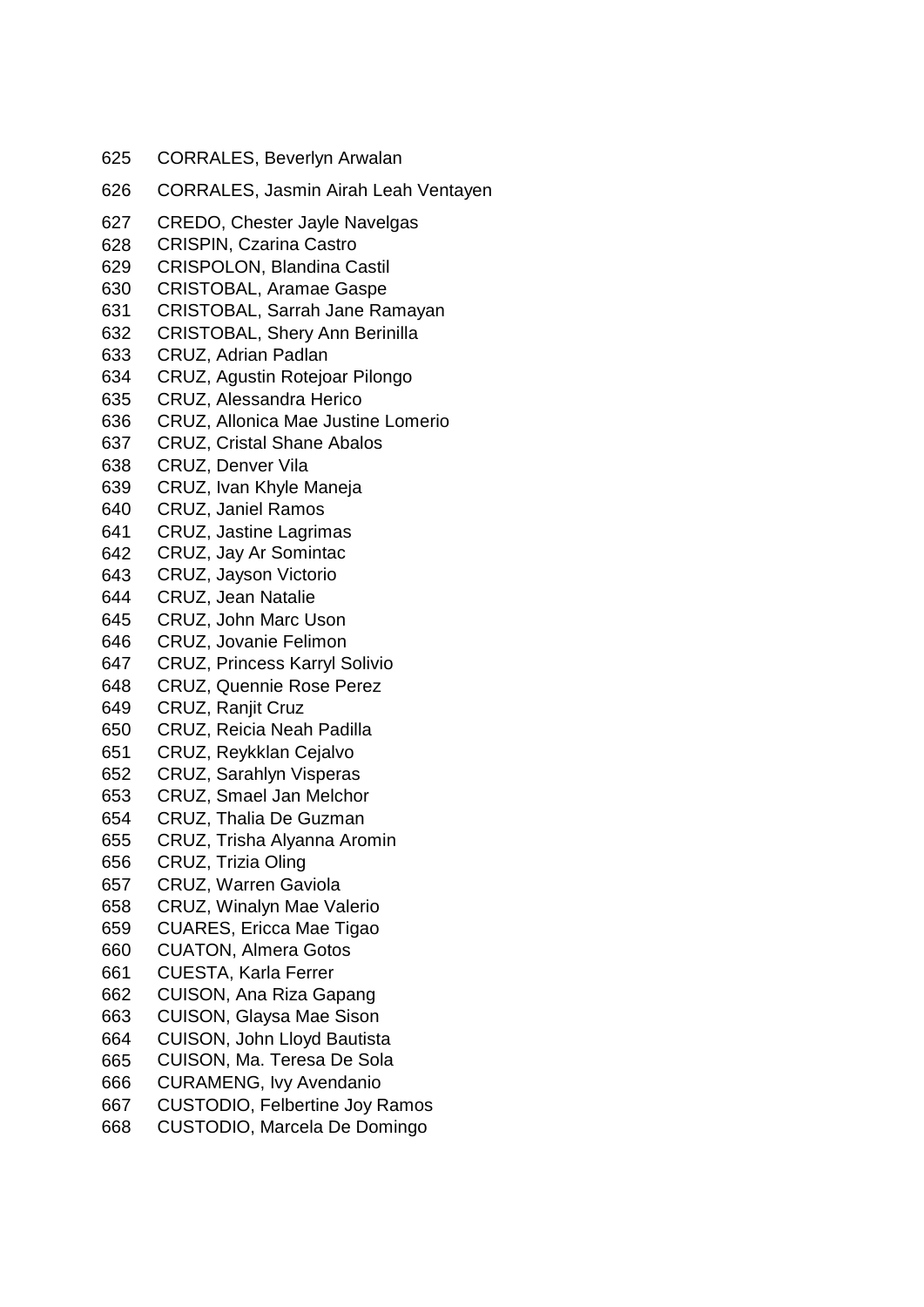DABALOS, Angelito Sison DACDAC, Karyll Fernandez DACOCO, Lowien Kim Fernandez DACONES, Dean Darius Aquino DAGANG, Rian Abalos DAGON, John Raymart Ortiz DALATEN, Caludine Olesco DALEJA, Mark Albert Bautista DALIOAN, Cindy DALIOAN, Sonny De Vera DALOPE, Marianne Finez DAMALEN, Rica Nelmida DAMASCO, Monica Balmonte DAMIAN, Angelo Camacho DANAO, Angelica Mae Ventayen DANCEL, Melissa Dollaga DANGLA, Ian Jay Lomibao DAÑO, Arriane Mae Guillermo DATO, Kayselyn Rapanan DATOON, Ronalyn Gabinete DATUIN, Jamaica Mislang DATUIN, Raphael Levinson Tanigue DAWA, Faye Mariel Bonquin DAYOLA, Micah Jones Agustin DAYOT, Eric John Labesores DE GRACIA, Margie Perez DE GUZMAN, Aiza Rosario DE GUZMAN, Andrea Mae Dalanay DE GUZMAN, Brenda Jimenez DE GUZMAN, Christian Bembo DE GUZMAN, Diana Mae Verdey DE GUZMAN, Dominic Garcia DE GUZMAN, Elena Mae De Guzman DE GUZMAN, Jayson Reyes DE GUZMAN, Jecelle Mae Deogracias DE GUZMAN, Jelie Marie Marcellano DE GUZMAN, Jimuel Baldoz DE GUZMAN, Jinky Aquino DE GUZMAN, Jo Marie Carang DE GUZMAN, Joan Tuazon DE GUZMAN, Jochelle Mae Maneclang DE GUZMAN, John Paul Zacarias DE GUZMAN, John Roy Manaoat DE GUZMAN, Joshua Honrado DE GUZMAN, Joyce Sabiniano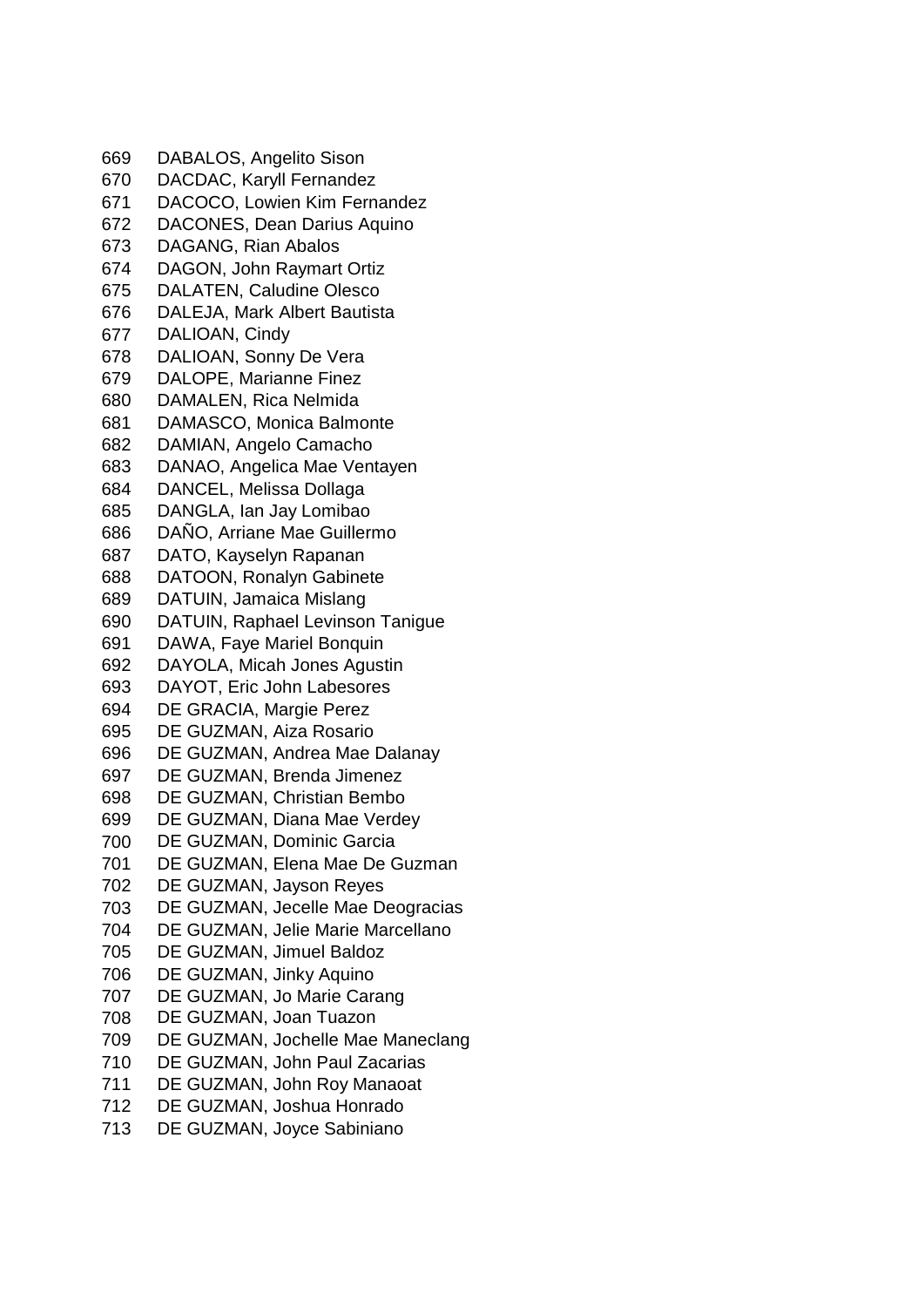DE GUZMAN, Juan Carlo Fernandez DE GUZMAN, Justeen Buencamino DE GUZMAN, Ma. Bernadette Sarzaba DE GUZMAN, Manilyn Orotea DE GUZMAN, Maria Christina Gwen Corpuz DE GUZMAN, Mark Julios Carang DE GUZMAN, Melanie Liwan DE GUZMAN, Melody Castro DE GUZMAN, Melvin Domingo DE GUZMAN, Micaela Quitlong DE GUZMAN, Nissi Ruth Casimiro DE GUZMAN, Patrick Peralta DE GUZMAN, Philamy Fernandez DE GUZMAN, Princess Montalba DE GUZMAN, Raynor Jane DE GUZMAN, Rena Joyce DE GUZMAN, Ronel Balmonte DE GUZMAN, Rovic Buenaventura DE GUZMAN, Russell Nama DE GUZMAN, Vernadette Ocante DE GUZMAN, Zyrelle Marmi Cruz DE JESUS, Diana Joy Fernandez DE LEON JR, Edgar Fernando DE LEON JR., Garry Majam DE LEON, Angelo Estrada DE LEON, Angelu De Leon DE LEON, Averlyn Garcia DE LEON, Deborah Estacio DE LEON, Erika Enerlan DE LEON, Ervin Dave Mamaril DE LEON, Jessa Collado DE LEON, John Dave Bernardo DE LEON, Jona Marie Radam DE LEON, Ma. Jarah Facun DE LEON, Pinky Joy Jovillano DE LEON, Rechelle Mae Alvarado DE LUNA, Ma. Christina Romero DE OCAMPO, Carl Ephraim Joie Cruz DE PERIO, Divine Mae Ighut DE QUINTOS, Jonalyn Ocsillos DE VENECIA JR., Jose Wilson Cruz DE VERA JR., Abrias Ranada DE VERA, Angelista Mae Fernadez DE VERA, Bryan Catuday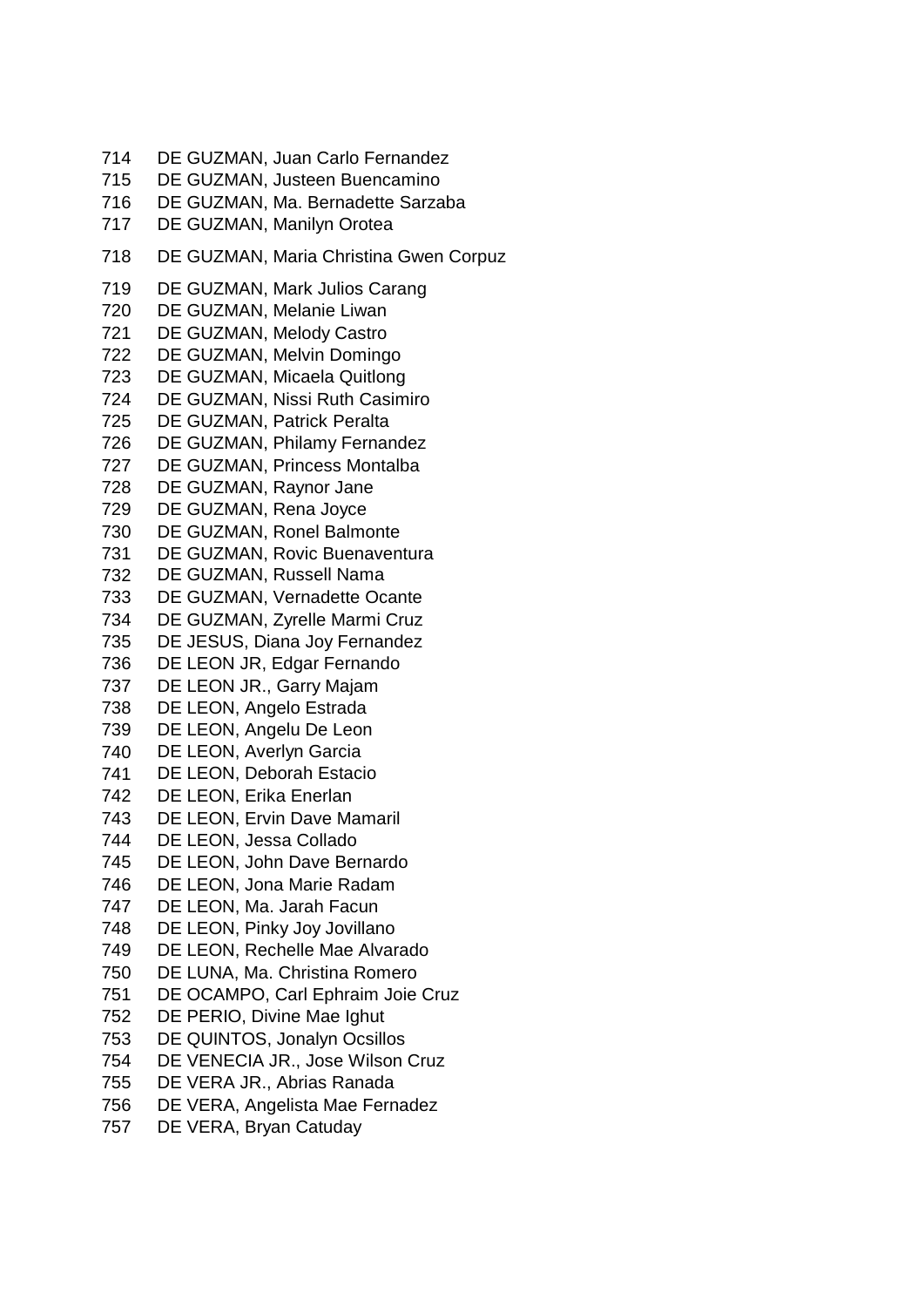- DE VERA, Camille Sotto DE VERA, Catherine Bitagun DE VERA, Charles Bugasto DE VERA, Clarence Fernandez DE VERA, Clinton Jhon Avenido DE VERA, Dexter Villanueva DE VERA, Fredireck DE VERA, Gemalyn Orate DE VERA, Grace De Vera DE VERA, Jorge Ewen Delos Santos DE VERA, Juliane Meneses DE VERA, Kyssel Bravo DE VERA, Lovely Villanueva DE VERA, Mary Christalyn Sayson DE VERA, Renalyn Fernandez DE VERA, Rica Joy Diaz DE VERA, Rodolfo Jr. Lejero DE VERA, Samantha Marie Saballa DE VERA, Shaira Meneses DE VERA, Vash Paul Lopez DE VERA, Vernel Gamboa DE VERA, Zander Racraquin DECANO, Daisy Mae Diaz DECENA, Christian Felomino DEFEO, Ann Margaret Frianeza DEL FIERRO, Delvin Carolino DEL MUNDO, Bernadeth Mhayell Pumaras DEL MUNDO, Zyrell Catap DEL ROSARIO, Jamylle Patricio DEL ROSARIO, Joan Mae MuÑoz DEL ROSARIO, Joseph Corpuz DEL ROSARIO, Laarni Samson DEL ROSARIO, Roanaldo Ferrer DELA CRUZ, Angelica Nacin DELA CRUZ, Angelo De Vera DELA CRUZ, Anna Mae Ramirez DELA CRUZ, April Joy Santos DELA CRUZ, Arjay De Vera DELA CRUZ, Baron Jay Calabitasan DELA CRUZ, Casandra Alyne DELA CRUZ, Christian Jay Pedro DELA CRUZ, Den Well Delos Santos DELA CRUZ, Dyan Lorelie Vila
- DELA CRUZ, Eddie Purse Saringan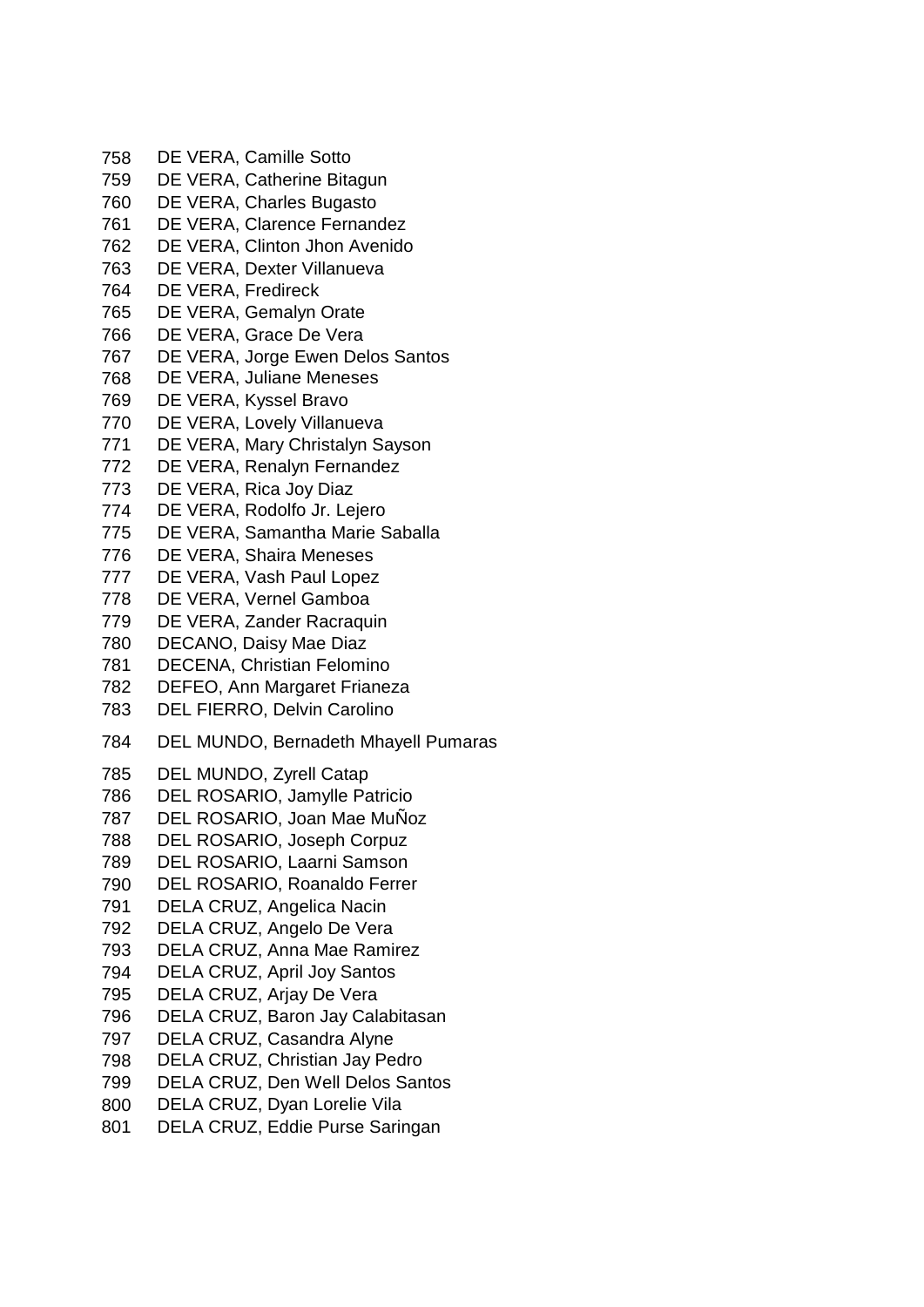DELA CRUZ, Edralyn Abad DELA CRUZ, Elizabeth Rafanan DELA CRUZ, Eric Ventanilla DELA CRUZ, Gemma DELA CRUZ, Glenn Arvin Sison DELA CRUZ, Gretel Elaine DELA CRUZ, Harold Cruz DELA CRUZ, Janlieh Tigno DELA CRUZ, Jasper Mangasi DELA CRUZ, Jayson Gomez DELA CRUZ, Jerica Jugo DELA CRUZ, Jesmae Apple Gomez DELA CRUZ, Jhamica Hipolito DELA CRUZ, Jhon Hendrex Suarez DELA CRUZ, Joanna Corinne Caballero DELA CRUZ, John Fernandez DELA CRUZ, Jolina Solomon DELA CRUZ, Jomar Manuel DELA CRUZ, Josielyn Millares DELA CRUZ, Jov Abalos DELA CRUZ, Karen Dela Cruz DELA CRUZ, Leila Aquino DELA CRUZ, Mac Rj Castro DELA CRUZ, Maricel Manongdo DELA CRUZ, Marjorie Camille Rivera DELA CRUZ, Mark Bryan Daria DELA CRUZ, Mary Angeline Sison DELA CRUZ, Mary Joy Revera DELA CRUZ, Maryrosse Estrada DELA CRUZ, Maybeline Delmendo DELA CRUZ, Melanie Carbonel DELA CRUZ, Melvin Indita DELA CRUZ, Mia Cathrina Paragas DELA CRUZ, Monica Ocampo DELA CRUZ, Mylene Soriano DELA CRUZ, Nessam Repalda DELA CRUZ, Peterson Prado DELA CRUZ, Pia Mae Agsaoay DELA CRUZ, Princess Lea Domondon DELA CRUZ, Razhel Bataller DELA CRUZ, Regine Esther Abalos DELA CRUZ, Rheynalene Cuanot DELA CRUZ, Rica Joyce Rovillos DELA CRUZ, Rj Acampado DELA CRUZ, Robelyn Gonzaga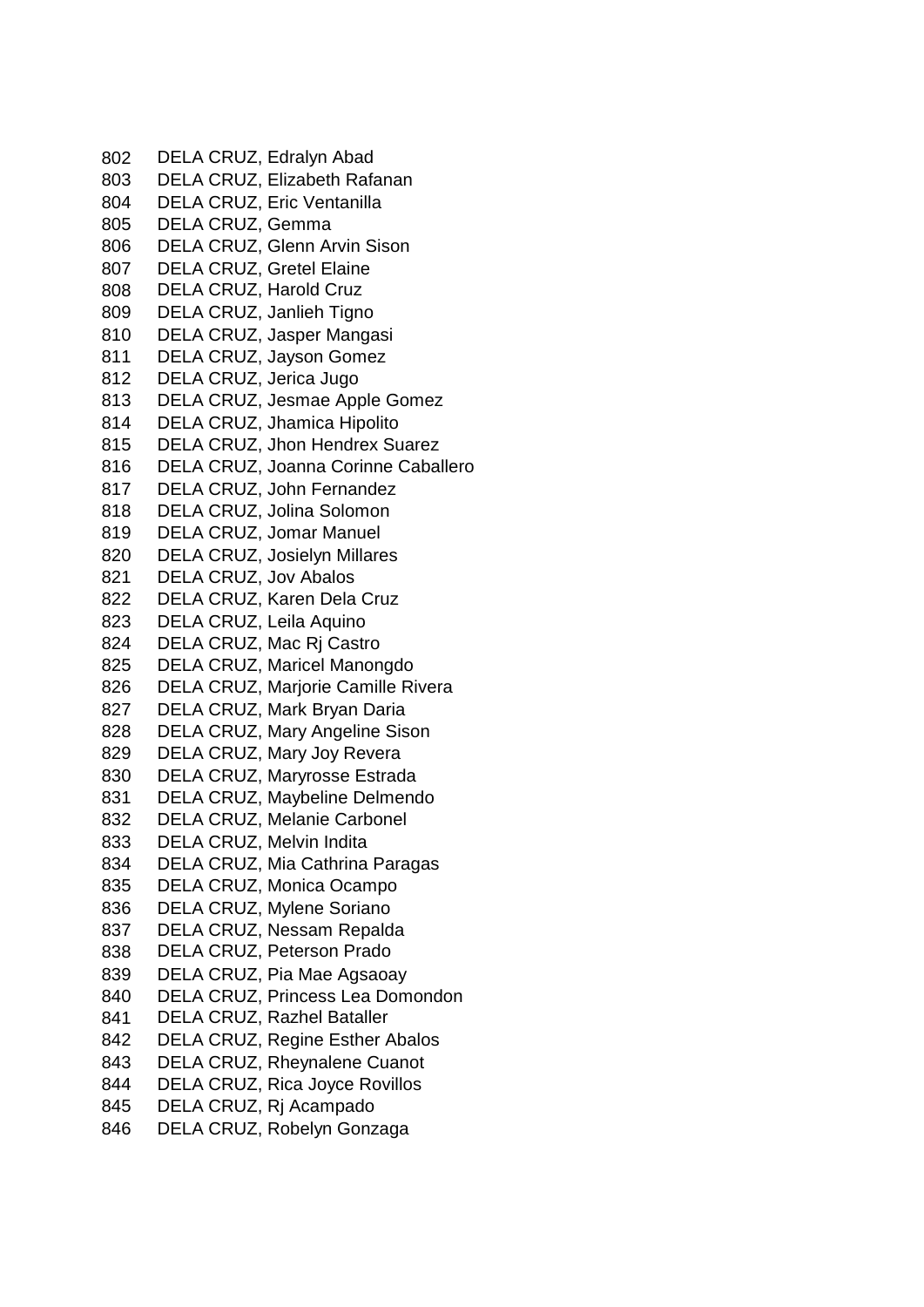DELA CRUZ, Ronaliza Delos Santos DELA CRUZ, Rose Angila Mayamaya DELA CRUZ, Vicky Sison DELA CRUZ, Vladymer Dollente DELA CRUZ, Wexler Rosario DELA CRUZ, Zeejay Abalos DELA CUADRA, Risa Mae Onza DELA ROSA, Angelica Magno DELA ROSA, Ian Rada DELA ROSA, Ronalyn Bustaquio DELFIN, Trisha Mae Cerdan DELICA, Kristine Villaraza DELOA, Clariza Miranda DELOS REYES, Maria Khyla Cuison DELOS REYES, Marvin Sampaga DELOS SANTOS, Jan Jimuel Ignacio DELOS SANTOS, Jovelyn Cruz DELOS SANTOS, Kathleen Acosta DETAL, Irish Catherine Posadas DETAL, Trixia Ann Posadas DIALANGAN, Kristine Joy Celeste DIAZ, Allyza Jean Delos Santos DIAZ, Beverly Ann Javier DIAZ, Diana Soriano DIAZ, Glenda PeÑarubia DIAZ, Justine Nicole Carolino DIEGO, Rosemarie Caranto DIEGOR, Jomar Sison DIGOL, Eugene Caguioa DIONALD, Lyca Morales DIOQUINO, Kharen Poserio DISPO, Alfe Mae Dacanay DIZON, Ardel Fustine Luzadas DIZON, Argemalyn Sison DIZON, Daniela Reyes DOBLEROS, Rodelyn Lapez DOCTOR, John Francis Ningala DOCTOR, Teddy John Medrano DOMAGAS, Christian Caolie DOMALANTA, Erica Mae Fernandez DOMALANTA, Vaniffe DOMANTAY, Jocelyn Dela Cruz DOMANTAY, John Paul Mamaril DOMASIN, Jackielyn Cruz DOMASING, Monica De Vera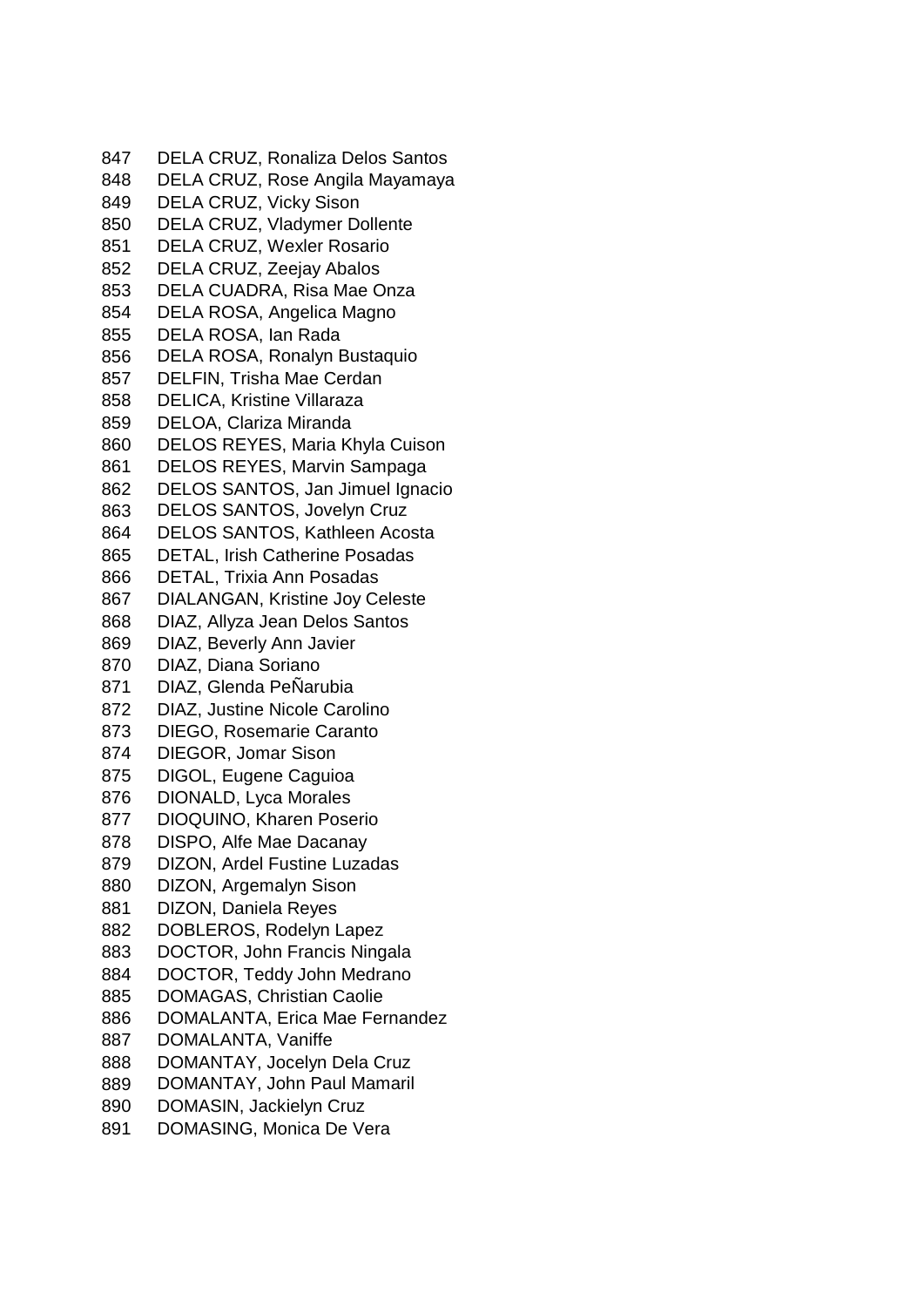DOMINGO, Hanna Lee DOMINGO, Jerich Viray DOMINGO, Jerome DOMINGO, Mark Christian Malasan DOMINGUEZ, Flarivil Tomboc DOMINGUEZ, Rizalyn Tomboc DOMONDON, Karen Adajar DOMONDON, Rogiely Ginez DONATO, Ethan Febrero DONATO, Langiel Malong DONATO, Mylene Caguioa DONATO, Robelyn Coral DONATO, Rocky Carranza DONDO, Crystel Anne Gonzales DOÑOS, Jeniffer Eustaquio DORIA, Bianea Vinluan DORIA, Engel Lyka Bacsid DORIA, Jonalyn Bron DUCA, Mark David Flores DUCALANG, Ana Malou Dancel DULATRE, Alieza Grace Urbi DULAY, Jerick Joel Deogracias DULAY, Juvelyn Castulo DULAY, Rhina Marie Maliglino DULAY, Riza Clyden CariÑo DUMAGUETE, Jeserie Martin DUMAQUIT, John Lister Pimentel DUMLAO, Camille Castillo DUMLAO, Reziel Rodriguez DUMOSMOG, Joyce Marnelle Tiamzon DUQUE, Francine Jane Manolid DUQUE, Francine May Manolid DURAN, Shane Lourence Inocencio EGAGAMAO, Ma. Cristine Natoc EGBUHAY, Jhuna Mae Datuin EGIPTO, Sherin Lapitan ELERIA, Vlademier ELIZALDE, Jolina Ortiz EMBUEDO, Micah Ella Ocampo EMUSLAN, Joshua ENGO, Pearlyn Jean Gabriel ENIERGA, Johna Malabonga ENRIQUE, Janny Aquino ENRIQUE, Micah Quimson ENRIQUEZ, NiÑa Ella Dona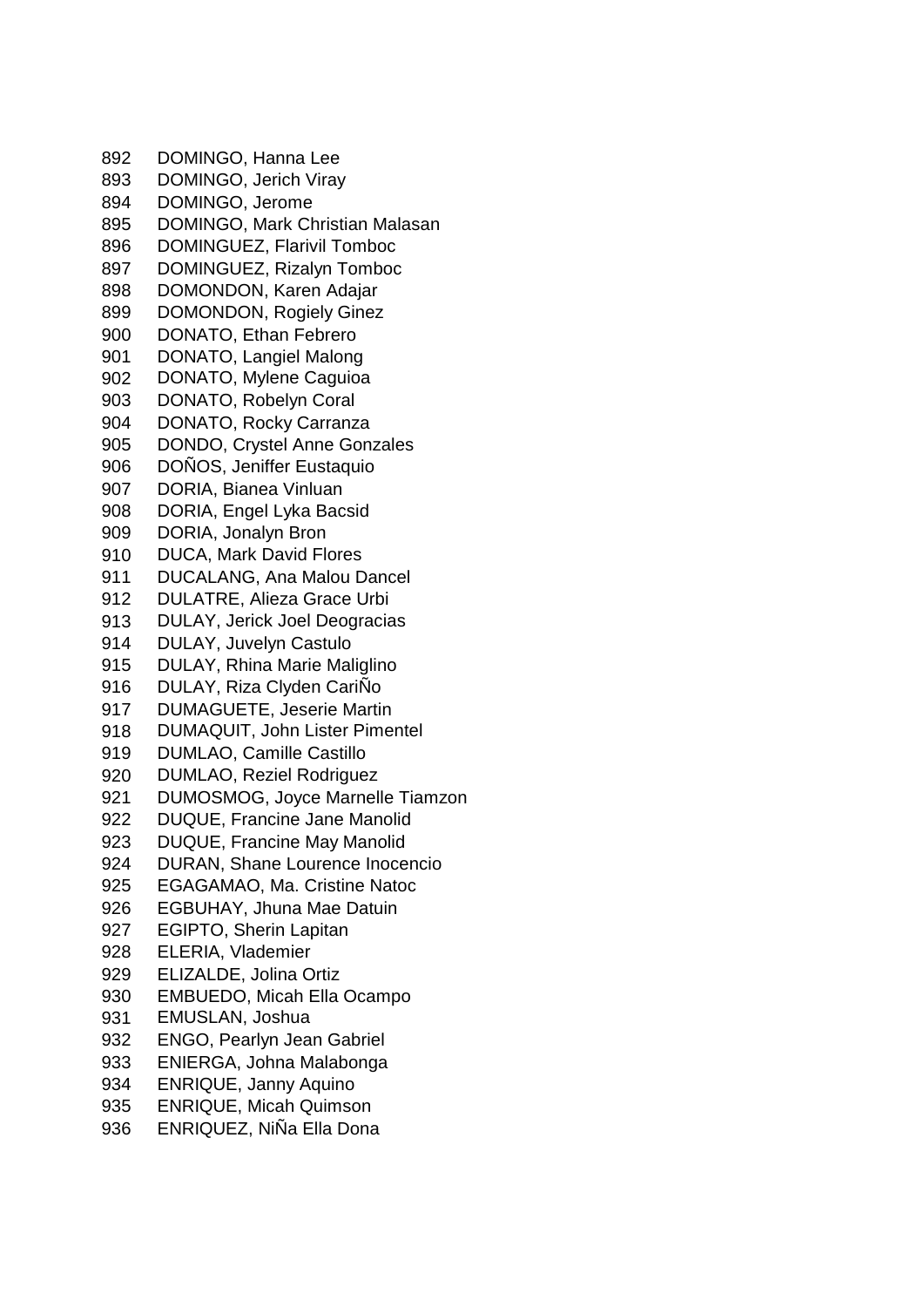ENSO, Arnold Carace ENTIMANO, Harold Mart Gamboa ERGUIZA, Michael Villarama ERGUIZA, Trisha Grado EROLIN, Frella Mae Parrera ESCAÑO JR., Renato De Leon ESCAÑO, John Paul Marayag ESCAÑO, Khristian Abalos ESCAÑO, Lucel Abalos ESCAÑO, Marjane Rosario ESCAÑO, Noime Aquino ESCOSIO, Dan Angelo Mote ESCOSIO, Maria Shaika Sandoval ESGUERRA, Elaniela Abalos ESLERA, Clariza Perias ESPALARGA, April Joy Cambronero ESPAÑOL, Julie Ann Magdaong ESPELITA, Charmaine Joy Timtim ESPINO, Irene Castro ESPINO, Karen Rose Ferrer ESPINOSA, Krystal Ann Salinas ESPINOSA, Monica Rosario ESPINOSA, Rolly Jr Zamora ESPINOZA, Jeo Sison ESPINOZA, Justine Rose Diaz ESPINOZA, Mark Jerome CaÑete ESPINOZA, Michaela Baniqued ESPINOZA, Val Eivanne Espinoza ESPIRITU, Dani Jane Caligtan ESPIRITU, Trisha Mae Collante ESTEBAN, Daniella Bautista ESTOPERES, Anjenette Abalos ESTRADA, Agnes Valencia ESTRADA, Chlarissa Toremotcha ESTRADA, Christine Joy Santos ESTRADA, Gary Cruz ESTRADA, Graham Bell ESTRADA, Jessica De Leon ESTRADA, Jhamia Cruz ESTRADA, Joan Marie Dela Cruz ESTRADA, John Rodolfo Valerio ESTRADA, Jonalyn Mila ESTRADA, Joyce Arboleda ESTRADA, Kyle Mislang ESTRADA, Mark Angelo Santos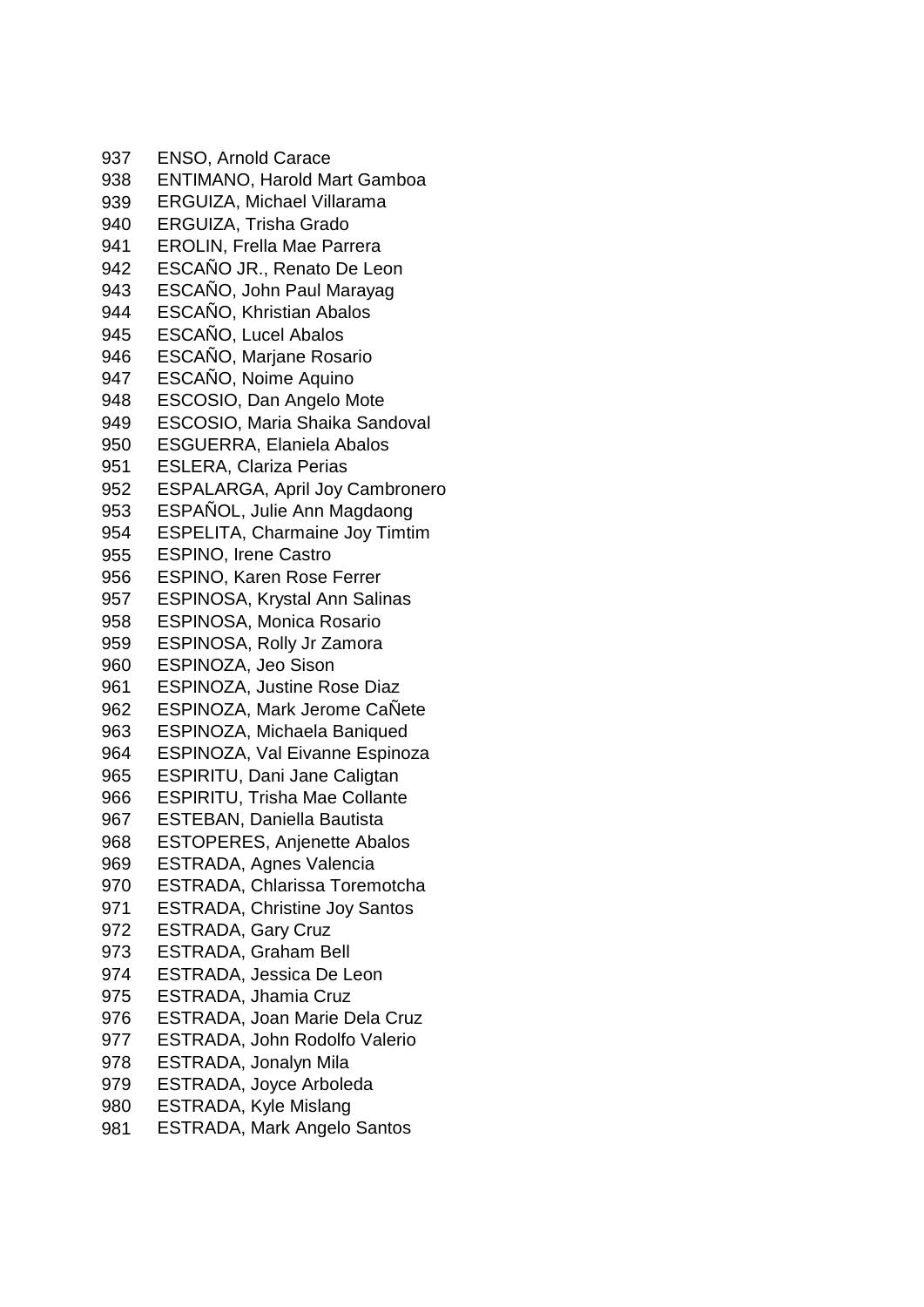ESTRADA, Norlijah Sime Salvador ESTRADA, Princess Zenny RoÑa ESTRADA, Rica Felix ESTRADA, Roelson Quimson ESTRADA, Rubelyn Mandapat 987 ESTRADA, Ti Jasper Santos ETAC, Rina Monta ETRATA, Rovic Sicat EUGENIO, John Pepz Novelero EUSTAQUIO, Jaylene Bandelaria EVA, Rozieleon Jane EVANGELISTA, Eva Guiang EVANGELISTA, Ma. Nica Estrada EVANGELISTA, Monette Flores EVANGELISTA, Sharmaine Fabay FABIA, Chris Phillip Soriano FABIA, Jerico Tacsay FABIA, Peter John Allado FABRIGAS, Jolly Joy Sison FABRO, Aira Caburao FABROS, Jeramaine Ignacio FAJARDO, Jherica Andrea FALLESGON, Mark Jared Gunay FALLORIN, Veronica Cacatian FANTILLAN, Rusty Damasino 1007 FARINAS, Carl Anderson Natividad FELASOL, Kevin Camangian FELASOL, Nhel Ursua FELIX, Michaela Ulanday FELOMINO, Bernadith Francisco FERNANDEZ JR, Romeo Malicdem FERNANDEZ, Audrey Nicole Santos FERNANDEZ, Camela Mae Rayos FERNANDEZ, Camille Zamora FERNANDEZ, Clyde Gamba FERNANDEZ, Cyrel Jill Inacay FERNANDEZ, Cyren Labendia FERNANDEZ, Daev Fernandez FERNANDEZ, Daisy Ann Deogracias FERNANDEZ, Danica Caguioa FERNANDEZ, Daniella Dela Cruz FERNANDEZ, Elmer Custodio FERNANDEZ, Erica Joy Saturio FERNANDEZ, Gina Bautista FERNANDEZ, Ivy Batecan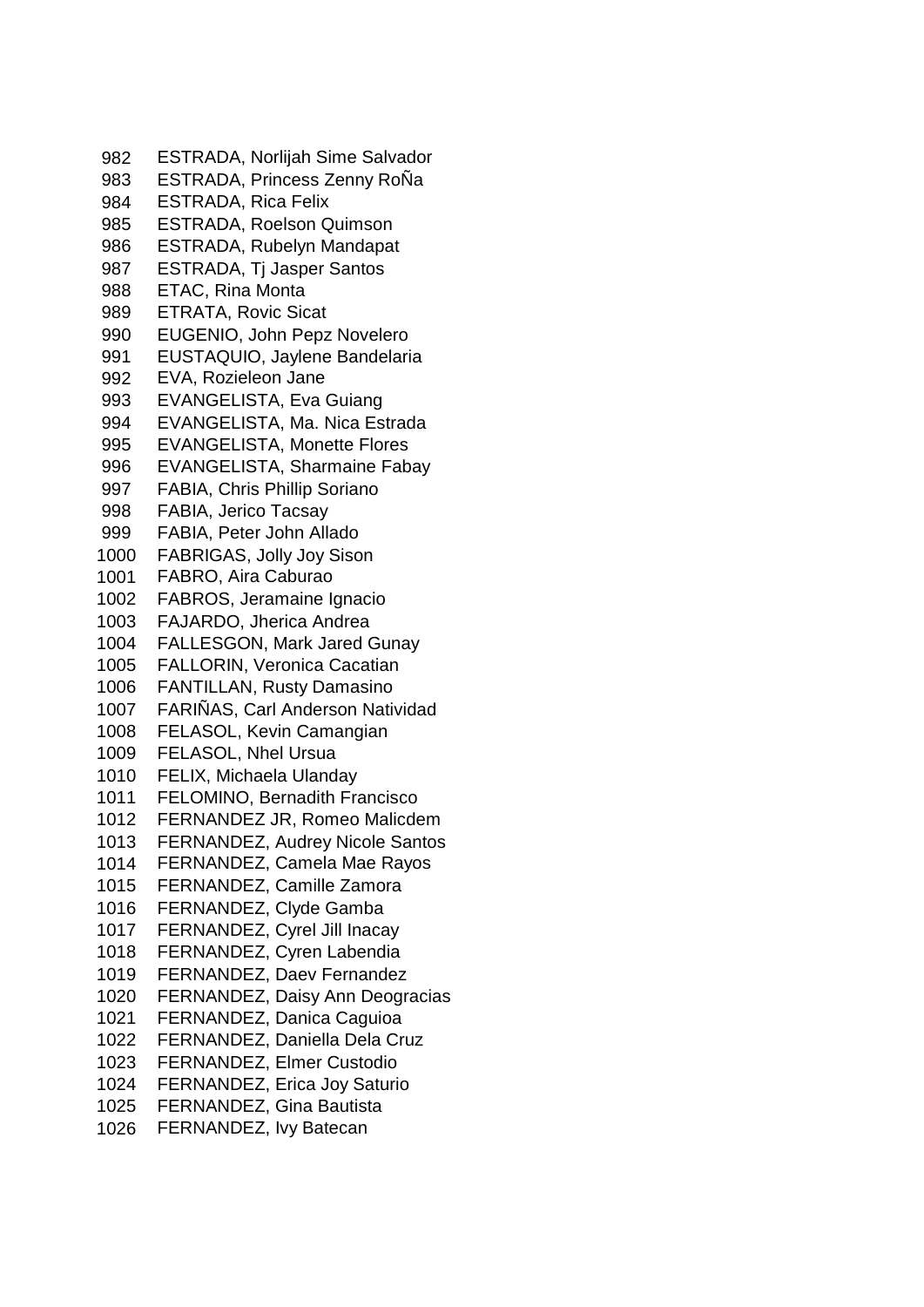FERNANDEZ, Jacqueline Bombay FERNANDEZ, Janice Viray FERNANDEZ, Jenylyn Balmores FERNANDEZ, Jesli Bautista FERNANDEZ, Jhoanalyn Nicole Saure FERNANDEZ, Jocelyn Dolor FERNANDEZ, Joemalyn Bautista FERNANDEZ, John Michael Velasco Fernandez, John Paul Bernardo FERNANDEZ, Karl Vincent Magat FERNANDEZ, Kenneth Carl Capuno FERNANDEZ, Kyla Cuison FERNANDEZ, Kyle Wynne LaÑa FERNANDEZ, Lycaren Sindao FERNANDEZ, Ma. Camille Cabuay FERNANDEZ, Ma. Lyka Biagtan FERNANDEZ, Maricar De Guzman FERNANDEZ, Marivic Torio FERNANDEZ, Mark Anthony Balin FERNANDEZ, Meljun Vergara FERNANDEZ, Meriam Dela Cruz FERNANDEZ, Michael John FERNANDEZ, Michael Valerio FERNANDEZ, Regine Bernardo FERNANDEZ, Schwinn Lee Caasi FERNANDEZ, Shiela Marie Donguines FERNANDEZ, Wendell Pantaleon FERNANDO, Mary Jane Macaraeg FERNANDO, Tracy Lyn Rosario FERRER, Arcelie Calimlim FERRER, Arnelie Calimlim FERRER, Brea Nica Mae Aquino FERRER, Christine Biag FERRER, Christine Joy Aquino FERRER, Cristine Mae Buen FERRER, Daniel Floyd FERRER, Florida Dela Cruz FERRER, Irene Camille FERRER, John Mark Gacad FERRER, Jonald Caasi FERRER, Kristine Joy Sareno FERRER, Maria Erlinda Fabia FERRER, Mary Grace Valdez FERRER, Melane Nilo FERRER, Michaela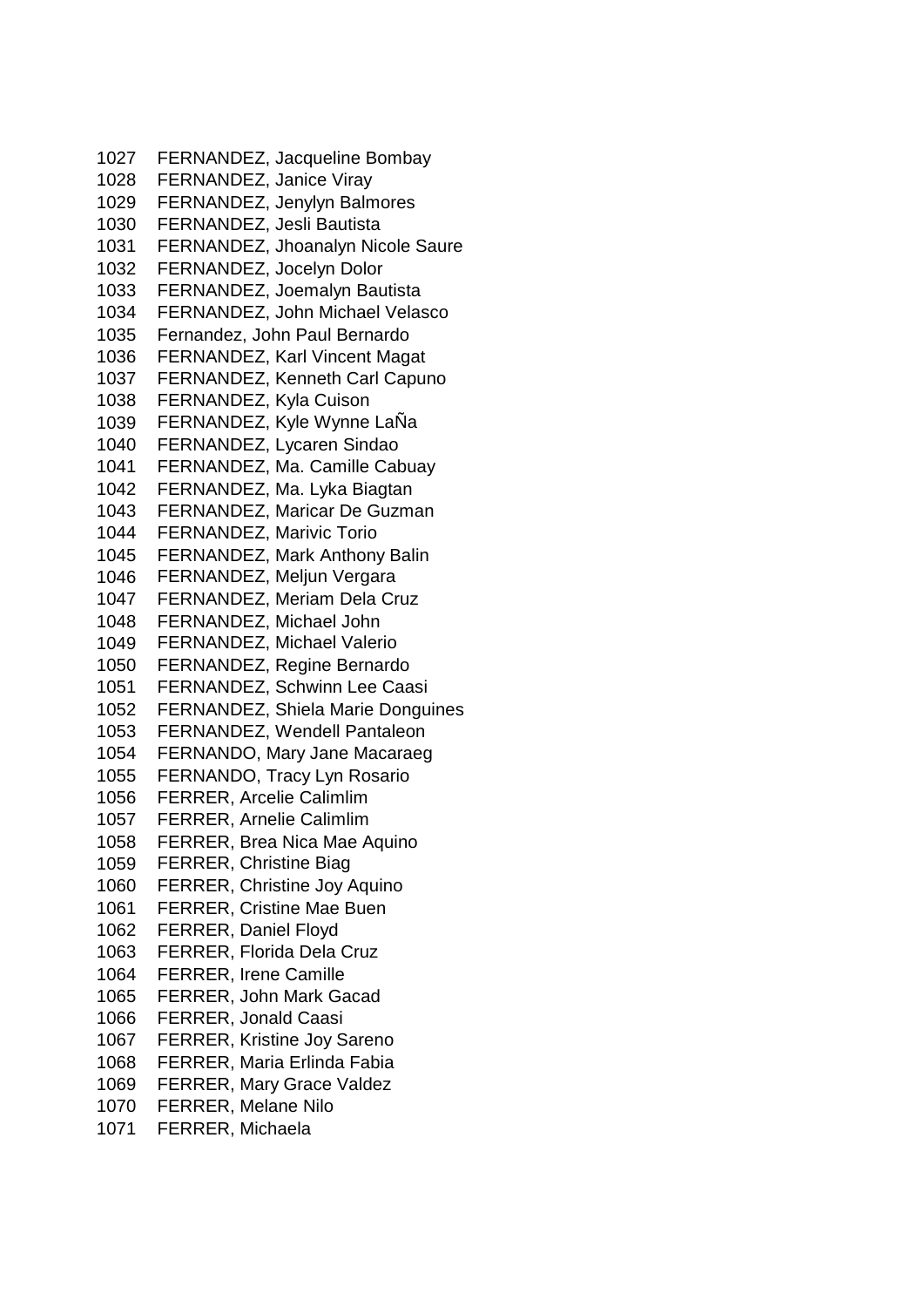FERRER, Neil Francis Caragay FERRER, Rengielene De Guzman FERRERAS, Franz John Rick Casaclang FILLARCA, Jeoffrey Tumalip FLAMIANO, Medelyn Rocaverte FLOR MATA, Jeslee Isa Pastorin FLORES, Ailene Riparip FLORES, Carmila Sajonas FLORES, Caroline FLORES, Cloudine De Vera FLORES, Denise Joy Corpuz FLORES, Jonalisa Cancino FLORES, Neil Harold Macaalay FLORES, Nelbert Dela Cruz FLORES, Reychel-ann CariÑo FLORES, Reymar Ulanday FLORES, Rosemarie Dela Cruz FLORES, Shaira Trixie Castillo FORMANES, Angeline Fernandez FORTUNO, Angelica Pagcay FRANCISCO, Adrian Kevin Batister FRANCISCO, Ann Shalimar Barongan FRANCISCO, Christopher Bernardo FRANCISCO, Hazel Ann Ico FRANCISCO, Pauline Garcia FRANDO, Vann Melle FRANZA, Jesusa Racquel Perez FRONDA, Jennifer Caasi FUENTES, Erica Mae Gamboa FUENTES, Roilan Estrada FULLEROS, Jerobeth Caseria FULO, Ashley Bernard Perez GABICA, Emma Diaz GABICA, Melie Castil GABITAN, Angelyn Garcia GABON, Mark Geo Tagara GABORNI, Sandy Boy Tabucol GABOT, Prince Fernando Jr Fernandez GADINGAN, Rose Ann Dela Cruz GALAN, Yvonnie GALANO, Beverly Gapasin GALERA, Elyssa Jane Fajardo Galera, Willex Vicente GALLANO, Giel Navarro GALLARDO, Jeff Ocramas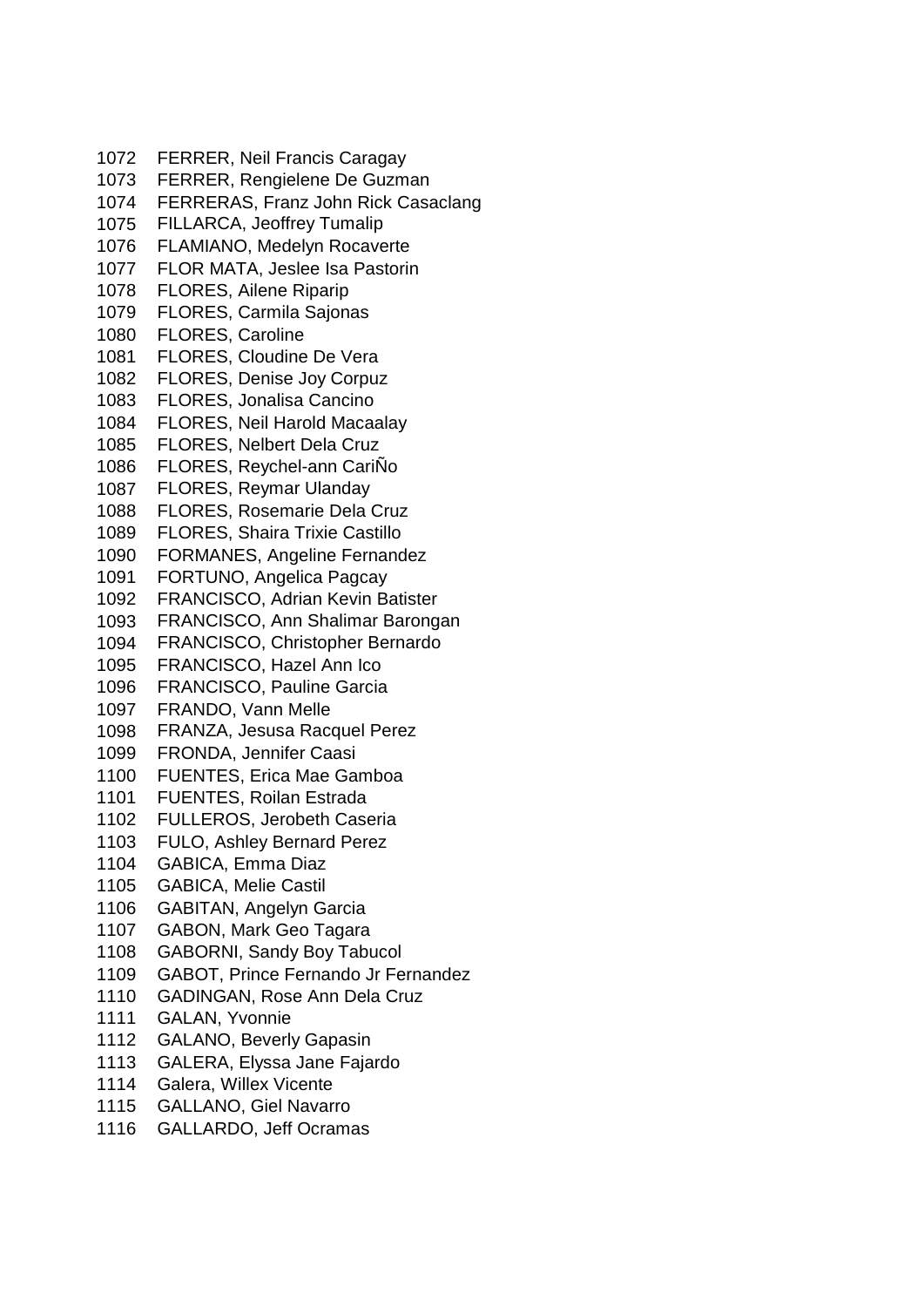GALLARDO, Peter Franz Abaga GALLAZA, Elyson Cacho GALOSMO, Joana Rose Llante GALVAN, Jennifer Salvador GAMBOA, Gerald Bricks Marcos GAMBOA, Janella Noche GAMBOA, Jonathan Cruz GAMBOA, Judy Ann Balanza GAMBOA, Junaline Cruz GAPASEN, Angelene Cacho GAPUZ, Kim Fernandez GARACHO, Cassandra Cancino GARAY, Jonalyn Dela Cruz GARAY, Maureen Donato GARCIA, Arlene Sabangan GARCIA, Brandon Casaclang GARCIA, Carlos Petalver GARCIA, Chris Joy Jacob GARCIA, Crisanto Jr. Samson GARCIA, Erika Gonzales GARCIA, Frenz Loius Ferrer GARCIA, Jan Jaythro Rico GARCIA, Jay-ar Aranda GARCIA, John Eman Aquino GARCIA, John Mark Sinsuan GARCIA, Jordan Eleria GARCIA, Kein Joshua Cruz GARCIA, Kimberly Joyce Mendez GARCIA, Kyla Corrine GARCIA, Marielle Justine Dizon GARCIA, Mark Welven Entimano GARCIA, May Ellen Donato GARCIA, Natasha Alvarez GARCIA, Raiza Mae Elegado GARCIA, Rica Joy Ugaban GARCIA, Stephanie De Guzman GARCIA, Sunshine Tiangsing GARCIA, Wella Jane Soriano GARCIANO, Monic Flores GARIMBAO, Aira Ancheta GARINGARAO, Jay Alquizola GARINGARAO, Marissa Cayabyab GARIO, Elorna Abegail Celino GARRERO, Kylle Jane Garbo GARRERO, Lyka Arizo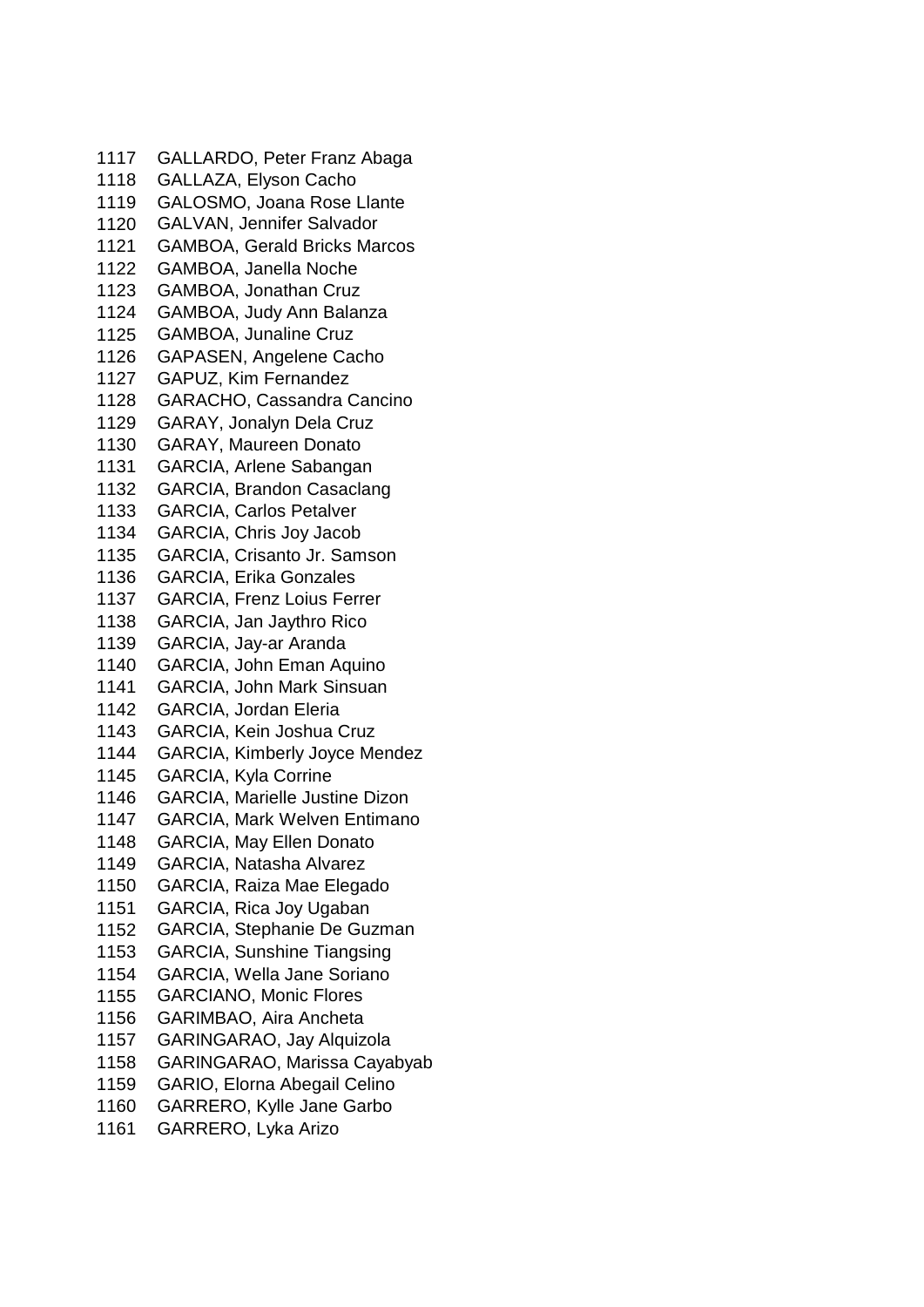GARUNAY, Carmina Paganao GASATAN, Mary Rose Aquino GASPAR, Ereca Joy De Vera GATCHO, Marianne GAYO, Mica Estrada GELACIO, Giordan Barbero GELIDO, Andrew Dorognan GELIDO, Lenard Lazaro GELIDO, Michelle Jean Pacat GENABE, Kristine Ann Gabica GENATO, Ron Oliver Diwa GENERALAO, Kimberly Ann Aquino GENON, Ella Mae Soriano GERVACIO, John Binro Soriano GILLE, Regine Pabona GINES, Joselle Camba GINEZ, Frences Ysa Mundacruz GOGOLIN, Mac Jerome Tabucol GOMEZ, Cristina Corpuz GOMEZ, Kristel Mae Tipay GONZALES, Ariannie Mandapat GONZALES, Danica Jose GONZALES, Janine Kyla Ocampo GONZALES, Jhennel GONZALES, Julie Ann Baltazar GONZALES, Margaux Sison GONZALES, Melanie GONZALES, Mishiel Joy Dormido GONZALO, Rhea Faye Hiquiana GOROSPE, Reian Torreno GOYO, Samantha Cotelo GRADO, Andrea Licuanan GRADO, Andrew Ocal GRADO, Mike Oliver Licuanan GRAGASIN, Rizzalyn Tarectecan GREGORIO, Denah Gwyneth Garingao GREGORIO, Isha Mae Albon GREGORIO, Jossue Ramos GREGORIO, Renielle Joshua Infante GUARIN, Joshua Selgas GUARIN, Regine Degorio GUERRERO, Juliana Orcasitas GUIANG, Michelle Gamalong GUILLERMO, Angelito Aromin GULENG, Gilbert Castillo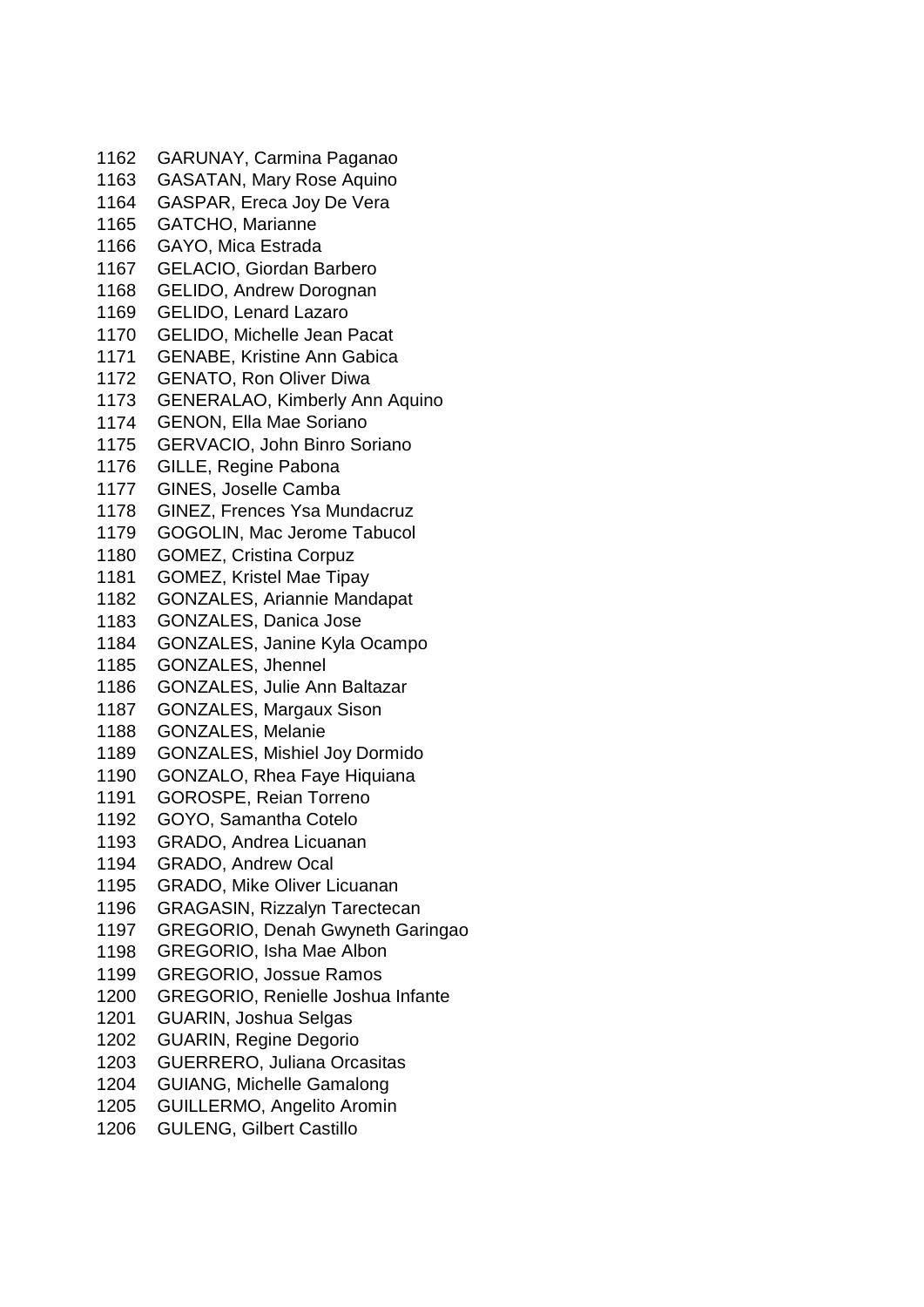GULLE, Princess Joy Meneses GUMAPOS, Darold Correa GUMAWID, Carlo Dizon GUMPENG, John Loyo Estrada GUNTANG, Mikky Tibayan GUPO, Queen Everlyn Munda GUTIERREZ, Alexandra Palmes GUTIERREZ, Eric Carbon GUTIERREZ, Joy Roseth Atutubo GUTIERREZ, Queen Carla Ramos GUTLAY, Rhia Anne Paculan GUTTAN, Kaycelyn Pagud GUYO, Paulo HAIRANIE, Danessa Fragata HERCE, Jhon Roy HERMANO, Kcmae Elola HERMOGINO, Angelica Bandarline HERMOSURA, Alpha Mae Cayatoc HERNANDO, Christine Joy Grado HIDALGO, Andrea Bucsit HILARIO, Janine Joveda HILARIO, Joshua Palecpec HONRADO, Kc Kate Tiamzon HONTIVEROS, Aizel Mendoza HUDIEREZ, Rachel Geminiano IBANEZ, Genevieve Cajical IBASAN, Richard Palma IBAY, Ivy Maramba IDAGO, Jocelyn Engaza IDOS, Daisy IDOS, Lyka Mae Malicdem IDOS, Victor Jan Lagare IGDANES, Ericka Lyka Mie Villanueva IGLESIAS, Jessie Verosil IGNACIO, Aliana Mae IGNACIO, Nick Denber Caasi IGNACIO, Ronalyn Bernardo ILAGAN, Miles Timothy ILASIN, Beverly Escosio ILETO, Josephine Rosal ILUIS, Jeah Mae Rosario ILUSTRISIMO, Jan Angelo Zacarias INACAY, April Magsano

INACAY, Shaina Lyka Sison

INALDO, Mel Christine Prestoza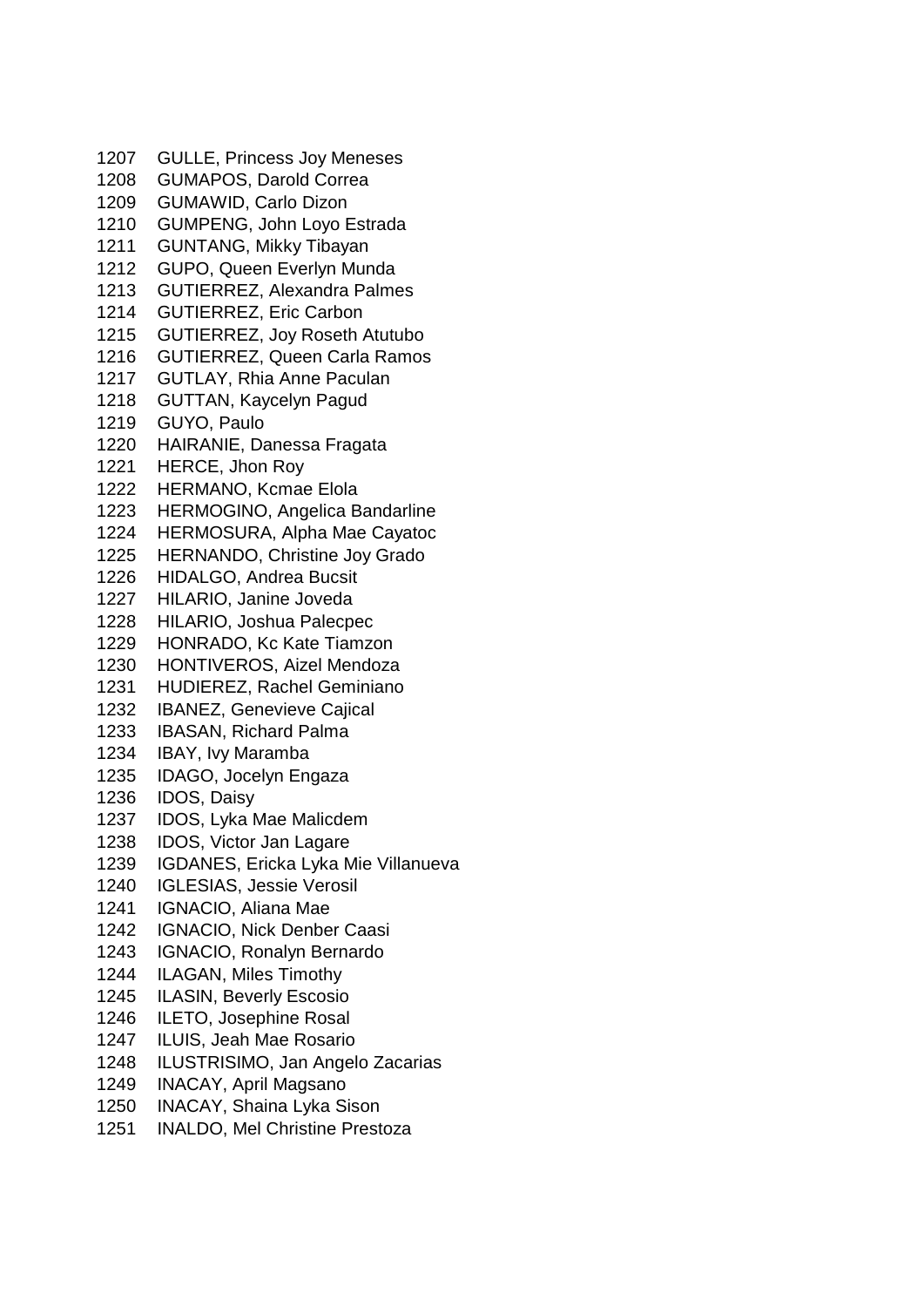INDOY, Jefferson Celeste INGCO, Crisly Ann INOCENCIO, Kelly John Malangin INOCENCIO, Nessie ISIT, Paulyn Grace Castillo ITEM, Jomar Natad ITLIONG, Joanna Mae Cruz JACINTO, April Garcia JACINTO, Kenjie Mangente JACOBA, Cayla Mae Jabon JACOBA, Kim Jabon JAMELA, Jefferson Nadong JAMILI, Judith Balmores JARABE, John Rolf Salgado JARABE, Kimberly Calis JARAP, Jesica Ann De Vera JARILLO, Liezel Ann Diaz JAVIER, Angelita Sareno JAVIER, Myra Cecilia Picardo JAZMIN, Jamie JIMENEZ, Angielyn Awa-ao JIMENEZ, Cyra Marie Pedrozo JIMENEZ, Jan Eric Yarisantos JIMENEZ, Jerome Malicdem JIMENEZ, Marie Grace Jimenez JIMENEZ, Rael-maro Galope JIMENEZ, Rey Brian Charles Aquino JIMENEZ, Ricell Gasmen JIMENEZ, Rizalyn Joy Ferrer JIMENEZ, Rogella JIMENEZ, Rosalinda Fernandez JORNACION, Lowela Jane Soriano JOVEDA, Daisylyn Ilumin JOVEN, Rafy Nieva JOVIDO, Cecilia Reyes JOVIDO, John Mark Ocal JUAN, Princess Mae Garcia JUAREZ, Angelica Aquino JUGUILON, Catherine Dela Masa JULIAN, Fedrick John Gabot JULIAN, Karylle Shenn Sanchez LA TORRE, Karla Joy None LABAUPA, Riko Sean Lennon Navata LABAY, Caroline Odeja

LABRADOR, Lee Ann Joy Rosario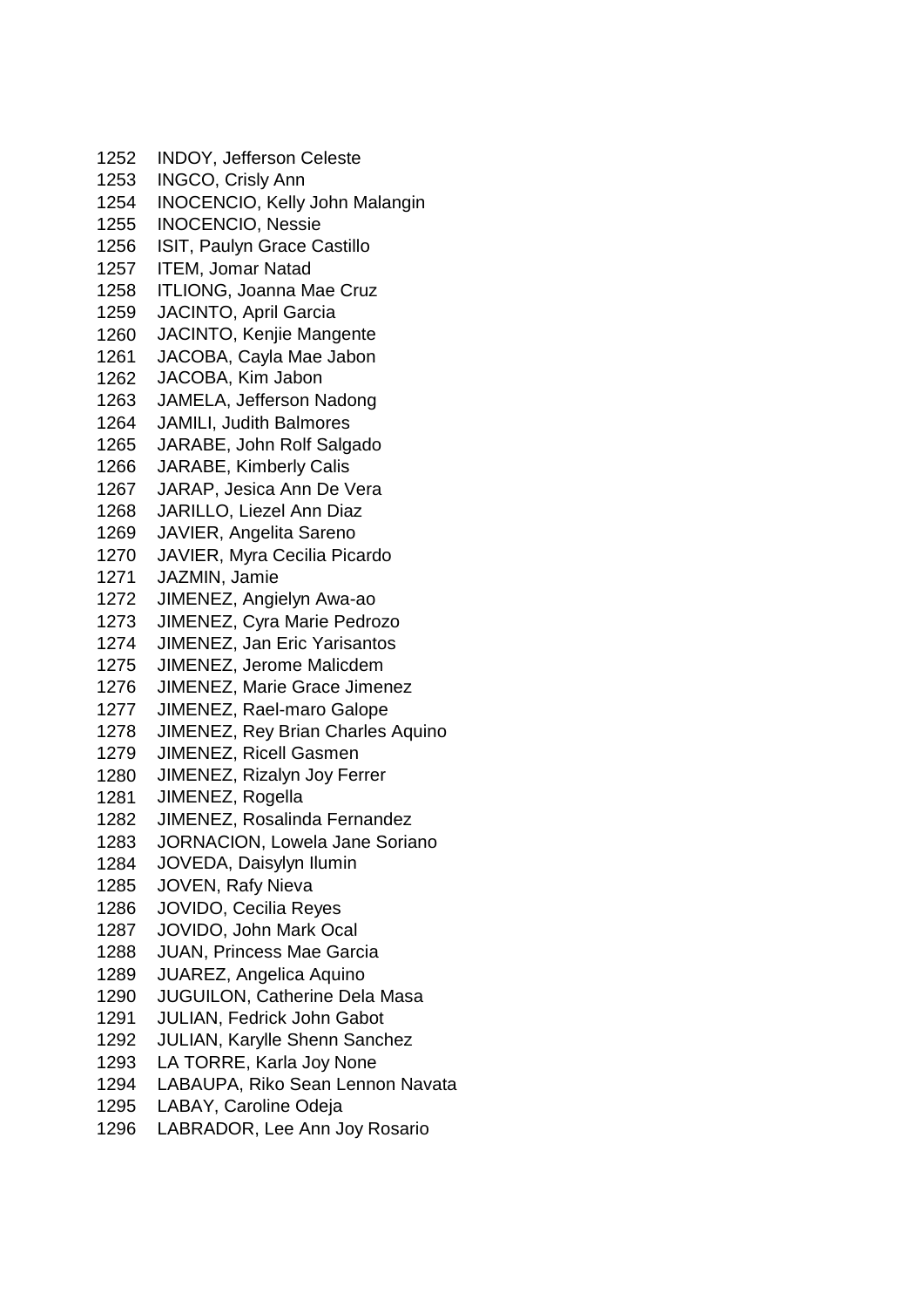LAFORTEZA, Aaron Jushua LAGATAO, Denzel Ventura LAGUERTA, Carla Garcia LAIGUE, Ainalou Lacambra LAJERA, Joisa Carino LALAS, Clarissa Mae Aquino LALAS, Ma.daisy Santos LALATA, Lady Diane Garin LALATA, Lourie Grace Ferrer LAMBINO, Grace Ann De Vera LAMBINO, Mark Ryan Quinto LANDINGIN, Alyssa Perez LANDINGIN, Daniel Pedrozo LANUZA, Rodolfo Jr. Matias LAPLANA, Suzane LATINA, Queenie Bernal LATOJA, Yvonnne Cruz LAULITA, Jonathan Ramos LAURENTE, Aljean Caagusan LAVARIAS, Dianne Mikaella Abalos LAVIDAD, Christian Camaso LAYSON, Jescah Marie Manga LAYSON, Mary Jane Sison LAZAGA, Lyndon Jun Catalan LAZARTE, Justine Kurt Nicolas LAZO, Aira Dela Cruz LAZO, Alexa Joe Caamoan LAZO, Christian Santos LAZO, Kimberly Carolino LAZO, King Clark Celino LEDESMA, Luisa Mae Barandoc LEGAYO, Jhassel Joy Navarro LEGAYO, Kristine Anne Marie Luna LEONARDO, Gian Carlo Quimbao LERO, Rica Mae LETRERO, Regina Joy Ridome LIBATIQUE, Carl Vincent Dela Cruz LICAYAN, Raniel Espanueva LIDRON JR, Narciso Asuncion LILIS, Angela Mea De Guzman LIMON, Jerry Mae Ortaleza LIMOS, Lea Mae Daguio LIMSON, Wyeight Angel Joy Estrada LINCOD, Desiree Kyle Alberto

LINCOD, Maria Angelou Idos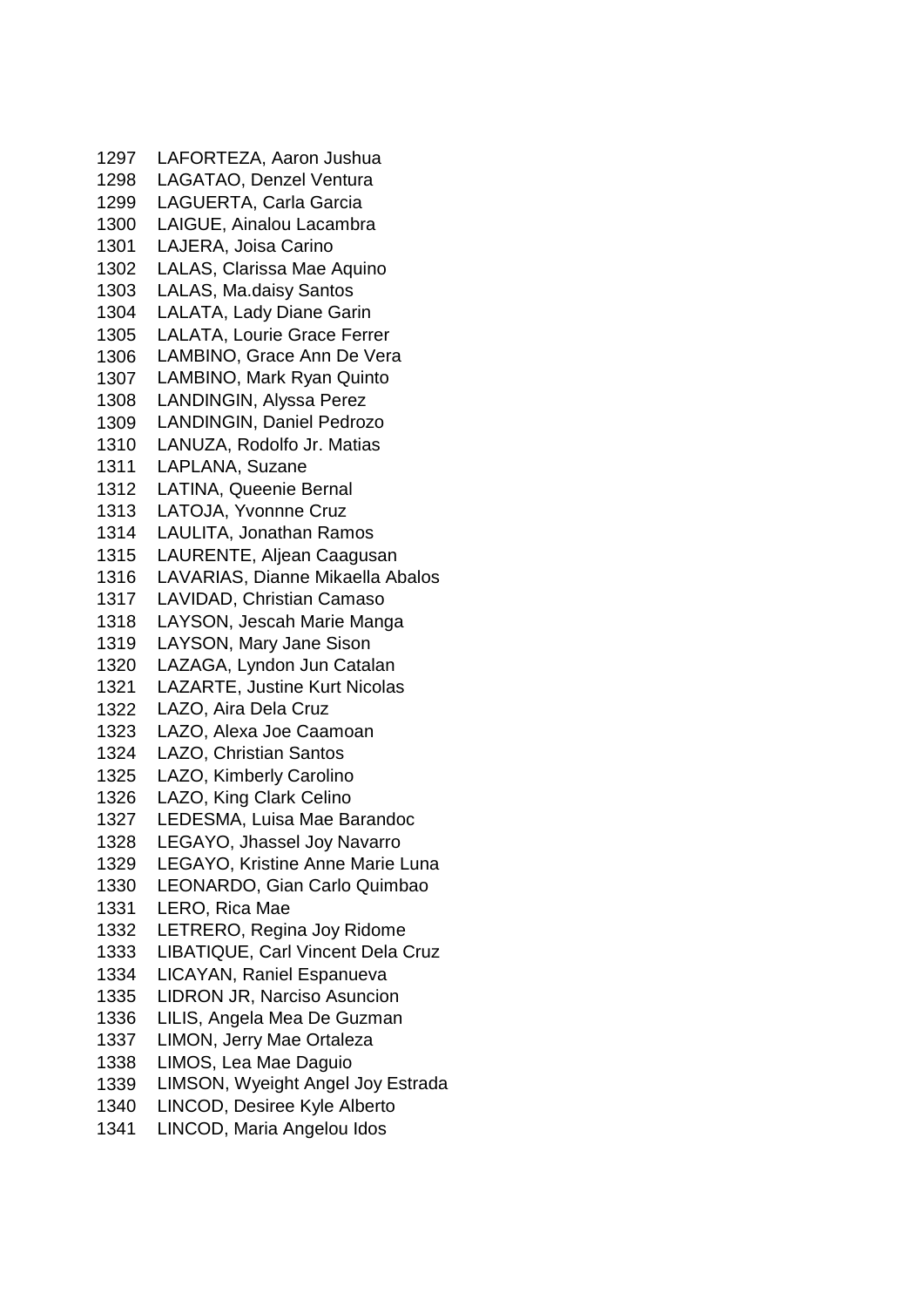LINGAMEN, Gil Gino Lumaga LINGUTAN, Jenny Babe Valdez LIWANAG, Faye Caagusan LLANILLO, Mary Grace Lopez LLANILLO, Mhel Rhic Victoriano LLEGUE, Michelle Dasig LOBATON, Krisha Mejia LOCSIN, Hazel Mae Ocsan LOMBOY, Queen Jessel Ramos LOMIBAO III, Willard John Benedict Boyunen LOMIBAO, Jessa De Guzman LOMIBAO, Korina Loren Lambino LOMIBAO, Luke Andre Aquino LOMIBAO, Paul Janxent Cervantes LOMIBAO, Raymond Paragas LOMIBAO, Rico Jay De Vera LONTOC, Jericho Estrada LOPEZ, Antonette Sison LOPEZ, Clarence Reyes LOPEZ, Jennifer Galsim LOPEZ, Jhay-r Bugarin LOPEZ, Joana Marie Sagun LOPEZ, Jordan Kiel Palma LOPEZ, Marlon Jr. Argubano LOPEZ, Mia Nicole Cabanilla LOPEZ, Zyrex Aquino LORENZANA, Alfredo CastaÑeda LORENZO, Angeli Erica Cardona LUANCING, Kc Kelly Bolasoc LUCAS, Maecaella Palma LUCERO, Angel Abygel Morga LUCERO, NiÑa Angela LUGTU, Cristian Vidal LUMAMPAO, Marc Christopher Vila LUMAYNO, Glaiza Rosario LUMIBAO, Ma. Luisa De Vera LUNA, Lynden Dela Cruz LUZADAS, Pauleen Kate Manuel MAAÑO, Kimboy Calimlim MABALOT, Annn Sherly Grace Corbillon MACARAEG, Jan David Aquino MACASABUANG, John Carlo MACASIEB, Jethro Iverson MACATIAG, Haibin Beltran MACEDA, Faith Nicole Mamaril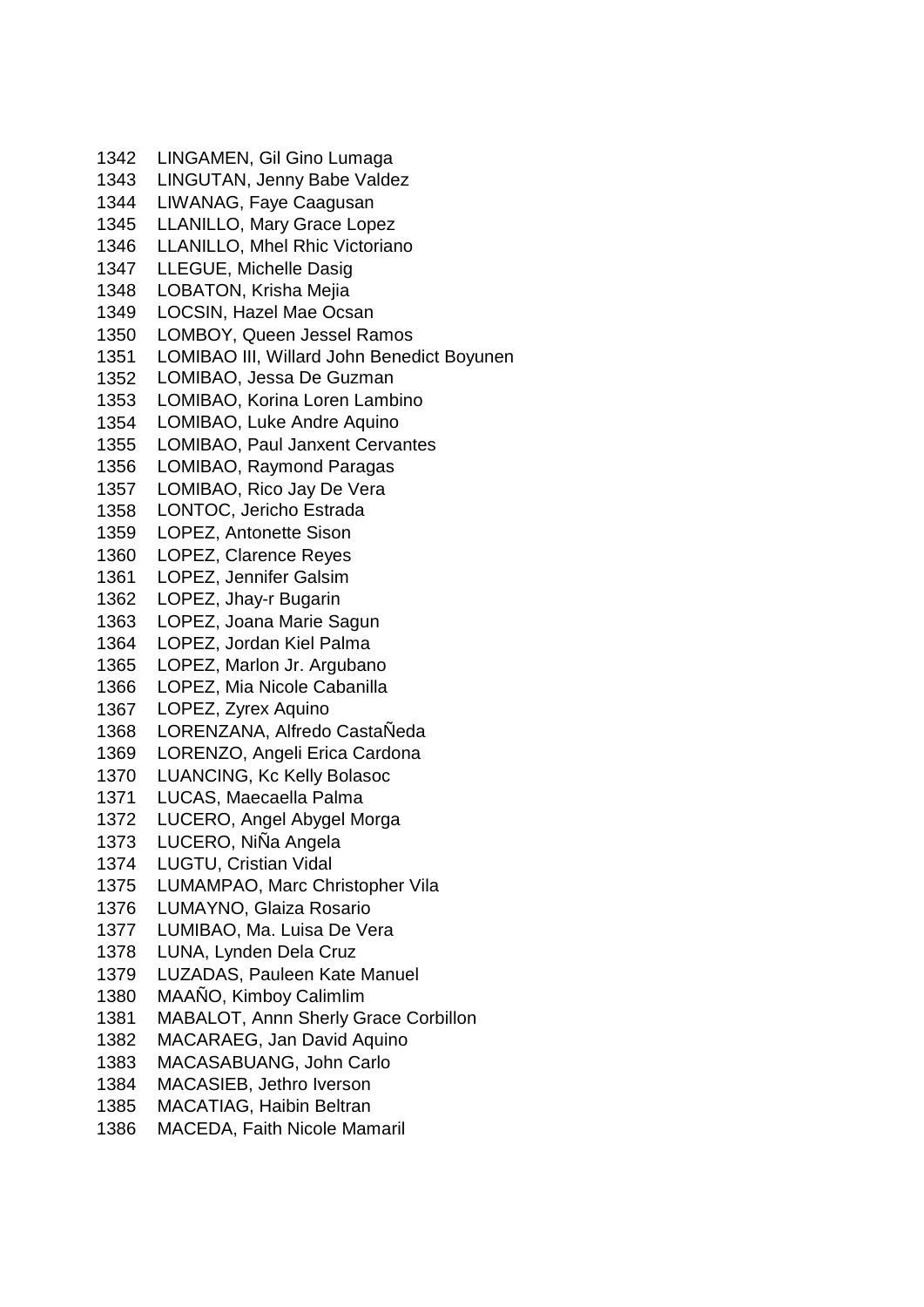MADRIAGA, Ella Aquino MADRIAGA, Lorelie Joy MADRID, Kradjicek Lozano MADRIGUERA, Raul Ausena MAGABO, Erika Sebastian MAGCALAYO, Rey Mark Calado MAGHINAYGINAY, Leandro N/a MAGLINTE, Mary Kate Cazar MAGNO, Kimberly Morga MAGNO, Lorriene Joy Dela Cruz MAGNO, Trisha Castillano MAGRATA, Crystal Jeanette Mina MAGSALAY, Love Jhoy Oxciano MAGSALAY, Sthib Kier Oxciano MAGSANO, Madeline Mae Macam MAGSIPOC, Mylene Jallorina MAGTOTO, Melissa Joyce Gutierrez MALABANAN, Marvin Nikko Balodong MALABANAN, Meca Ella MALANUM, Gabriel Andrew Maminta MALAPITAN, Anna Angelika Baroma MALASAN, Jun Vic Cruz MALICDEM, Ballistica Canlas MALICDEM, John OperaÑa MALICDEM, Laiza Caronongan MALICDEM, Mary Jane Garcia MALICDEM, Nissa De Guzman MALICDEM, Yna Felx MALLARI, Roger Manaoat MAMARIL, Daniella Jirah Abalos MAMARIL, Dina Maglangit MAMARIL, Elaine Espinoza MAMARIL, Jocele Manaois MAMARIL, Manilyn Aring MAMARIL, Mhark Jesus Bautista MAMARIL, Mohadina Padilla MAMARIL, Patricia Ann MAMARIL, Whelma Abren MAMITAG, Aldwin Falloria MAMITAG, John Christopher Calimlim MANALANG, James Rovic Ulanday MANALO, Ivy Rose Nicolac MANAMTAN, Johnny Malicdem MANAOAT, Angelo Manzano MANAOAT, Genevieve Naval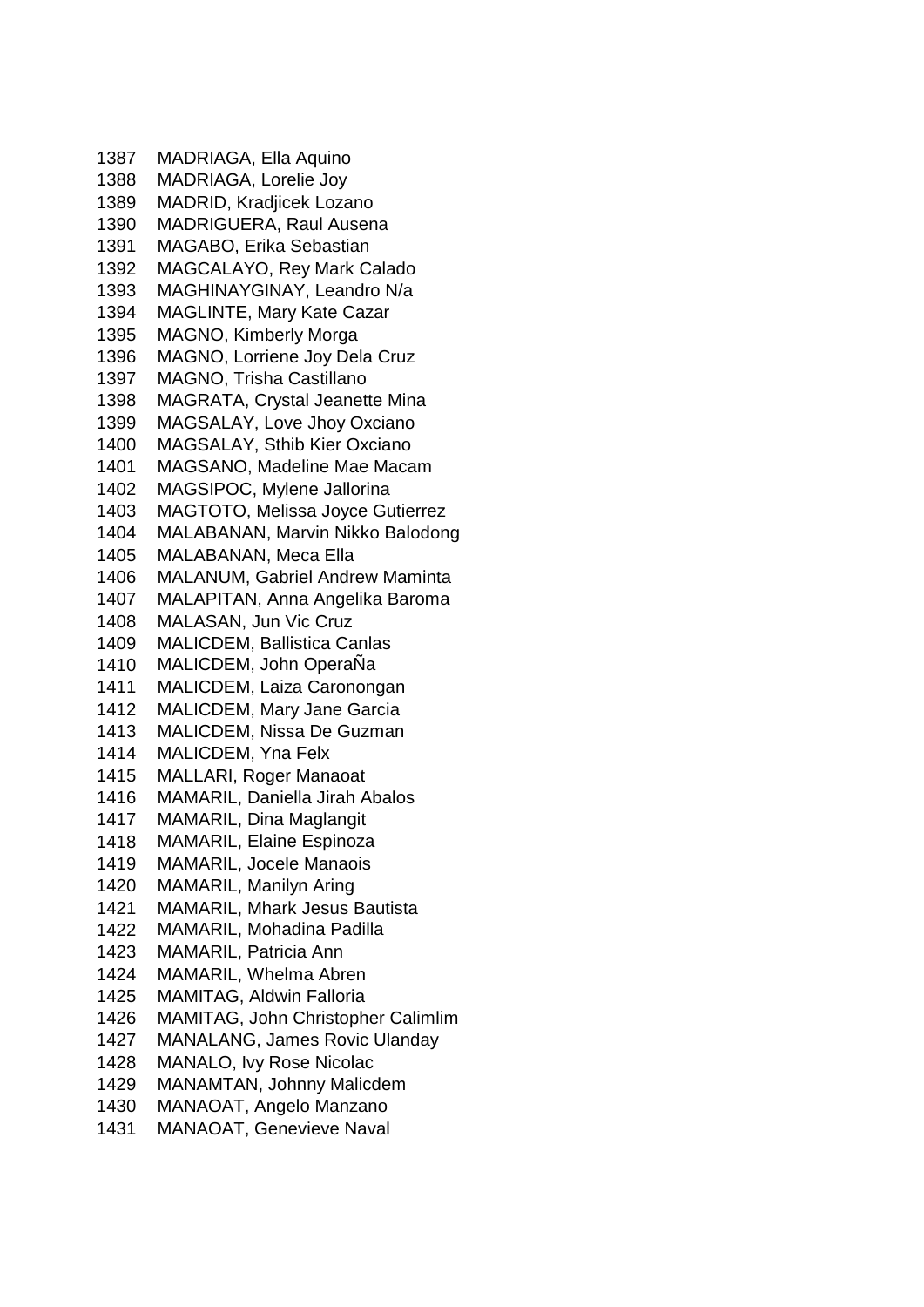MANAOAT, Lea Gane Tresha Ritumalta MANAOAT, Zara Mae Romero MANAOIS, Jaya Joy Dumlao MANAOIS, Jeran Ocsillos MANAOIS, Jhon Christer Ablos MANAWIS, Kristalaine Magat MANDIA, David Leonard Nasog MANECLANG, Dexter Salongsongan MANECLANG, Jesica Cabuay MANECLANG, Lalaine Joy Sioson MANECLANG, Mon Victor Ivan Madula MANECLANG, Rubiean Abarabar MANECLANG, Shemaiah Aguazon MANGAOANG, Marian Mae Tolentino MANGARIN, Nicole Bravo MANGAY, John Nelson Rayos MANGIRALAS, Jessa Jean Soriano MANIMTIM, Fernando Molina MANINGDING, Daryll Dela Cruz MANONG, Ivy Marish Quinto MANUEL, Angelica R. MANUEL, Angelo Viray MANUEL, Catherine Jean Castro MANUEL, Clarisa Cerezo MANUEL, Douglas MANUEL, Erika Mae AgraÑosa MANUEL, Jinky Navarro MANUEL, Joemar Saramosing MANUEL, Justine Bautista MANUEL, Lea Noelle Zareno MANUEL, Maria Nobelyn Sison MANUEL, Tessiery Ann Estrada MANZANO, Ivy Lorraine Soriano MANZANO, Roxanne Moralen MANZANO, Vhennus Precious Aquino MANZON, Daisy Sison MAPANAO, Maximo Jr. Bauzon MAPULA, Alleah Grace Vargas MAPULA, Jullian Miguel Vargas MAQUILING, Ifigenia Sayre MARANION, Seir Krypton John Celi MARARAC, Desiree Bernardo MARARAC, Evelyn Sarzaba MARARAC, Jobel De Quintos MARARAC, Lea Rose Salvador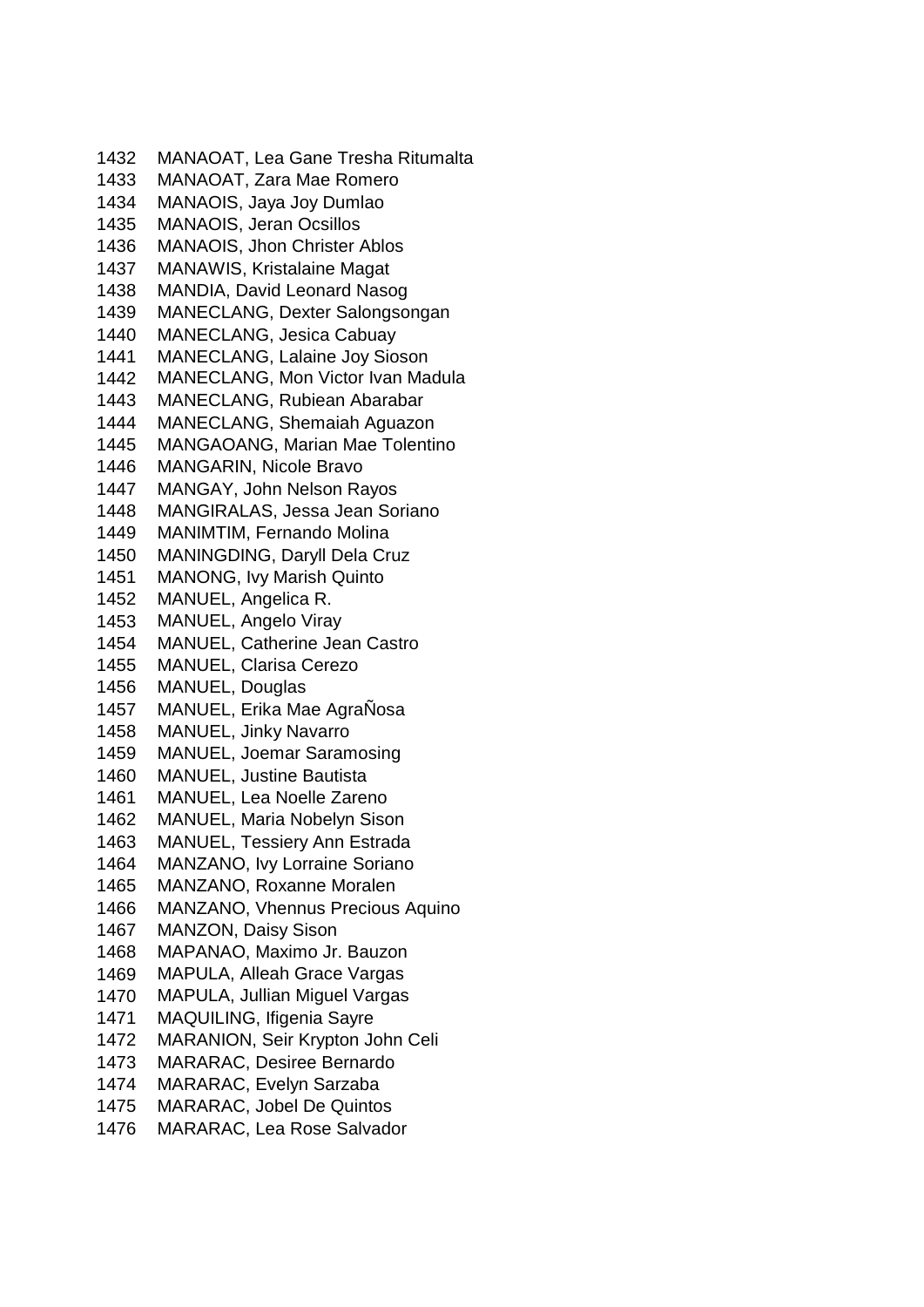MARARAC, Mary Ann Santos MARAVILLA, Axen Rose Fabros MARAVILLA, Marie Kyle Modomo MARAYAG, Kimberly Nialla MARCELINO, Jolina E. MARCELLANO, Albert Fernandez MARCELO, Mhervin Garlit MARCELO, Princess Jobelle Febrero MARI, Jaymar Punto MARIÑAS, Kristianna Mae Carrera MARINE, Maria Christina Fernandez MARINE, Rhonalyn Tolentino MARINOG, Rhiezel Marie Sagun MARTIN, Dharlene James MARTIN, Mc. Karvin Matudio MARTINEZ, Alkie Geslanie MARTINEZ, Antonette Belano MARTINEZ, Charlemaigne Nual MARTINEZ, Jennifer Caburao MARTINEZ, Merico De Loa MARTINEZ, Nimfa Mae Deloa MARTINEZ, Romalyn Valdez MARTINEZ, Rose Anne Bautista MARTINEZ, Samshire Gwen Inacay MARZAN, Johanie Catanaoan MARZAN, John Lee Kurt Pascua MARZAN, Markchristian Sison MARZAN, Quenne Onggocan MARZO, Marjorie Montano MASALTA, Angeline Labesores MATA, Michelle Dela Cruz MATABANG, Jessa Caranto MATUDIO, Ulysses De Leon MAYBITUIN, Mylene Reyes MAYO, Camila Dela Cruz MAYO, Sony Mondala MEDEL, Catheren CariÑo MEDINA, Rolando Aviso MEJIA, Angielica Arboleda MEJIA, Donita Elleine Salanova MEJIA, Ingreed Kyle Veloso MEJIA, Joana Melendez MEJIA, John Emmanuel Mejia 1520 MEJIA, Leah Grece ViteNo MEJIA, Ramon Jr Resoso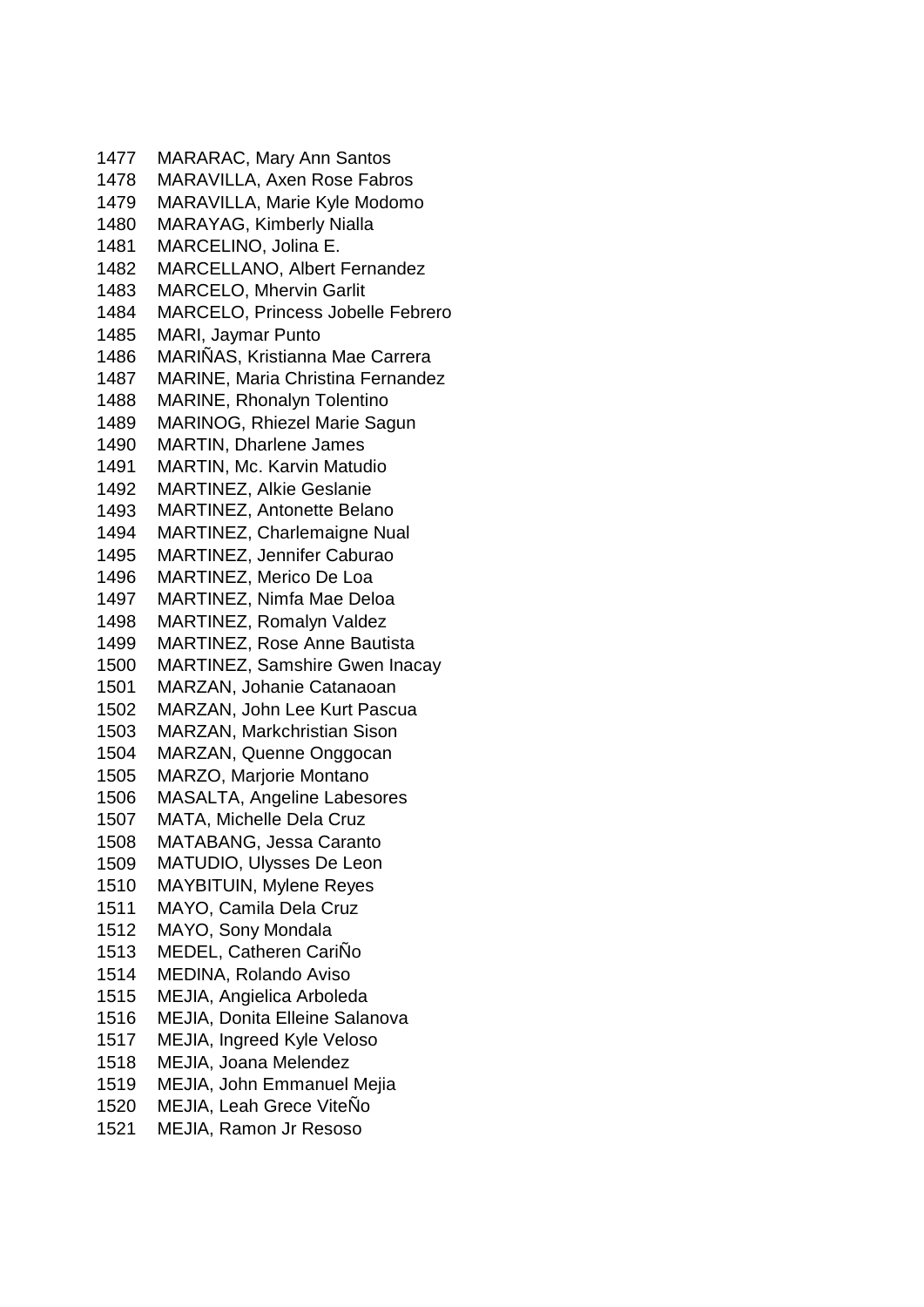MEJIA, Raymart Manzon MEJIA, Ryan Paul De Vera MEJIA, Sofia Anne Soriano MEJIO, Jonalyn Baga MELCHOR, Christopher Posadas MELENDEZ, Cristine Mae Papa MELENDEZ, Jessa Mapanao MELENDEZ, Joana Marie De Guzman MELENDEZ, Marvin Betito MELENDEZ, Patricia Zamora MELENDEZ, Rosalinda Sibul MELICORIO, Jeric Cabic MENDEZ, Mccharlie Repollo MENDOZA, Alaissa Damasco MENDOZA, Danica Cleo Nadal MENDOZA, Danica Panuncio MENDOZA, Ericka Grace Culanib MENDOZA, Kylene Shane Baluyot MENDOZA, Loriejean Collado MENDOZA, Melinda Gabilan MENDOZA, Mery Grace Origines MENESES, Edmond John Cernaldo MENESES, Mary Angeline Arduo MERAS, Marites Abalos MERCADO, Melanie Garcia MERCADO, Mitch Mylene De Leon MERCADO, Vincent De Guzman MERIS, Ian Christian Gusto MERIS, Joame Villaceran MEULIO, Diana Marie Ramilla MIANO, Danica Gonzales MIANO, Dona Lloren MIGALBIO, Raniel Perez MILAG, Vincent Martinez MILANES, Sherilyn Tandoc MILLAMINA, Angel Ricky Mae Ferrer MILLAPRE, Romar Ramos MILLET, Roel Dulay MINA, Cherry Mae Penetrante MINA, Jesmar Bonilla 1562 MINA, Rychella Szhane Cerezo MIRANDA, Aira Bien Micu MIRANDA, Josh Hilip Dasmasco MIRANDA, Mary Jean Gonzales MISLANG, Cathlia Mea Ulanday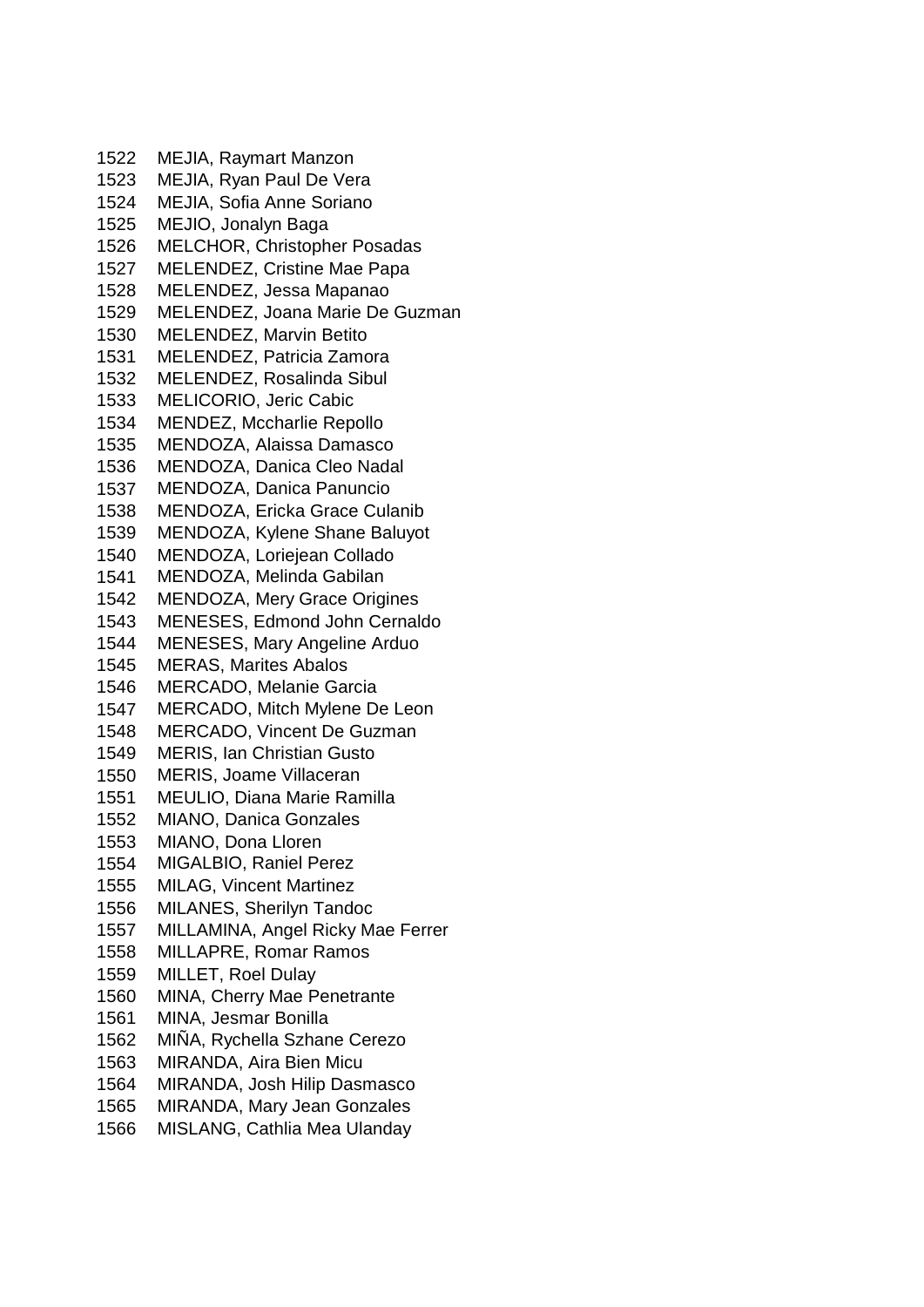MOJECA, Jean Clester Madrigo MOLANO, Alyssa Dalisay MOLANO, Denmark Cruz MOLANO, Jimmuel Sindao MOLANO, Valiant Jay Velarde MOLES, Ma Alliahson Bautista MOLINA, Aisha Jede Soriano MOLINA, Bryan Nebrida MONDERO, Carol Jane Corpuz MONDERO, Juvelyn Corpuz MONDINA, Jayson Rosalin MONGE, Apple Joy Fernandez MONTA, Renate Jr. Molina MONTANA, Lyka Ferrer MONTANIEL, Rajie Mae Cala MONTEMAYOR, Desiree Aquino MONTEMAYOR, Valerie Jhoy Carreon MONTERO, Khimberly GueriÑa MONTOJO, Nazario Ii Paragas MORADO, Jessamyn Pajo MORALES, Rommel Celino MORANAS, April Rose Lanzarote MORATA, Kisha Marie Ramos MORDIDO, Tracy Lee Olivo MORENO, Adriane Artates MORENO, Angel Abigael Manla MORENO, Camille Garcia MORENO, Ciara Mae Artates MORENO, Ma. Pamela Ventanilla MORENO, Myra Ventanilla MORENO, Reynald MORTA, Johnkyle Monge MUELLENERO, Mary Anthonette Cruz MUERONG, Maricon Mejal MULA CRUZ, Rose Lyn MUNAR, Erica Ramirez MUNDA, Rhea Fernadez 1604 MUNOZ, Romarie Fernandez MUNTANJES, Ryan Jay Laureano MURILLO, Kelly Grace Verano MUYALDE, Karen Jane Perez NABOR, Dexter Guinto NACAR, Rhonalyn Mae Reniedo NACINO, Cherylle Mendoza NACINO, Norine Kyle Addam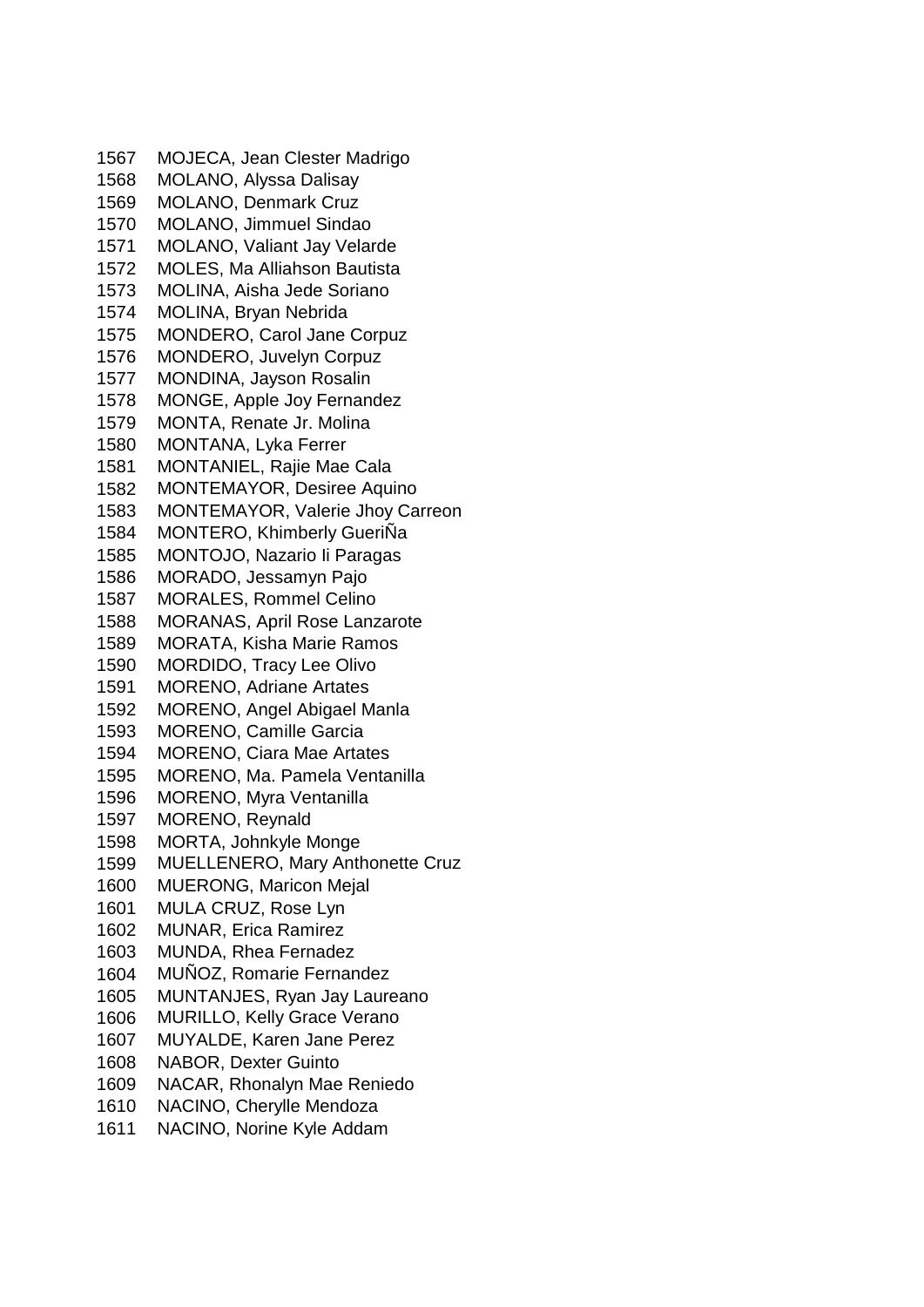NACION, Rosemarie Bautista NADADO, Joshua Jimenez NAEG, Cristine Joy Melecio NAGAL, Jamaica Joyce Sajonia NAGAL, Jeremy De Guzman NAIFE, Abbie Joy Efondo NAJERA, Carl James Sison NAJERA, Jirecho Dela Cruz NAJERA, Nizza Terminez NAMOCA, Astrio Kyla Navasca NAMUCA, Florefe Dela Cruz NANIONG, Arjeline Soriano NARAL, Bea Salonga NARCISO, Denielle Mae Cancino NARIDO, Diane Rhuby Tababan NARIO, Fidette Campos NARIO, Ma. Angeline Deloa NARON, Monica Sison NARTATES, Angeline Sabado NARVAJA, Arlyn Joy Lalas NATIVIDAD, Nico Calis NATNAT, Jecca Magalong NATOR, Mikyle Francis Guzman NATOR, Zyrell Nomil NAVAL, Geselle Soriano NAVAL, Jercy Dalapag NAVALTA, Llesandra Francis CastaÑeda NAVALTA, Melanie Butaslac NAVARRO, Ginrick Garcia NAVARRO, John Marc Nolasco NAVARRO, Joyce Ann Perez NAVARRO, Justine Bhea Mae Ramos NAVARRO, Mark Joshua Carino NAVARRO, Ruschelle Marquez NAVOR, Aileen Mae Macapiot NEBRIDA, Annaliza Duran NEBRIDA, John Lloyd Mamaril NEBRIDA, John Paul Manaril NECESITO, Kezhia Mae Yabis NEGRANA, Christian Aqui NEQUINTO, Marian Bernos NICANOR, Eddieson Jr. Ebon NICOLAS, Ciela Carolina Caburnay NICOLAS, Lyka Janice Campos NIETO, Jenalyn Anama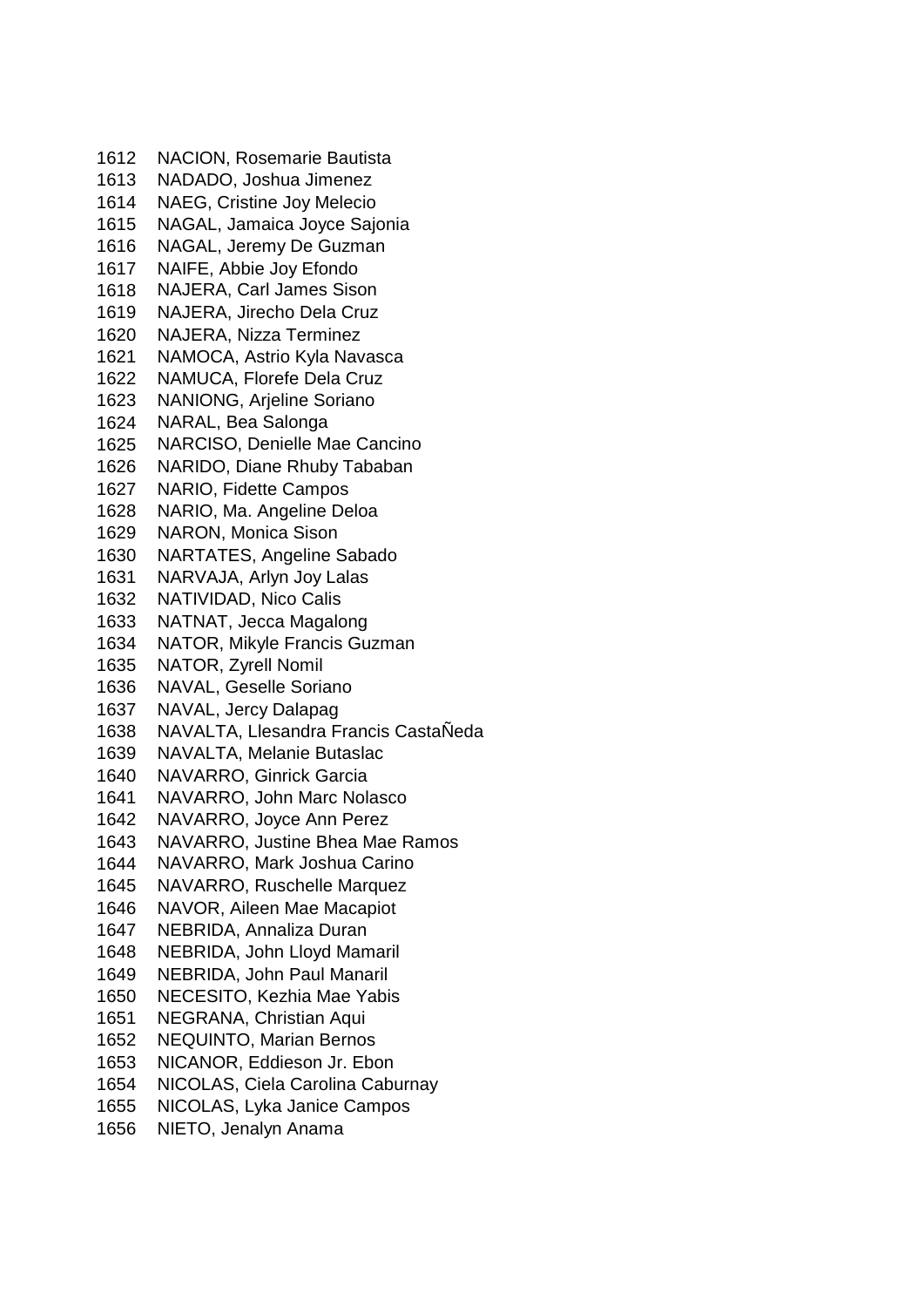NIETO, Richardson Naval NIEVES, Bryan Shaine Nagal NIGAD, Ma. Franchesca Verano NILAYAN, Xyla Joy Infante NILO, Cristine Joy Quila NILO, Jasper Mae Malay NIPAS, Melcky Solanoy NIPAS, Melvin Solanoy NISPEROS, Rico NOBLEZA, Shaina Devera NOMAR, Rodeline Abungan NONAN, Angelica Calicdan NONO JR., Marlou Anselmo NOVELERO, Jean Girl Mungcal OBEJERA, Cristian Ruel Agustin OBLIGACION, Diana Mhay Laforteza OBTINARIO, Hanna Liezel Castro OCADO, Arnel Gumapos OCADO, Kim Barrozo OCAMPO, Carlo Centino OCAMPO, Jumari Dulnuan OCAMPO, Mary Anne Cruz OCDE, Kristhel Jade Padilla OCDE, Mark Daniel Garcia OCDE, Rhea Pol OCDEN, Julieah Faith Obtinalla OCHOCO, Carl Stephen Albao OCLARIT, Jessa Mae OCON, Ivy Rose Dob OCSILLOS, Justine Quial OCSILLOS, Kimberly Quial OCSILLOS, Mico Dizon OCSILLOS, Nhemuel Montano ODERO, Jay Bryan Narnola ODUCA, Laurenz Martin Nuevo OIGOAN, Rica Mae Bugarin OLEGARIO, Patricia Ann Evangelista OLIVER, Marco Polo Octit OLIVO, Judy Ann Carranza OMBAC, Heleymar Medina OMBAC, Mary Grace Sabanal OMBAC, Patricia Mae Estrada OMOYON, Maricar Mahan ONIAS, Jamel Cayabyab OPERAÑA, Harley Sheyne Filomeno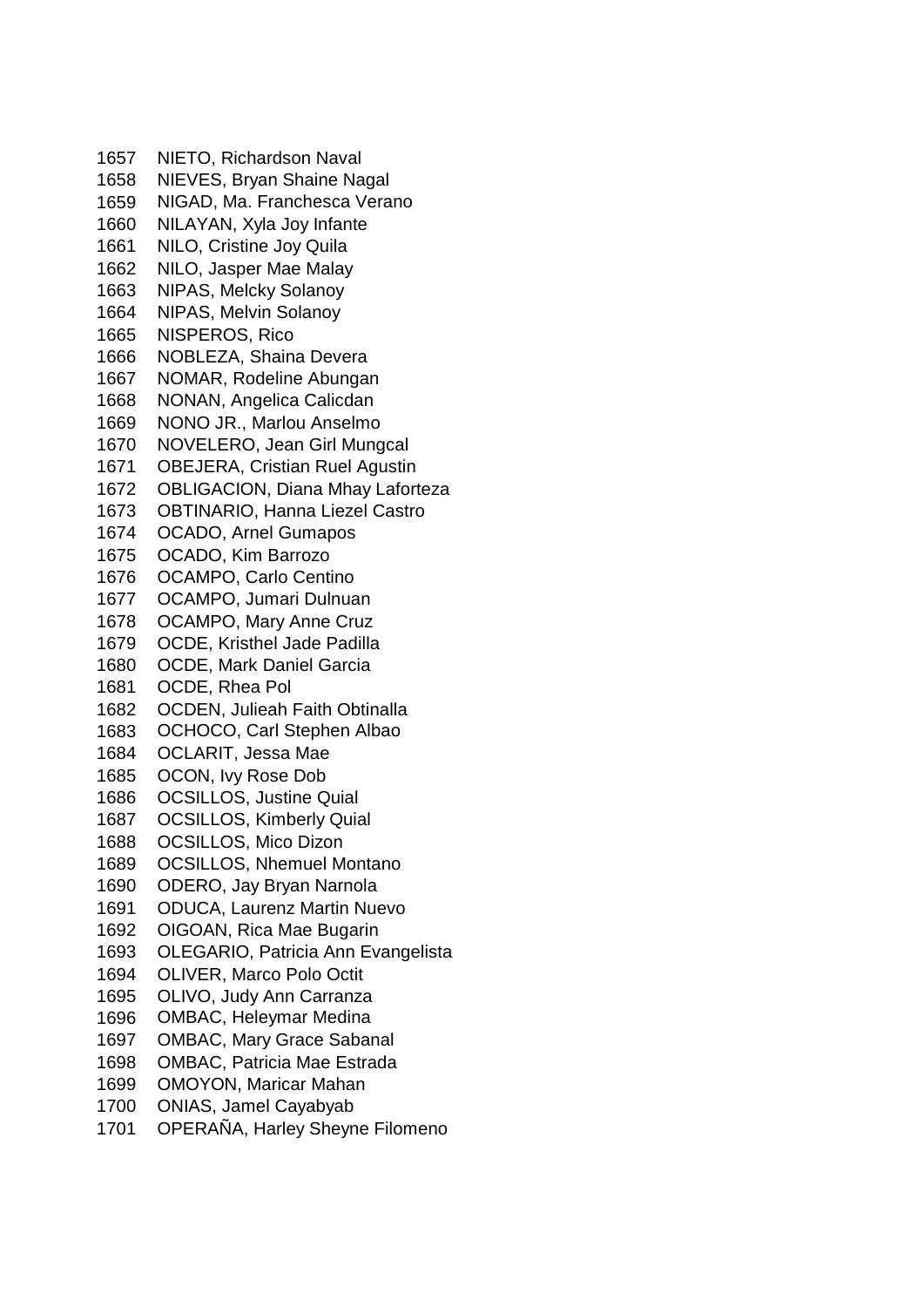- OPERANA, Ma. Fiona Rioferio ORANTE, Mark Angelo Gangano ORARA, Christine Mae ORATE, Danica Capio ORCULLO, Princess Mae Villamonte ORDOÑEZ, Michael Mendez ORDUÑA, Jamaica Garcia ORDUÑA, Maritess Ferrer ORDUÑA, Rina Louise Canton ORFINADA, Paul Bryant Nonog ORGANO, Wenston Daria ORILLA, Audrey Jewell De Vera ORIS, Bernadette Dela Cruz ORIS, Jamica Santos ORIS, Joseph Calacay ORIS, Jumbie Mercado ORO, April ORPERIA, Edzyl Doctor ORPILLA, Alysa Nicole Caburao ORQUIZA, Abelardo Baig ORTALEZA, Jet Lee Fernandez ORTALEZA, Lyn Ontimara ORTALEZA, Mark Dizon ORTALIZA, Daniel Cabanayan ORTEGA, Jennifer Flores ORTEO, May Manuel OSORIO, Rhynn Kem Lourdez Balan OVIDO, Marco SequiÑa OVIEDO, Maricar Tolentino OWEL, Renz Lyndon Vigilla OXCIANO, Donalyn Conte OXINO, Dianne Neypes PAA, Efraem Sam Fernandez PABLO, Ereca Fernandez PACOPAC, Elaiza Gatoc PADEN, Jhonny Jose Guliman PADILLA, Crischell May PADILLA, Jevelyn Aquino PADILLA, Manuelito Jr. Batalla PADUA, Angela De Guzman PADUA, April Valdez PAGADOR, Cheryl Ann Balazon PAGADOR, Luzille Garcia PAGAL, Aira Jane Ben
- PAGAL, Jerrelyn Princess Decena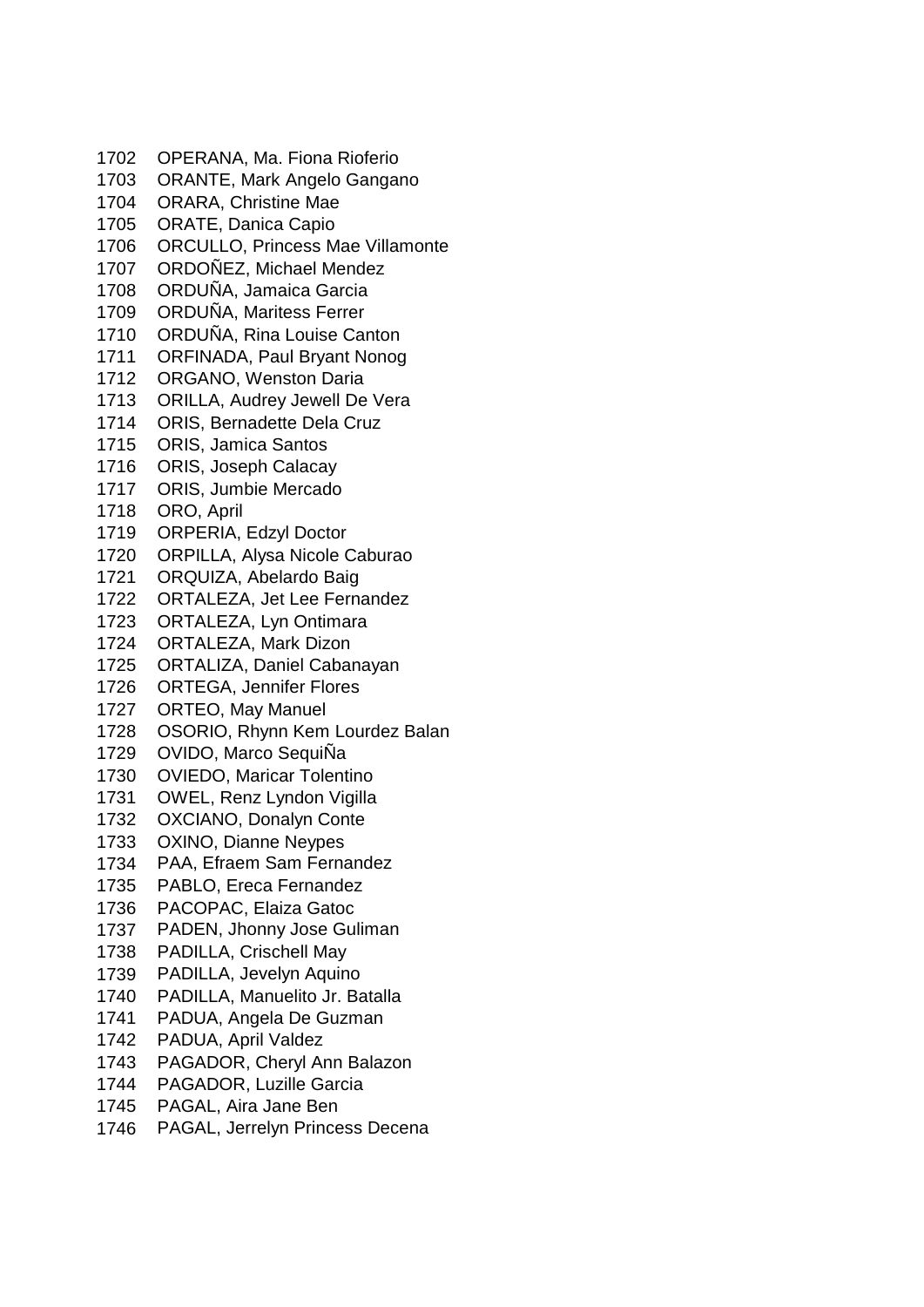| 1747 | PAGARIGAN, Erica Perias             |
|------|-------------------------------------|
| 1748 | PAGARIGAN, Joe Mari Agmares         |
| 1749 | PAGLINGAYEN, Jessa Mae Solomon      |
| 1750 | PAJARES, Clara Mae Mejia            |
| 1751 | PAJARILLO, Karl Anthony Kong        |
| 1752 | PAJARILLO, Shaira Mae Rabina        |
| 1753 | PALABINO, Mary Tempra               |
| 1754 | PALACIOS, Rochel Biag               |
| 1755 | PALALON, Jingky Mae Bravo           |
| 1756 | PALERACIO, Princess Joy De Guzman   |
| 1757 | PALEVINO, Jianne Kelly Esperanza    |
| 1758 | PALISOC, Joshua Callado             |
| 1759 | PALISOC, Mary Joy Castro            |
| 1760 | PALISOC, Roger Santos               |
| 1761 | PALLAN, Justine Jane                |
| 1762 | PALLAYA, Arnel Catabay              |
| 1763 | PALMA, Daryn Cabanero               |
| 1764 | PALMA, Jessa Nadal                  |
| 1765 | PALMA, Lany Laganas                 |
| 1766 | PALMA, Roldan Victorio              |
| 1767 | PALTEP, Angelika May Tugade         |
| 1768 | PALTEP, Mc. Aldrin Joseph Centino   |
| 1769 | <b>PANEN, Christine Niemo</b>       |
| 1770 | PANGAN, Divine Mangaliman           |
| 1771 | PANGAPALAN, Daphne Gail Chan        |
| 1772 | PANGILINAN, Allyssa Kate Sison      |
| 1773 | PANGILINAN, Leslie Ann Vinoya       |
| 1774 | <b>PANINGBATAN, Arrianne Quita</b>  |
| 1775 | PANINGBATAN, Mark Lupen             |
| 1776 | <b>PANLILIO, Richelle Reyes</b>     |
| 1777 | PANLILIO, Shara Mae                 |
| 1778 | PANONCILLO, Frencis                 |
| 1779 | PANTALEON, Tresha Balberde          |
| 1780 | <b>PANUNCIO, Febe Jane Ebres</b>    |
| 1781 | PARAGAS, Andreana Calingacion       |
| 1782 | PARAGAS, Angelyn Laurel             |
| 1783 | PARAGAS, Dexter Omillio             |
| 1784 | PARAGAS, Jasmin Garcia              |
| 1785 | PARAGAS, Jericho Pacheco            |
| 1786 | PARAGAS, Kathlyn Joy Gallardo       |
| 1787 | <b>PARAGAS, Kristine Mae Ferrer</b> |
| 1788 | PARAGAS, Liezel Mae Tenepere        |
| 1789 | PARAGAS, Noli Vinuya                |
| 1790 | PARAGAS, Rolina Fernandez           |
| 1791 | PARAGAS, Trisha Mae Calingacion     |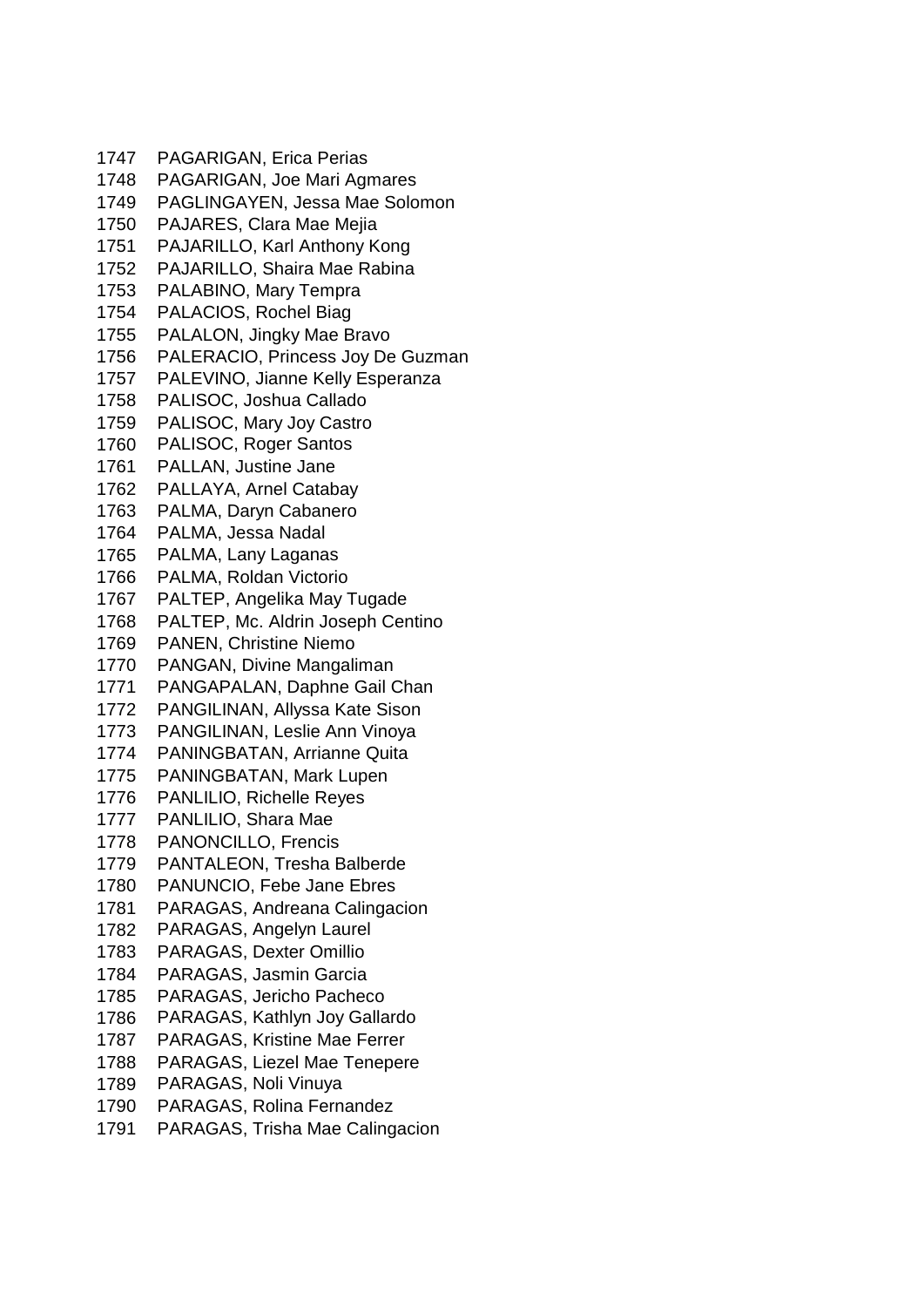PARAMIO, Chelzine Mae Simbulan PARAS, John Carlo Sison PARAYNO, Hainee Dale Parayno PARAYNO, Mark Joves PARCUTELA, John Carlo Meneses PARIDO, Arman Camero PARIÑO, Andrea De Leon PARIÑO, John Gil Lazarte PARRAS, Pejeline Aquino PARRAS, Reyna Erika Sison PASCUA, Angelo Mangiralas PASCUAL, May Cielo Mislang PASILIAO, Clarence Delos Santos PASILIAO, Erickson Salon PASIOL, Denmark John Pino PASTRANA, Evangeline Pastor PATACSIL, Jaymark Cabaluna PATAYAN, Jenny Rose Vegilla PATRICIO, Alyssa Bea Quiray PATRICIO, Rosemarie Mejia PAULO, Anna Marie PAULO, John Christopher Fabay PE BENITO, Christian James De Guzman PECSON, Katrina Dolores Tarectecan PEGALAN, Dean Redemptor Nava PEGALAN, Maria Johanna Nava PEÑARANDA, Julie Ann Cenabre PENDOG, Kimberly Basilio PENULIAR, Alaykha Mararac PENULIAR, Alexander Rhey Mararac PENULIAR, Kc Rupin PENULLAR, Rica May Doria PERALTA, Bryan Soberano PERALTA, Diana Tabao PERALTA, Francis Miguel Lomibao PERALTA, Jerome Datoy PERALTA, Jonjon Miranda PERALTA, Mark Elgin Mendez PERALTA, Ormers ZuÑiga PERALTA, Riza Cantor PERALTA, Zeah Kristel Cosumo PEREZ, Aileen Jean Pinto PEREZ, Alberto Yanes PEREZ, Carl Kenzo PEREZ, Chadric Elijah Palma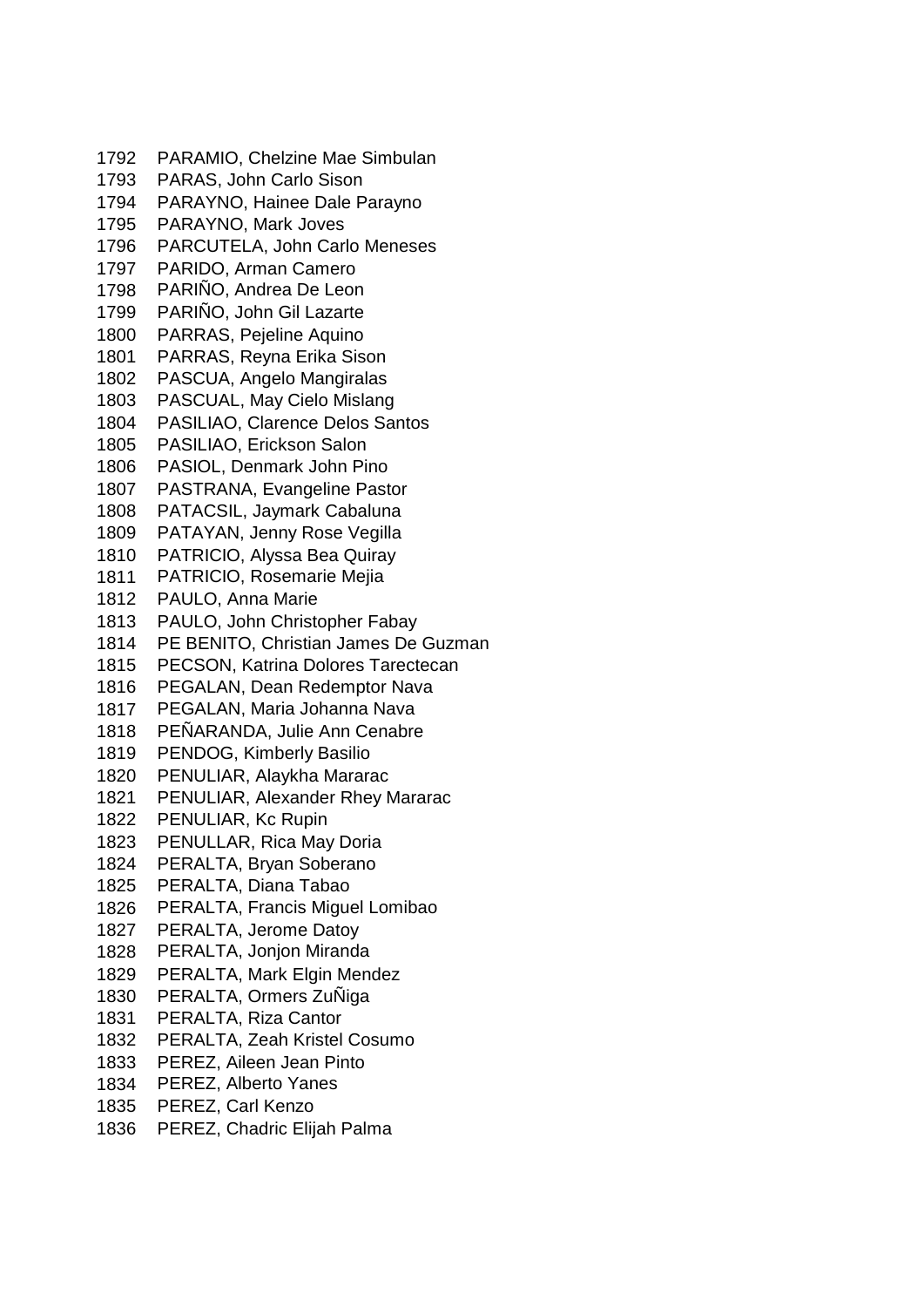PEREZ, Karen Yanes PEREZ, Lyca Jane Caballero PEREZ, Mae Belene Fernandez PEREZ, Nica Clarisse PaceÑo PEREZ, Oliver Garcia PERLAS, Mary Ann Rosette Navida PERRERAS, Danielle PERRERAS, Jam Allan Sandoval PERRERAS, Mark Jayson Bravo PETROLA, Jerica Ancheta PIAPA CRUZ, Nathanniel Jay Basmayor PILAR, Christian Jay Principe PILI, Roxanne Mae Durano PIMENTEL, Loryn Faye Sevilla PIMENTEL, Shaira OperaÑa PINTO, Benjie CastaÑeda PINTO, Reyma Lyne Garay PINZON, John Mark Anthony Villar POGOY, Jhomel John Tenorio POLIC, Mark Ryan Soriano POLLENTES, Kimberly Durian POLO, Kim Albert Tenepere PONCE, Diana Rose Ignacio PONCE, Maureen Padilla PONTAWE, Erika Mae Solomon PONTERES, Jerico POSADAS, Hazel Ferrer POSADAS, Katherine Gavarra PRADO, Alex Eugene Agas PRADO, Alyssa Mae Prado PRADO, Camille Joy Palaganas PRADO, Ciara Mae Dumlao PRADO, Giemma Zaratan PRADO, Hanna Violisa Bautista PRADO, Jay-r Chavez PRADO, Jeslie Valencia PRADO, Ma. Gyneth Valdellon PRADO, Rowell Garcia PRESTOZA, Eusebio Repollo PUAZO, Jaya Mae Reyes PUDA, Jinky Roxas PULIDO, Wilbert Munar PURUGGANAN, Michelle Aquino PUZON, Maida Gumapos QUEBADA, Daisy Gapasen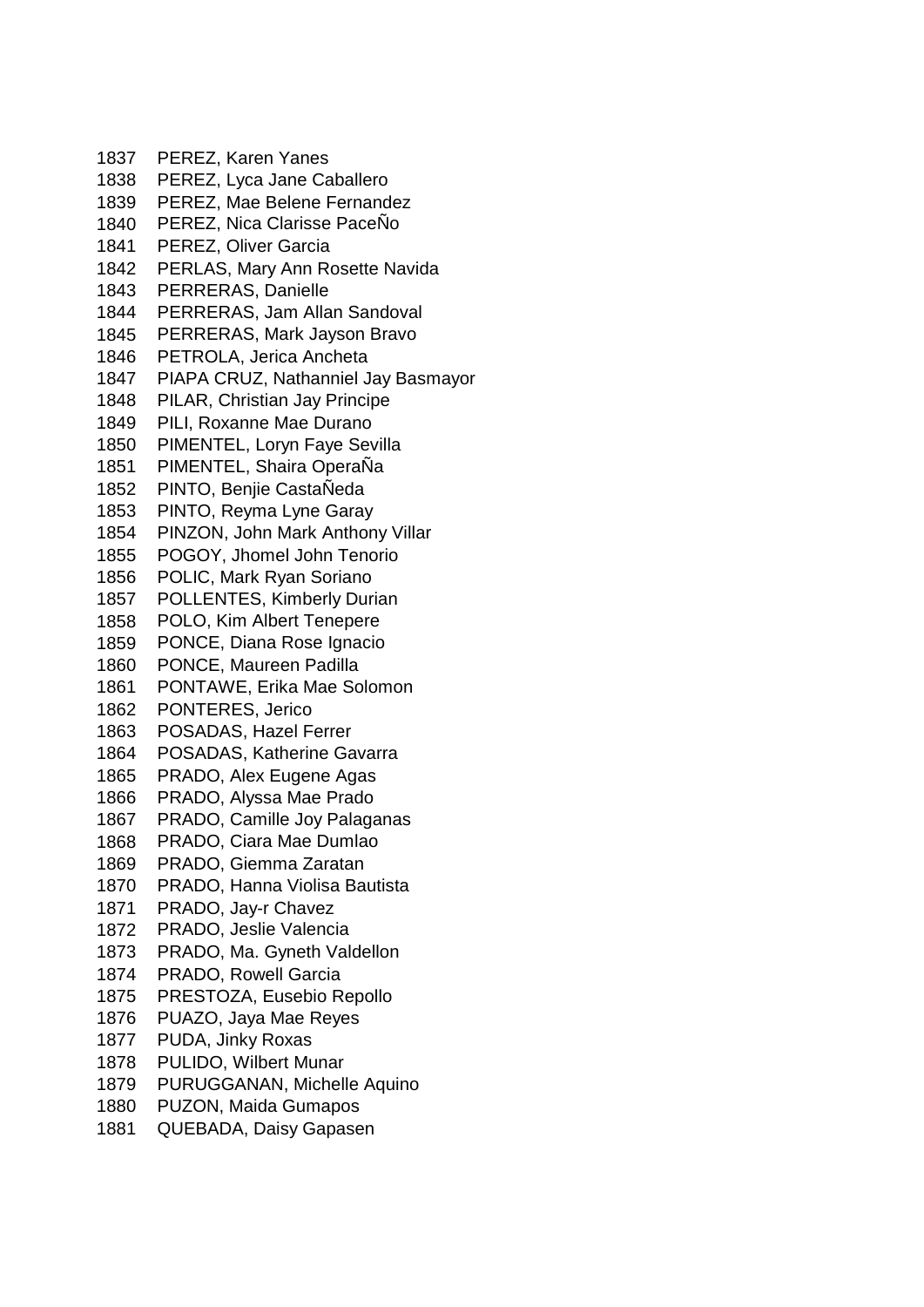QUEMADO, Nicole Sabio QUERO, Resty Dadacay QUIBOAL, Flordeliza Jimenez QUIJADO, Divine May Ancheta QUIJANO, Carmina Soriano QUILAQUIL, Carmela Balbin QUILLOPAS, Jacquelyn Igros QUIMSON, Ilah Nicole Sannadan QUIMSON, Romena Ann Fernandez QUINDAY, Irish Minor QUINIANO, Kimberly Joyce Gardose QUINTO, Apple Joy Jomero QUINTO, Joanne Pautan QUINTO, Mark Kevin Gastardo QUINTOS, Bea Karlley Esquillo QUIRAY, Kimberly Mae Ann P. QUIROS, Richard Layno QUITALEG, Joson Ursua QUITALIG, Geraldine Palacpac QUITIQUIT, Jhyryll Jane Notario QUITLONG, Bernie Mendiguarin RABADON, Mary Jane Bautista RABADON, Rochelle De Leon RABANERA, Glydel Rosario RABAYA, Tiffany Rose RABINA, Ludilyn Verano RABINA, Mark Vincent Palecpec RACELES, Loren Loreano Cacho RADAM, Jayzel Salvador RAGUDOS, Christine Joy Raborar RAGUIN, Christian Camba RAMIREZ, Fernan Fernandez RAMIREZ, Jennylaine Verzosa RAMIREZ, Karyll Paul Fernandez RAMIREZ, Kitz Cedric Sarmiento RAMIREZ, Liana Marcy Rigor RAMIREZ, Maria Kyla Allysa Cruz RAMIREZ, Rozel Cedre RAMOS, Ace Velasco RAMOS, Alexandra Leen Tique RAMOS, Angelene Pabona RAMOS, Arjenne Coquia RAMOS, Christine Mae Maurillo RAMOS, Faula Jane Manuel RAMOS, Jessa Lea Sison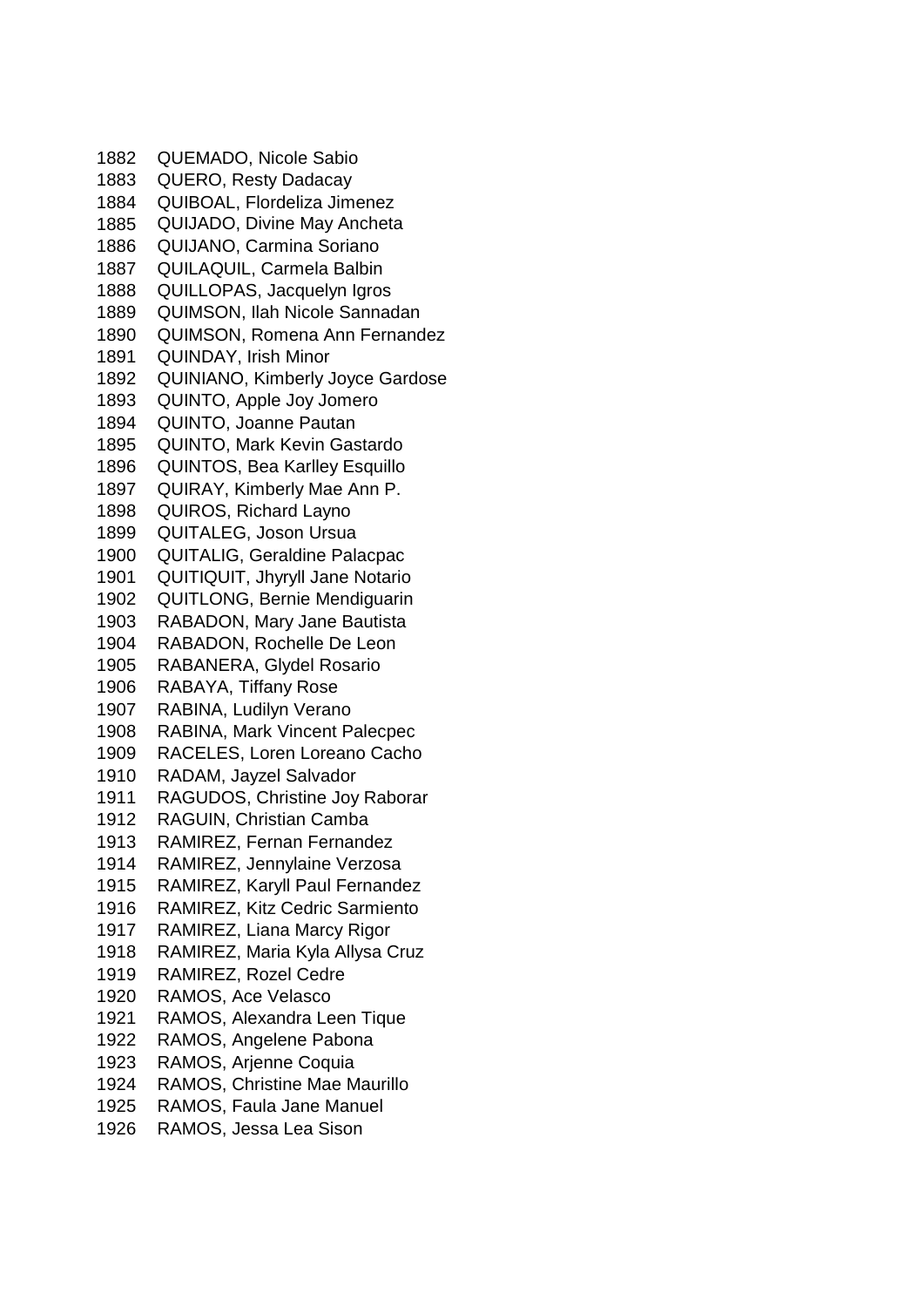RAMOS, Joella Odrigue RAMOS, Monica Cera RAMOS, Rona Castillo RAMOS, Santiago Aquino Jr. RAPOSAS, Daryll Gomez RAPOSAS, Trisha Mae Javier RARAS, Raymart Catabay RARO, Danica Mae Casaclang RAYMUNDO, Princess Nicole Fernandez RAYOS, Aurea Tiffany Maranion RAYOS, Joshua Viray REATE, Judea Clarice Prado REBUDAN, Trisha Paula Dalimpadas RECILLA, Estefanie REFUERZO, Hannah Zamora REGINA, Christine Jean Candelario RELANO, Gwen Anniezone De Leon REOLIGIO, Lee Anne Navarro REOLIGIO, Remy Quila REPANCOL, Alyssa Rose Repato REPATO, Crisdel Raga REPATO, Gesille Navarro RESARE, Reynabell De Leon RESOSO, Freddie Boy RESURRECCION, Jezyl Malicdem RESURRECCION, Michael Razz Sison REYES, Elizabeth REYES, Jedel Cali REYES, Jhune Mark Lapaz REYES, Joam Lynne Piel REYES, Mary Angelyn Santillan REYES, Renalyn Torio REYES, Reynald Vince Junio REYNALDO, Alena Valenzuela REYTANA, Xianelle Enya Bueno RICO, Catherine Layson RICO, Rubilyn Mae Turo RIDON, Rozelene Espiritu RINGOR, Neissa Kaye Tapanan RIOLIGIO, Mebelyn Caracas RIQUE JR., Durante Jumamoy RIVAREZ, Kasandra Valenzuela RIVERA, Elamie Cailing RIVERA, Reymon Alvarez ROBANTE, Aldrin Gamueda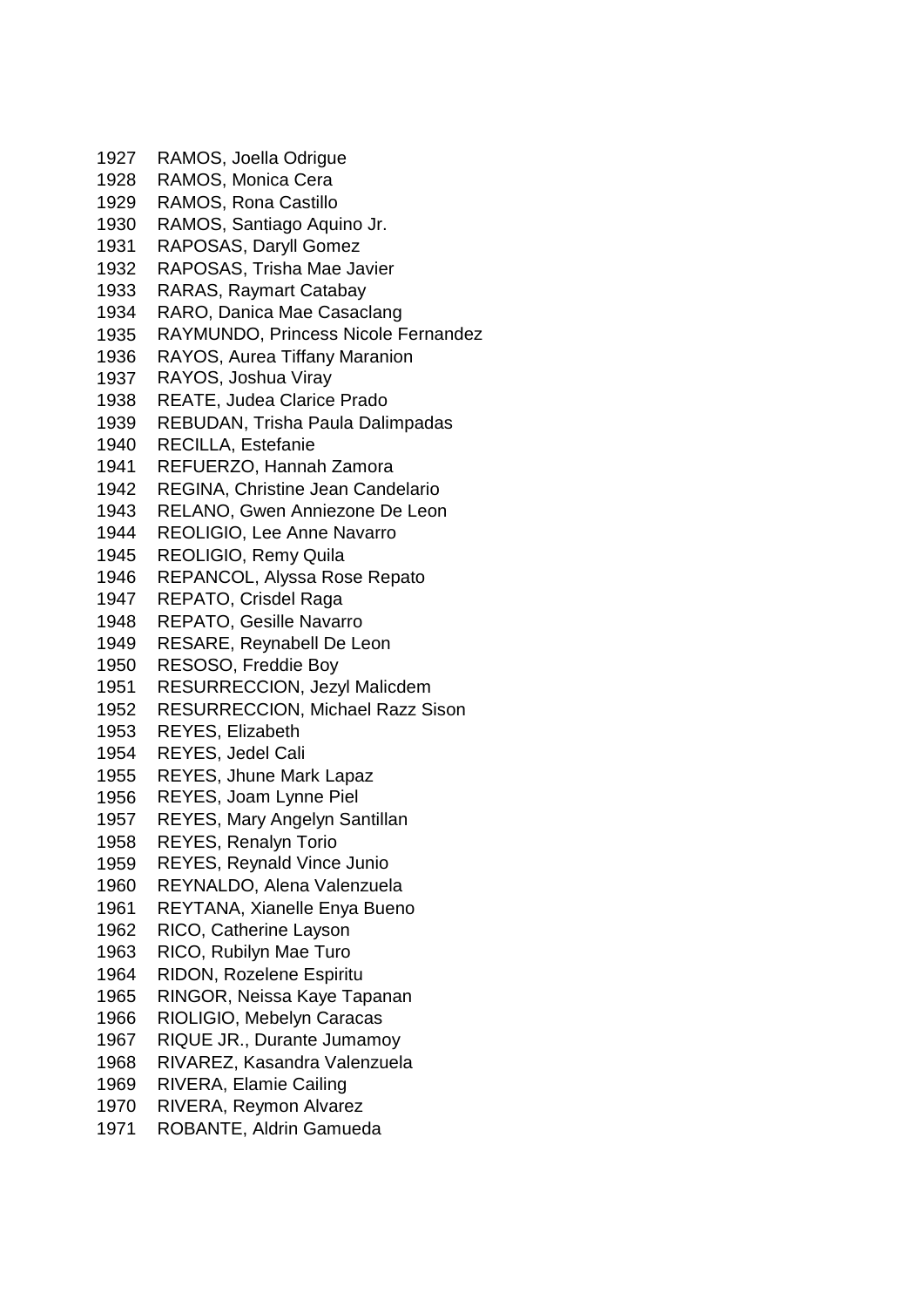ROBERTO, Josephine Baraquio ROCA, Janelle Tamayo ROCA, Janssen Gail Verzosa ROCABERTE, Irish Diane Bedo RODOLFO, Jordan CardaÑo RODRIGUEZ, Vince Esguerra RODULFO, Marites Flores ROLDAN, Renato Sicat ROM, Jean Belle Buendia RONDA, Mary Jean Palacsa ROQUE, Andrea Castro ROQUE, Ericka Luna Estapia ROQUE, Joanna Lix Serrano ROQUE, Kissy May Ventayen ROSADIÑO, Ivan Calicdan ROSAL, Junel Raposas ROSALES, Abegail Mackay ROSANES, Kyle Nadine Cadungog ROSARIO, Alfie D ROSARIO, Andrea Rose Mercado ROSARIO, Angeline Gutierez ROSARIO, Daniela Patayan ROSARIO, Diana Victoria Velasco ROSARIO, Erika Mae Cauple ROSARIO, Janna Torio ROSARIO, Jean Karla Lababit ROSARIO, Jeanica Petras ROSARIO, Jennie Zarate ROSARIO, Jermalyn Sanchez ROSARIO, Jether Garcia ROSARIO, Joan Fernadez ROSARIO, John Carlo Arconlil ROSARIO, Kian Louis Inacay ROSARIO, Luisa Gallarin ROSARIO, Rosemarie Ladion ROSARIO, Sunshine Jae Lopez ROSETE, Loren Cabebe ROSTATA, Christopher Garcia ROVILLOS, Christian Mislang ROVILLOS, Michelle Angela Desder ROXAS, Melody Rabac RUBENECIA, Victor Jr. Dula RUIZA, Christhine Joy Caasi SAAYO, Angelo Ferrer SABADO, Angelina Imperial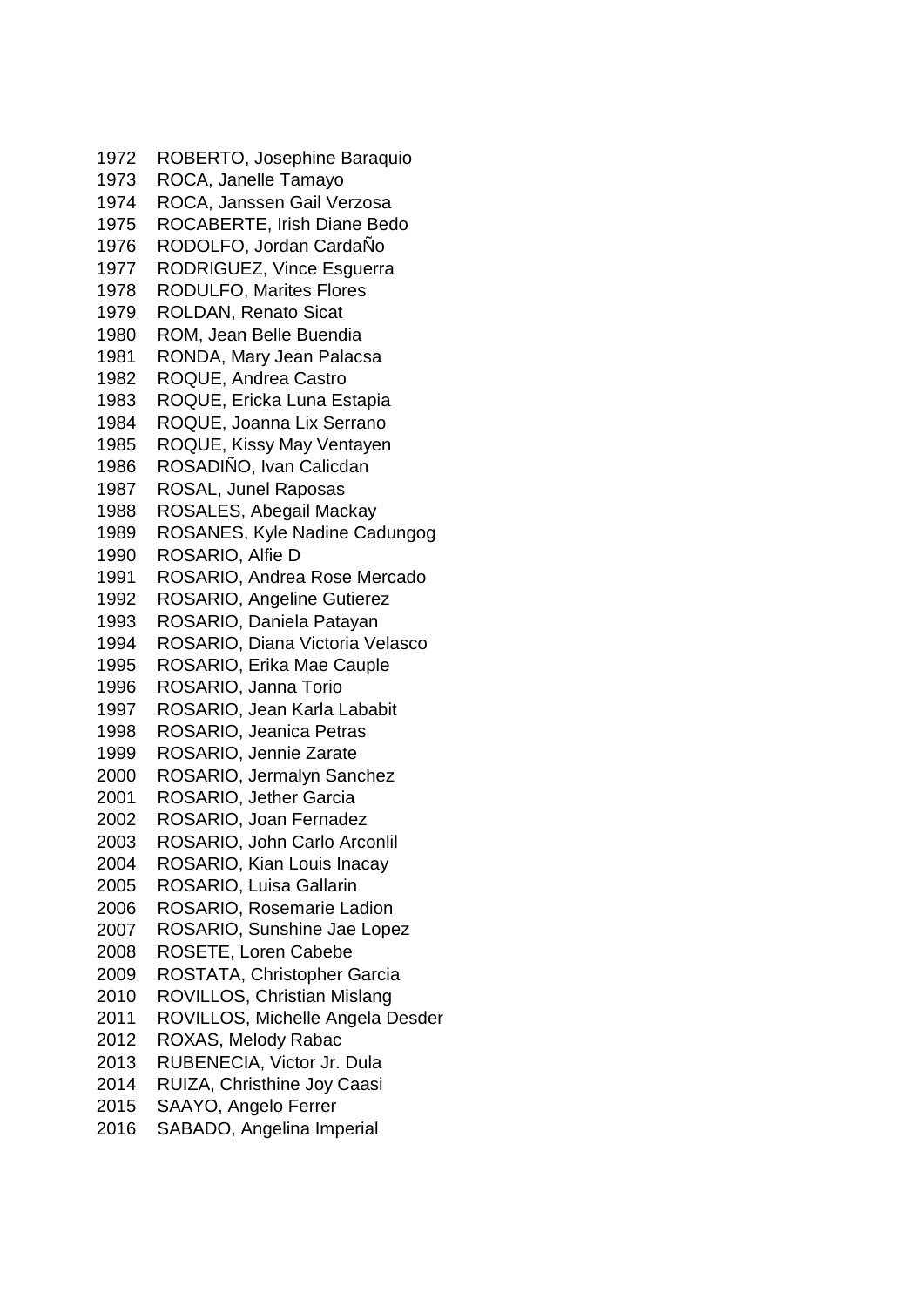SABALO, Zandra Faye Fernadez SABANGAN, Englebert Onza SABELINO, Joanna Dela Cruz SABIO, Mary Joyce Eslao SAGAOINIT, Ma. Rommella De Guzman SAGARIO, Faith Merong SAGSAGAT, Jerym SAGUN, Elizabeth Sudio SAGUN, Romeo Jr. Sampaga SAGURIT, Shairah Poserio SAJONAS, Jennifer Caoile SALACSACAN, Jamaica Mago SALAMAT, Bernadette Balauza SALAMAT, Charlote Bejar SALAMAT, Jannah Dhen Sarmiento SALAMAT, John Christopher Umangay SALAMAT, Shaira Valenton SALANGA, Irisih Rivera SALAZAR, Kyla Christopher Manuel SALAZAR, Marianne Dhie SALES, Jorgie Anne EscaÑo SALINAS, Christine Angeli Ochoco SALINAS, Mercedes Perez SALONGA, Ivy Corpuz SALUMBRE, Aeron Licos SALVACION, Ruby De Vera SALVADOR, Alyssa Aubrey Macaraeg SALVADOR, James Den Viray SALVADOR, Jan Lenard Andaya SALVADOR, Kyla Eunice SALVADOR, Marjorie Malicdem SALVADOR, Rojenths Tirao SAMILIN, Pearly Jean Ignacio SAMPAGA, Camille Maneclang SAMSON, Chennie Laguerta SAN DIEGO, Robwel Vallao SANCHEZ, Angelica Macatiag SANCHEZ, Cristy Geronimo SANCHEZ, Diether Diaz SANCHEZ, Jennel Ann Tugade SANCHEZ, Julaiza Mae Quiboal SANCHEZ, Ma. Patricia Villanueva SANDOVAL, Norman Joe Macalanda SANDOVAL, Richel Vila SANJURJO, Shella Mae Montecillo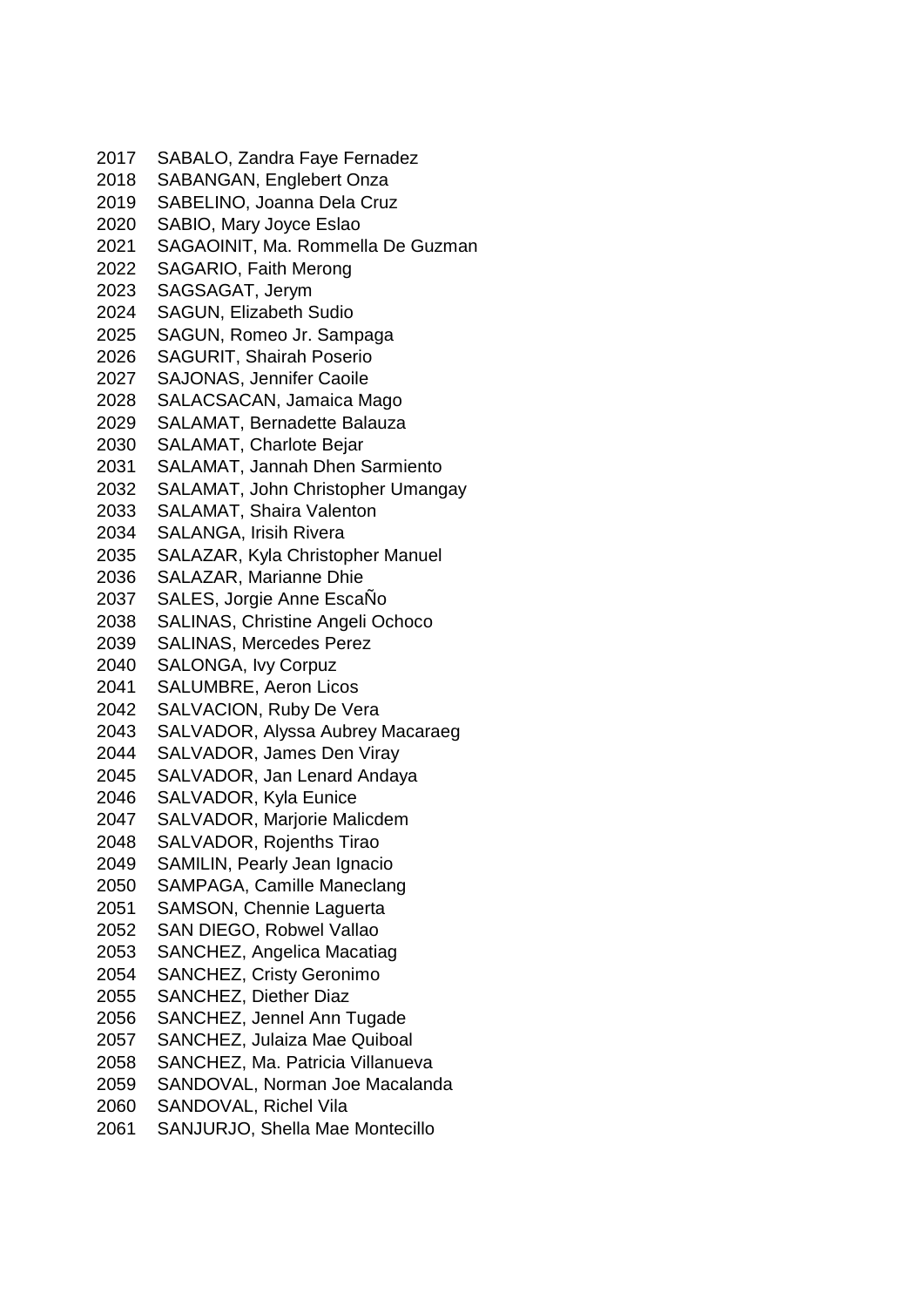SANTIAGO, Ma. Amor Viray SANTILLAN, Ram Adrian Aviles SANTOS, Angelica Agad SANTOS, Harrison MuÑoz SANTOS, Jenny Dianopra SANTOS, Jerald Aquino SANTOS, Jhon Denver Rodis SANTOS, Kimberlyn Tronda SANTOS, Lovely Aragona SANTOS, Margaux Manuel SANTOS, Mylene Austria SANTOS, Reynald Jake Enriquez SANTOS, Rosemarie Lamsen SANTOS, Stephen Salvador SANTOS, Syrell Ann Alombro SARENO, Noreen Mae Vargas SARINGAN, Jericho Poyawan SARINGAN, Jess Vinluan SARINGAN, Josue Vinluan SARMIENTO, Angelli Caguioa SARMIENTO, Jomel Vince Dela Cruz SARMIENTO, Mary Grace De Vera SARTURIO, Mylene Grace Perez SARZABA, Arianne Matabang SARZABA, Rushayne Lincod SEGARRA, Ianne Kyla Magayaga SEGUNDO, Criselda Ivy Padero SEÑA, April Joy Navarro SENTONES, Eunice EscaÑo SERAFICA, Shaolyn Garlitos 2092 SERDENA, Ailyn Adriano SERRANA, John Marc Gatchalian SERRANO, Jovelyn Rivero SERRANO, Sheila Mae Arnoco SEVIDAL, Li Mendeguarin SEVILLA, Santania Nicole Racuya SEVILLENA, Brienda Alcazar SEVILLENA, Claudine Kit Savella SEVILLENA, Judy Ann Rabadon SICAT, Jezzer Jetlee Ocana SILVANO, Divina SIMEON, Abraham Sanchez SINDA, John Mark Dela Cruz SINGUEO, Reinalyn Angel Agravante

SISON, Andry Proel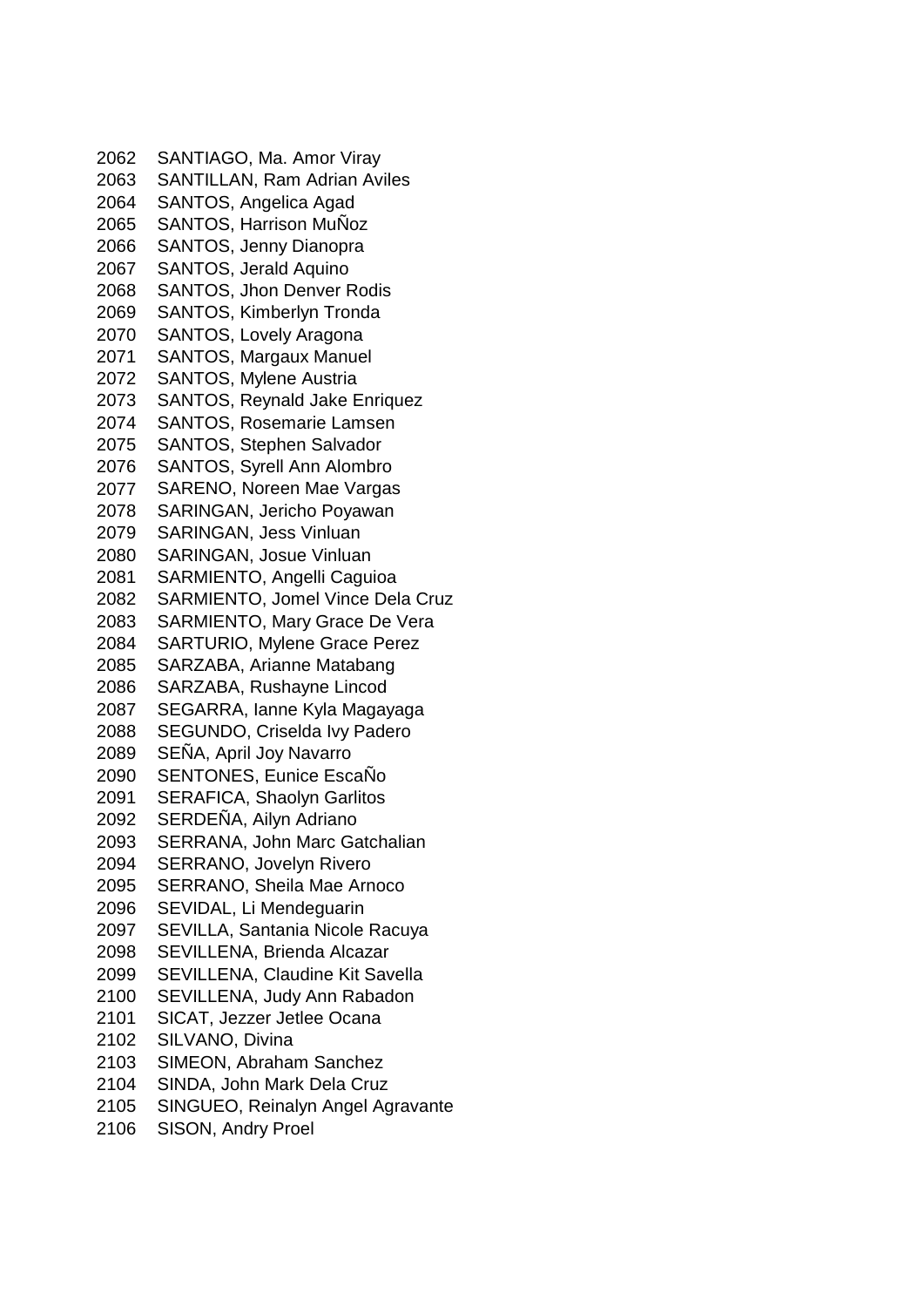SISON, Angeli Shane Reyes SISON, Apple Mae Andaya SISON, Arabella Castillo SISON, Bernadette Ramos SISON, Brenda Ulanday SISON, Cristina Kaye Glory SISON, Desryll Mae Timbang SISON, Emarson Laureano SISON, Emmanuel Sison SISON, Jayme Lee Dandan SISON, Jean Bernadette Ocampo SISON, Jerome Casaclang SISON, Joshua Dela Cruz SISON, Judy Ann Gregorio SISON, Kris Ann Tandoc SISON, Marinilla Aquino SISON, Mark Lee Aviles SISON, Novyliza Candelaria SISON, Roland Verzosa SISON, Samantha Caoile SISON, Sheena Aquino SISON, Sweet Kc Joyce Mamaril SISON, Tylor Adrian Torino SISON, Welcel Fatima Bautista SISON, Wendy Mandapat SOBERANO, Monalyn Cabatbat SOBERANO, Vanessa Espinoza SOLIS, Angelica Gumapos SOLIS, Beverly Gumapos SOLIS, Federica Ventenilla SOLIS, Rachell Ann Caoile SOLIVEN, Jenny Rose Carwana SOLOMON, Princess Mae Caranto SOLOMON, Samantha Ugaban SOQUILA, Jerwin Cyril Oliva SOQUILA, Winona Marie Oliva SORIANO, Aiza Buyan SORIANO, Alexander James Magno SORIANO, Angelika Labajanan SORIANO, Angelika Ramos SORIANO, Angeline Madrid SORIANO, Caselyn N/a SORIANO, Darren John Cailo SORIANO, Elena Cuario SORIANO, Ericson Melendez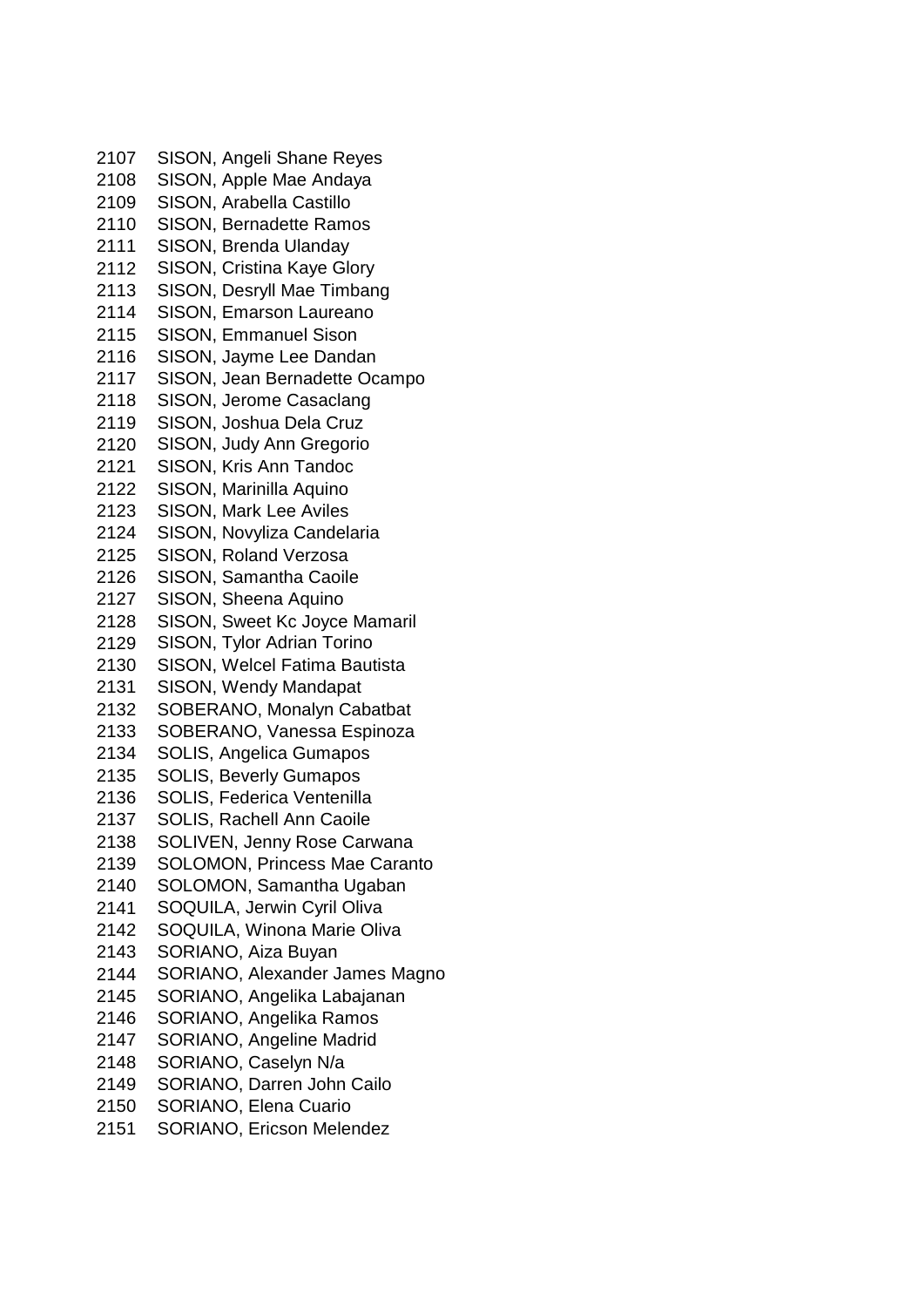SORIANO, Fatima Navalol SORIANO, Jaybee Oding SORIANO, Jeremy Salungasing SORIANO, Jimboy Hilogso SORIANO, John Paul Idoldol SORIANO, Joshua Bolasoc SORIANO, Justine Rein Rara SORIANO, Kimberly Fernandez SORIANO, Lanie Cayabyab SORIANO, Maria Kimberly Nicole Delos Angeles SORIANO, Maria Luisa Nietes SORIANO, Mark Aviles SORIANO, Mark Jerico Evasan SORIANO, Mary Ann De Guzman SORIANO, Melanie Diolazo SORIANO, Pherl Joy SORIANO, Rgboy Repato SORIANO, Richard Quintos SORIANO, Ruth Rabang SORIANO, Ryan Lester Sabanal SORIANO, Sheen Mycha Delos Santos SORIANO, Shyrra Mae Casupanan SORIANO, Veronica Malbog SORIO, Jeffreson Laluan SORIO, Jessa Mae Esperanza STA.ANA, Franciene Mae Dabon SUAREZ, Jericho Lopez SUAREZ, Ma. Angela Mae Abalos SUBA, Junayssa Mercy Joy Bonode SUDIO, Leslie Dela Cruz SUGA, Jhonalyn Billiones SUGANOB, Judy Ann Villanueva SUING, Thalia Mae Ferrer SUN, Mitzi Kyrell Umayam SUNIGA, John Jay Saga SURATOS, Giselle Manguiam SUROP, Mark Justine De Guzman TABABA, Jiezel Quejado TABAGO, Loren Venus Fontanilla TABIOS, Raquel De Vera TABORA, Marjorie Sarmiento TABUCOL, Lorna Calado TABUCOL, Mark Ryan Caido TABUCOL, Shaina Mae Caluya TACADENA, Jeal Alzaida Victorio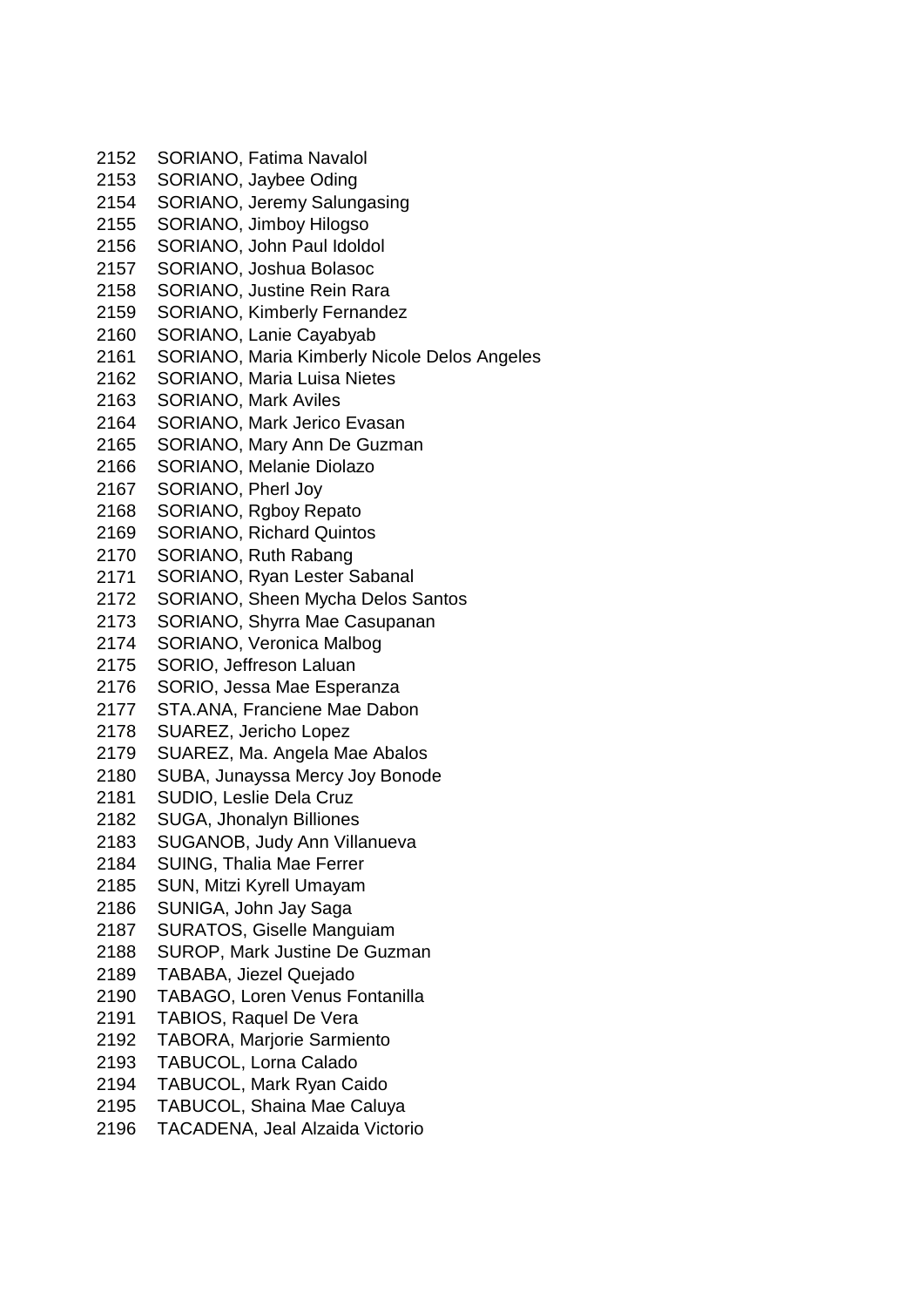TACADINO, Jersey Joy Molano TACTAQUIN, Jayziel EscaÑo TAGULAO, Jane Ann Maramba TALANIA, Eisenloise Orlino TALINDAN, Sherwin Repones TAMAYO, Jefferson TAMAYO, Jelou Mislang TAMAYO, John Reynan Castro TAMAYO, Reynan De Ramon TAMESA, Mariah TANDOC, Abegail Besinal TANDOC, Erwin Samson TANDOC, Jhonalyn Martinez TANDOC, Joeric Jay De Guzman TANDOC, Mikee Efren Cruz TANIGUE, Kim Andrew Rabaya TARNATE, Milca TEJADA, Allyssa Minnie Canlas TEMPRA, Rosalinda Gulen TENEPERE, Aizeen Grace Bautista TENEPERE, Alyssa Marie Bautista TENEPERE, Mandy Rotulo TENEPERE, Mary Camille Rotulo TENORIO, Jayson De Guzman TENORIO, Jazel Laganas TENORIO, Joyce Laganas TENORIO, Ronaldo Vallarit TENORIO, Wilbert Flores TERIA, Gwyneth Santiago TERIA, Harold Santiago TIANGSON, Angelo Evangelista TIANGSON, Daniel Kyle Vintayen TIANGSON, John Marm M TIANGSON, Lheana Soriano TIANGSON, Melba Manaoat TIANGSON, Neslyn Cabo TIANGSON, Rose Marie Ignacio TIBALAO, Jhun Kenedict Sarmiento TIBAYAN, Lyka Perreras TIBULE, Daniela Mae Lim TICMAN, Kathlen Joy Eugenio TIGNO, Ylha Magbata TINIO, John Ely Maron TIONG, Kenneth TIRADO, Rodmer Almerol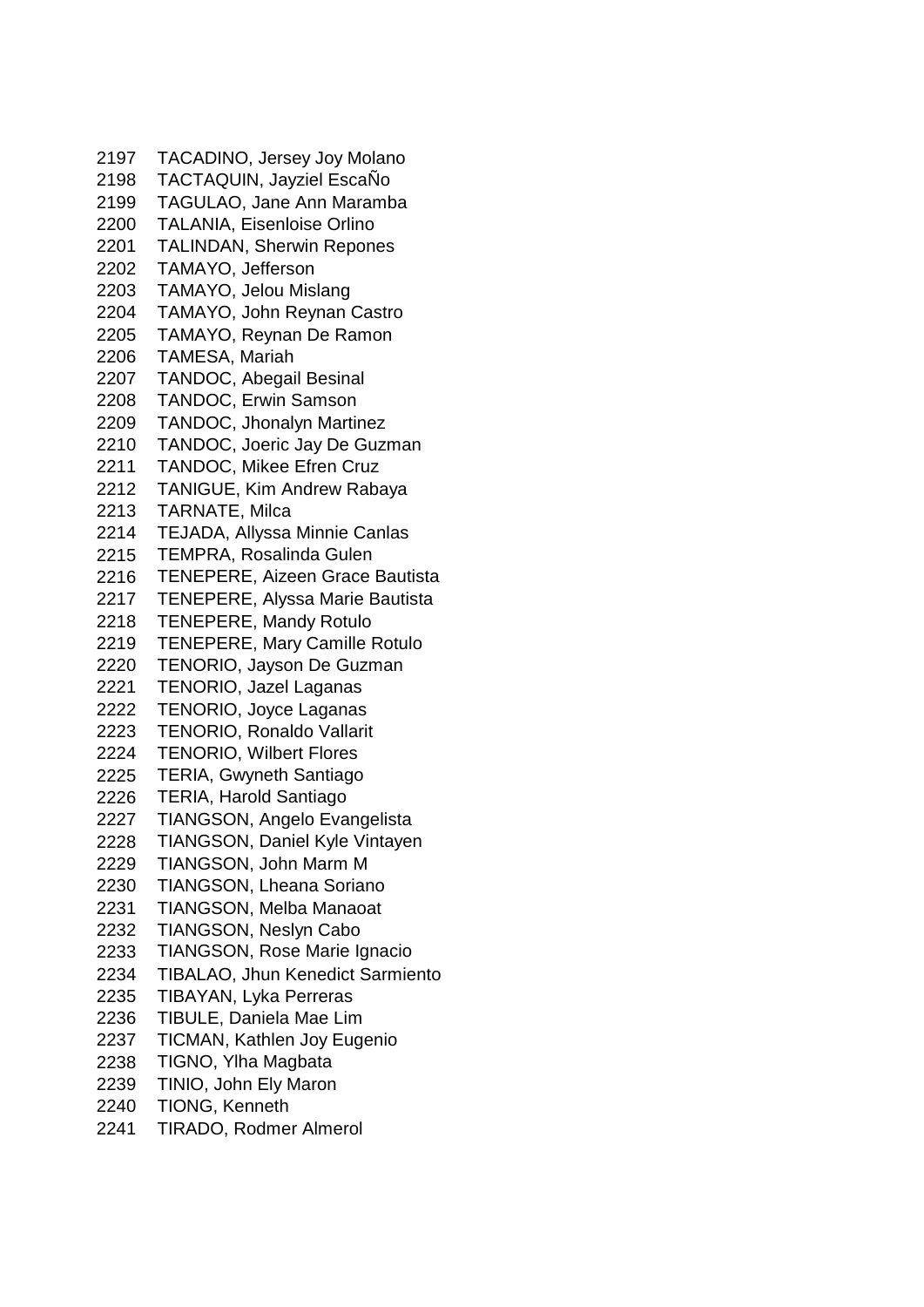TOBIAS, Ellen Grace Orperia TOLEDO, Jacky Dela Cruz TOLEDO, Joshua Malong TOLENTINO, Bernard Sta Maria TOLENTINO, Celestine Gan TOLENTINO, Gerry Felix TOLENTINO, Jemerlyn Rose Bautista TOMAS, Moana Mae Rivera TOMBAGA, Deanver Ramos TOMELDEN, Mel James Dela Cruz TORIO, Amilene Felix TORIO, Analyn Esteves TORIO, Charmine Gacho TORIO, Jerly Mejia TORIO, Joana Marie Sison TORIO, Joshua Bautista TORIO, Khazel Palma TORIO, Mecca Abalos TORIO, Rodelyn Resuello TORIO, Sheryl Patalinghog TORRES, Andre Louis Caasi TORRES, Jennifer Costales TORRES, Zandie Rose Tandoc TRANSFIGURACION, Angel Paz Laoag TRIGO, Christine Arenas TUAZON, Gina De Guzman TUAZON, Jershey Anne Baraquio TUAZON, Kristian Emerald Navarro TUAZON, Princess Lalyn Salacsacan TUBADA, Vanesa TUGADE, Deciree Laguisma TUGADE, Renel Medrano TUGADI, Florevic Calima TUGADI, Vinson Calima TUMACA, Jennifer Pasoquin TUNGOL, Edgrace Manolid TUPAZ, Maydelyn Lacbanes UDTO, Audrie Sison UGABAN, Emmanuel Vila ULANDAY, Bea Marie Rosario ULANDAY, Jenie Pher Maneclang ULANDAY, Jinky Bugayong ULANDAY, John Russel Ante ULANDAY, Rica Manaoat ULANDAY, Riza Manaoat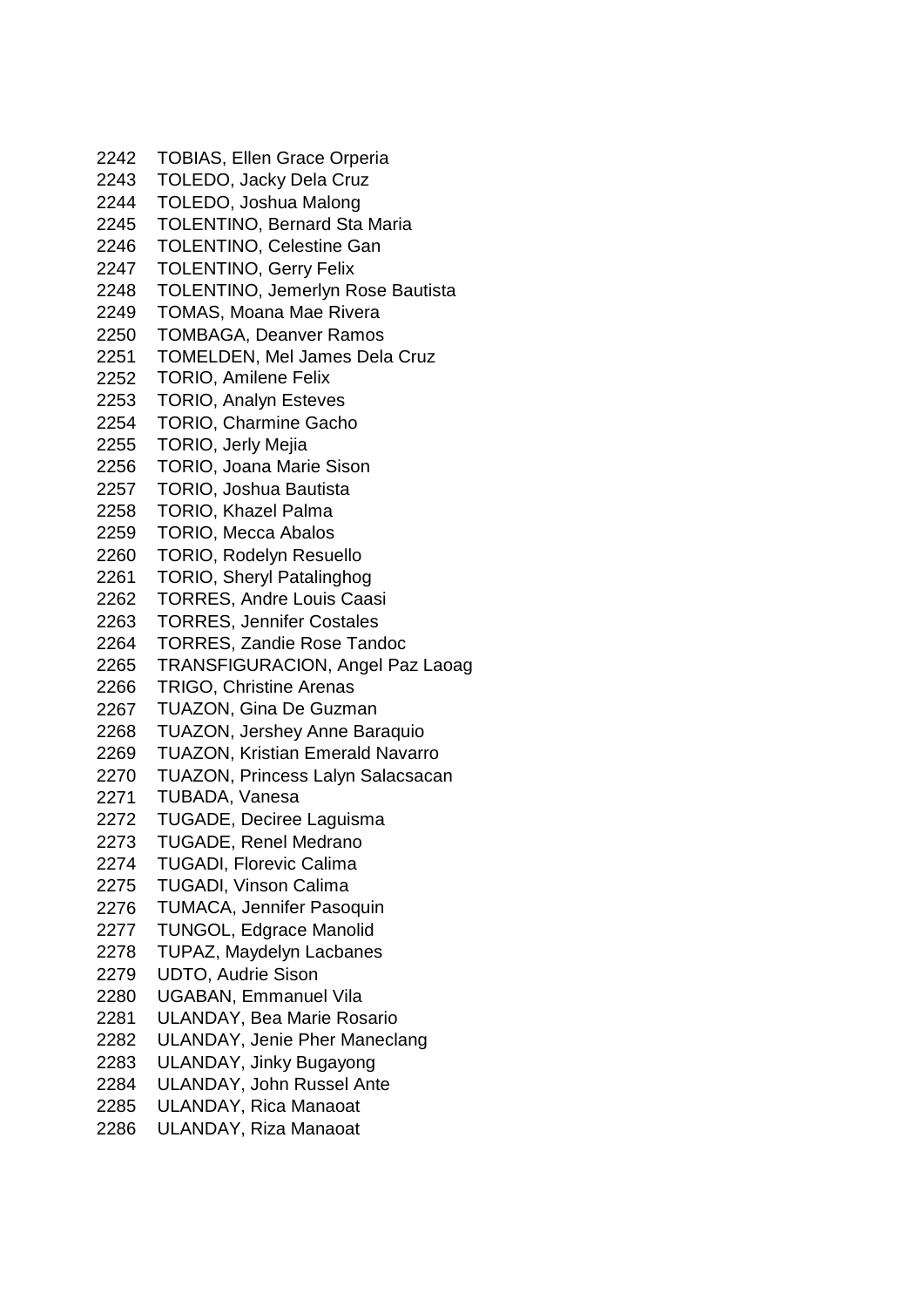ULANDAY, Rosalyn Cruz UMANGAY, Ralph Miguel Alita UMANGAY, Renan Ciscar UMAYAM, Erica Valles URBI, Elaine Baldos USON, Analyn Taoingan USON, Larry Mae Tagulao VALDEZ, Blessa Marie Mararac VALDEZ, Jhon Lenox Salazar VALDEZ, Michelle Melendez VALDIVIA, Kleah Mae Samaniego VALENCERINA, Geline Rose Malicdem VALENCERINA, Lyndon Canullas VALENCIA, Ronalyn Balobalo VALENZUELA, Mike Carlo EscaÑo VALERIO, Arnel Montemayor VALERIO, Rinalyn De Guzman VALLAO, Megayla Rae Garbin VALLE, Jayvee Martin Ramirez VARGAS, Joana Faye Reyes VARGAS, Marcelino De Leon VEGILLA, Emelyn Rose Ramos VELARDE, Adrian Noquiera VELASCO, Annabelle Soriano VELASCO, Beverly Arboleda VELASCO, Hannah Mae Dumagat VELASCO, John Mark Paraan VELASCO, Jushua Ramirez VELASCO, Lorena Cuaresma VELASCO, Mylene Viejo VELASCO, Shelemiah Cruz VELASQUEZ, Jovelyn Manzon VELASQUEZ, Stephanie Saspa VELORIA, Amea Sofia Villanueva VELORIA, Precious Orlino VELUZ, Mariz Beltran VENIEGAS, Rico Gaspay VENTANILLA, Materesa Ambrosio VENTAYEN, Kimverlyn Cruz VENTAYEN, Tricia Mae Ballesteros VENTENILLA, Eloisa Mae Madronero VERAÑA, Cyrus Lizardo VERANO, Hanna Mariie Cabuay VERGARA, Jhon Mark Casuga VERGARA, Regine Chavez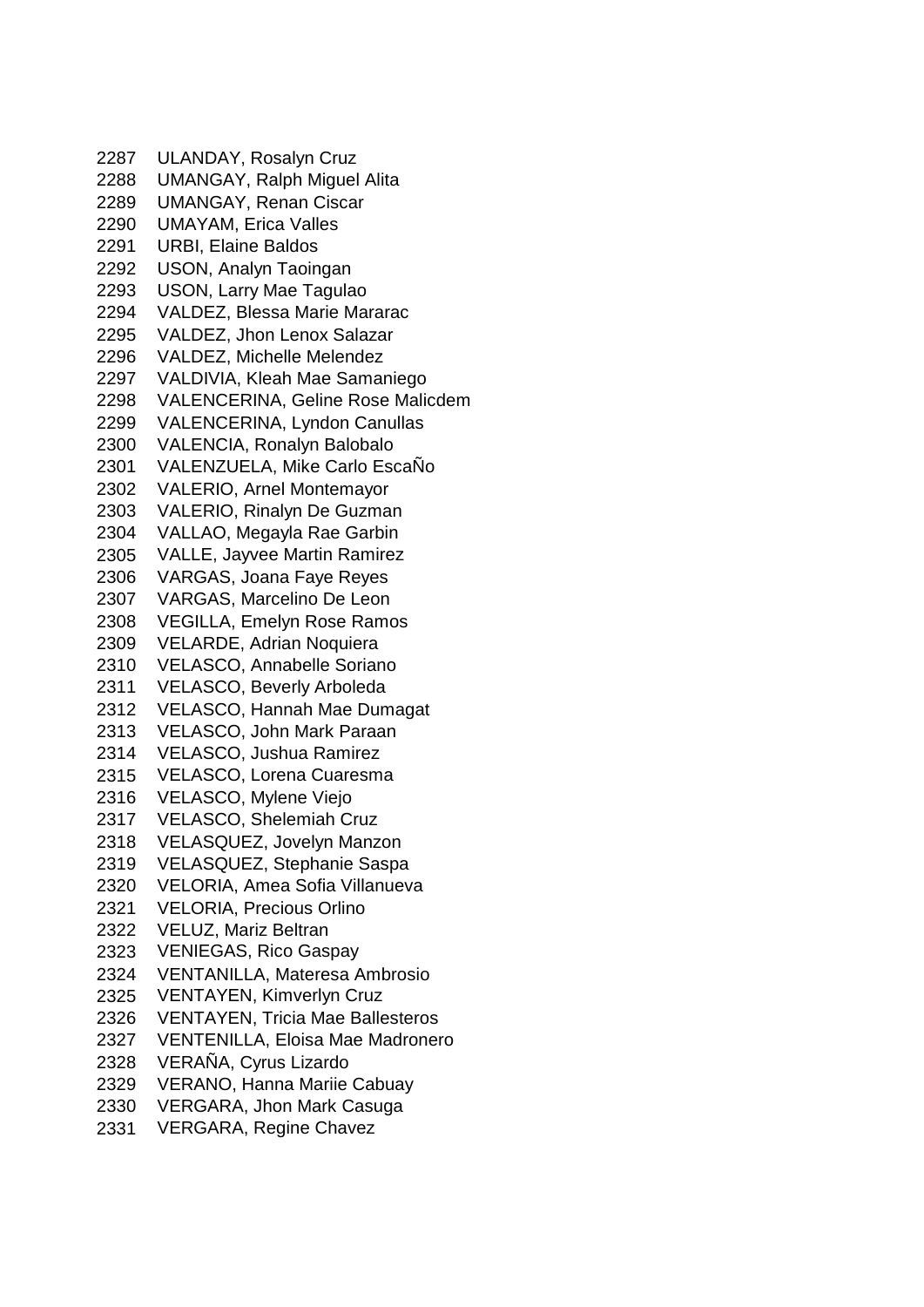VERSOZA, Angela Asis VERSOZA, Louise Ann Claire De Vera VERSOZA, Marc Edison Manangan VERZOLA, Sharin Onia VERZOSA, Joean Koni Pagal VERZOSA, Karen Bacani VERZOSA, Marian Raguin VIADO, Rommel Mendoza VICENTE, Maria Fe Sarmiento VICTORIO, Arabela Lopez VICTORIO, John Lloyd Tagala VICTORIO, Lendell Klen Razo VICTORIO, Maeryl Joy Tagala VICTORIO, Mary Kate Nota VICTORIO, Mia Maralit VICTORIO, Trisha Mae VIDAL, Abby Gail VIDAL, Ajay Alviz VIDAL, Christian Ric Posadas VIDAL, Jamiel Palma VIDAL, Joana Mae Caporac VIERNES, Yna Nadine Cayubit VIGILLA, Arbhy Budomo VIGILLA, Vanessa Bangalisan VILA, Alvi Le Cruz VILA, Anthony Manangan VILA, Chris Jericho Aranda VILA, Dominador Iii Beltran VILA, Ernalyn Joy VILA, Jane NiÑa Roma VILA, John Leo Cacayan VILA, Tj Bryan Nevado VILIRAN, Edwin Bautista VILIRAN, Esmie Bautista VILLA, Czira Marie Torrejos VILLA, JR., Zaldy O. VILLABROZA, Leila Jasmin Domingo VILLACORTA, Eric John Nening VILLAMOR, Joven Sabado VILLANOS, Jann Eirol Cruz VILLANUEVA, Carl John Fer Estrada VILLANUEVA, Faith Ann Porras VILLANUEVA, Julie Ann Umayam VILLANUEVA, Ma.christina Cabansag VILLANUEVA, Marvin Diaz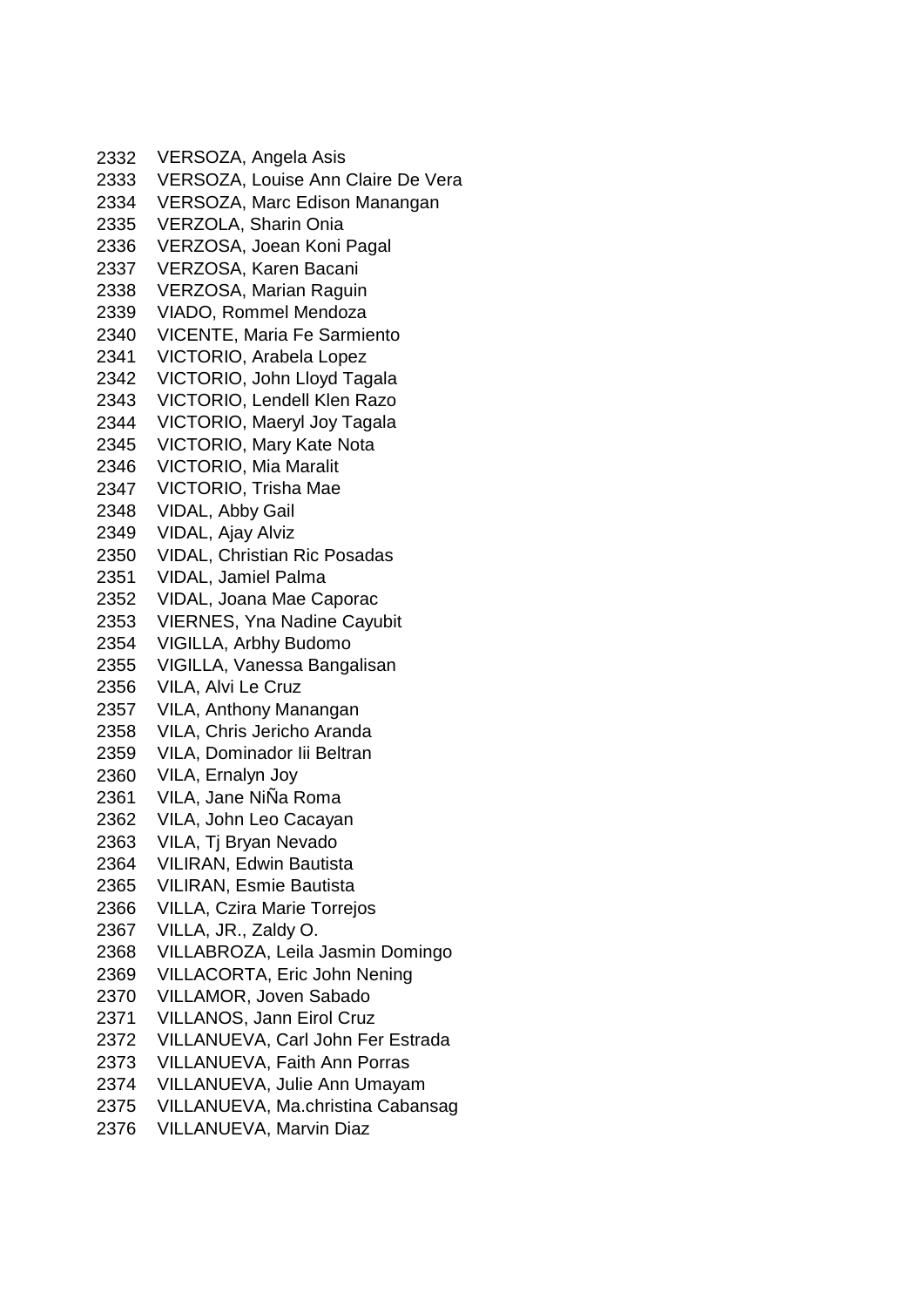VILLANUEVA, Princess Anne Maambong VILLANUEVA, Richard Colisao VILLAREAL, Marc Ruvil Carolino VILLARUEL, Aubrey Guarin VILLASEÑOR, Scherwayne Sison VILLEGAS, Elton John BaÑaga VILORIA, Joshua Ravanera VINLUAN, Catherine Fernandez VINLUAN, Clarina Dula VINLUAN, Jerome Peralta VINLUAN, Jomar Bautista VINLUAN, Mark Jofranz Rovillos VINLUAN, Princess De Guzman VINLUAN, Von Mark Palmero VINOYA, Arjay Perez VINUYA, Jamaica Brocalis VINUYA, Nicky Boy Bernardino VIRAY, Denise Patricia Padlan VIRAY, Ghimuel Quileza VIRAY, James Clarence Mararac VIRAY, Jesieca Ventanilla VIRAY, Joshua VIRAY, Kimberly Manaois VIRAY, Maryziel Anne VIRAY, Michelle Inacay VIRAY, Princess Diane Pandid VIRAY, Stephanie Victorio VISPERAS, Jaimica De Guzman VITANCUR, Daniel Flores VOCAL, April Anne Fernandez YANGAT, Hannah Joy Babera YANQUILING, Mark Francis Talisaysay YMALAY, Roselyn Quinto YNZON, Alexander Meneses YUSON, Rona Sambolanay ZACARIAS, Joan Soriano ZACARIAS, Karla Annmhile Arceo ZAMBOANGA, Jamaica Mae Mendoza ZAMORA, Belson Mark Mejia ZAMORA, Joshua Luberanes ZAMORA, Lucia Mea Balolong ZAMORA, Nimfa Mae De Leon ZAMORA, Ron-ron Hermosado ZANDUETA, Ma. Emelyn Dela Cruz ZANTE, Geisha Tandoc